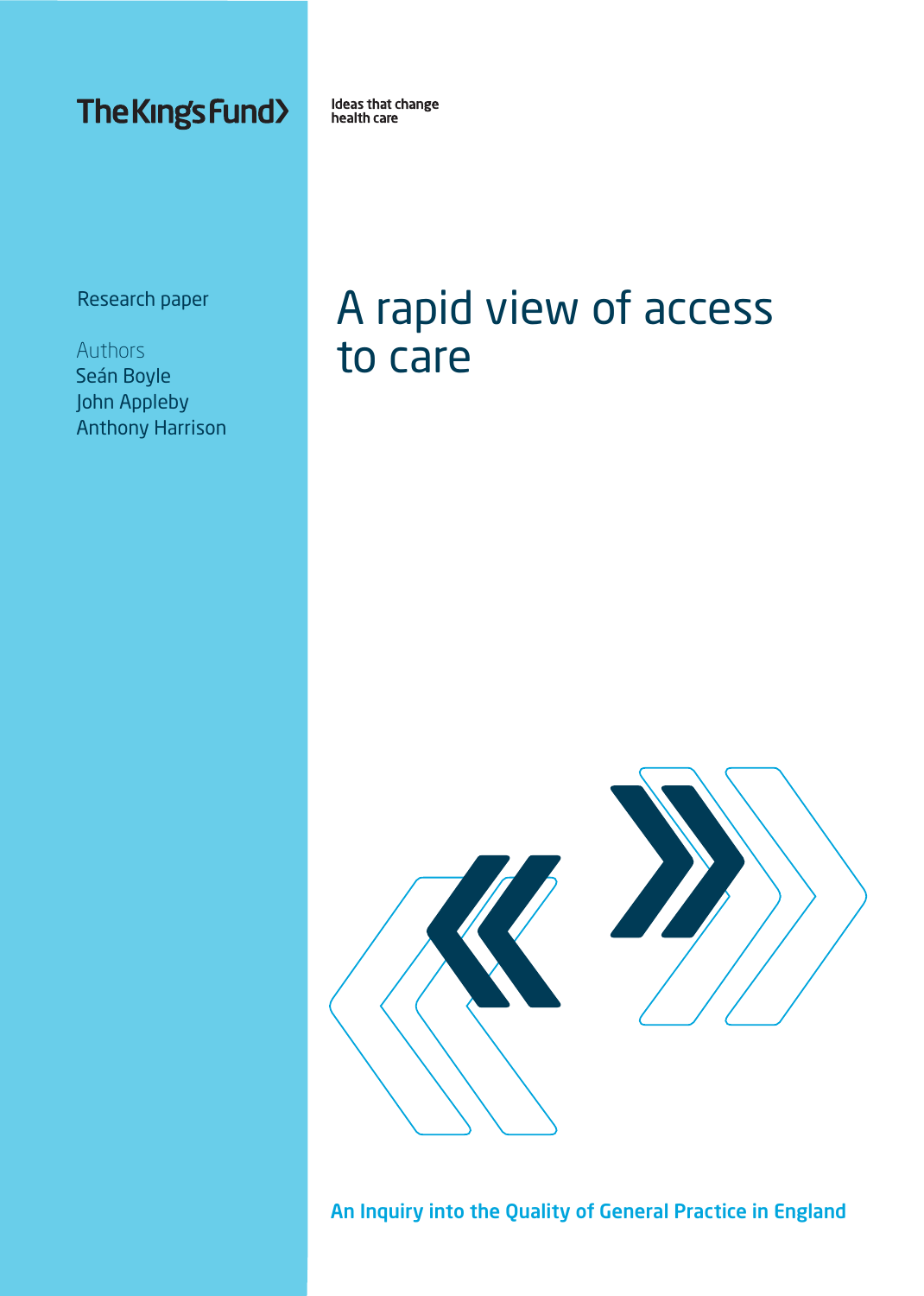# **A rapid view of access to care**

Seán Boyle John Appleby Anthony Harrison

Sean Boyle senior research fellow, Personal Social Services Research Unit, London School of Economics

John Appleby chief economist, The King's Fund

Anthony Harrison fellow in health policy, The King's Fund

**This paper was commissioned by The King's Fund to inform the Inquiry panel.** 

**The views expressed are those of the authors and not of the panel**

# The Kings Fund>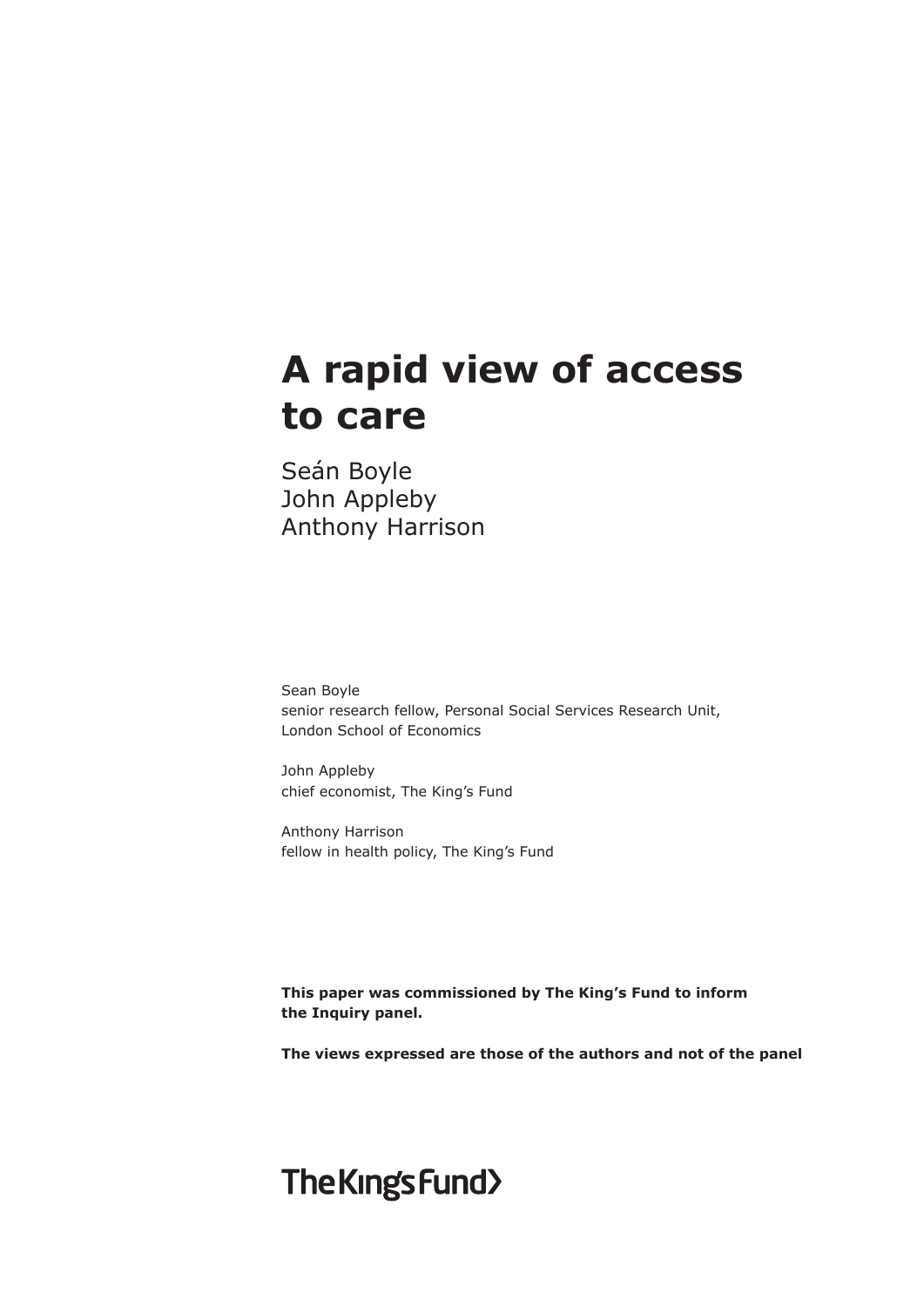# **Contents**

| <b>1 Introduction</b>                                | З  |
|------------------------------------------------------|----|
| 2 A framework for measuring access                   | 5  |
| Policy on access                                     | 5  |
| A framework for measuring access                     | 7  |
| 3 Available measures of access: levels and variation | 11 |
| Physical access                                      | 12 |
| Timely access                                        | 20 |
| Choice                                               | 34 |
| Quality and extent of services                       | 36 |
| <b>4 International comparisons</b>                   | 40 |
| <b>5 Conclusions</b>                                 | 43 |

**References**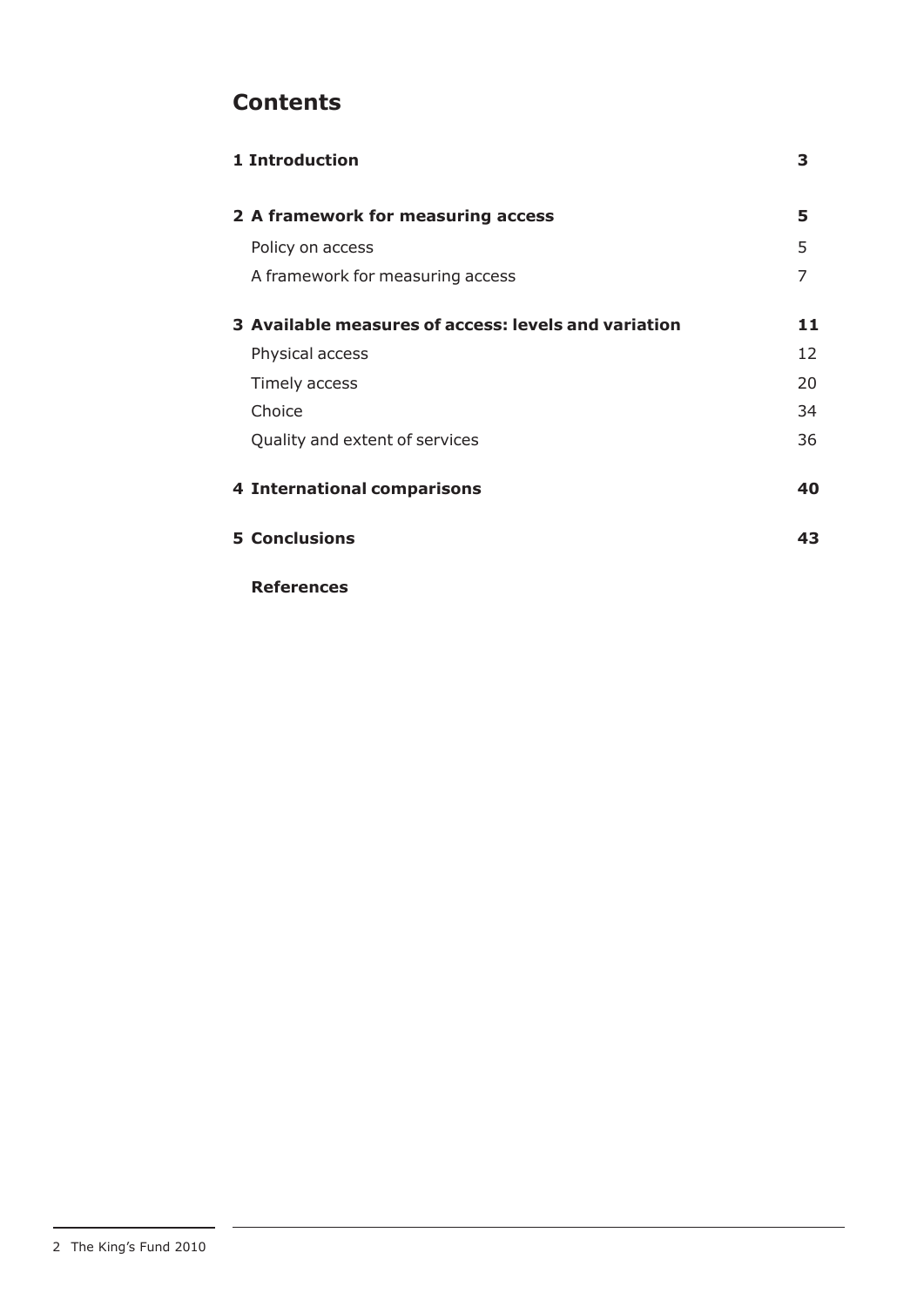# **Introduction 1**

This report is part of the Inquiry into the Quality of General Practice in England commissioned by The King's Fund. It considers access to general practice in England and how this can be measured. It also provides an indication of variations in access across the country.

In particular, it aims to:

- describe what good-quality access to GP care looks like
- propose what measures of good-quality access to GP care should be
- describe current access levels and variations
- • identify existing measures of access and gaps in metrics
- describe government policy (and outcomes) where they bear on access
- provide an assessment of the role, and availability of data and datacollection methods through which to measure this
- provide a commentary on the challenges and implications faced by general practice in meeting the access to care agenda.

Ensuring good access to GP services has always been a key concern for the NHS in England. Much has been written about access to health care in general, and to primary care services in particular. Policy on access to primary care (and GPs in particular) has developed over time from concern about 'under-doctored areas' to include more sophisticated action on speed of access through, for example, targets on maximum waiting time for appointment.

However, how access is defined, what it means in practice and how it should be measured is a matter of some debate. Reflecting the literature on access, this review adopts a multidimensional framework for access, defining three broad domains – physical access, timely access and choice – and then defining 12 more detailed measures across these domains.

The review assesses the availability of data related to these measures, and presents illustrations of current variation across (mainly) GP practices on 26 access indicators, ranging from average size of the practice list, and various measures of proximity, to satisfaction with telephone access and ability to see a preferred GP. It concluded with a long list of 22 possible indicators of access, many of which are currently available through national and local surveys such as the GP Patient Survey (Department of Health 2010).

Nevertheless, while it is possible to set out metrics on access, these are essentially based on a traditional model of general practice characterised as a 'first port of call', gatekeeping or routing role, and a similarly traditional view of which services, care and health care advice are provided in surgeries by GPs and other primary care professionals.

This review proposes metrics that could bear on desirable aspects of access, but it also suggests that these should not be applied in a 'one size fits all' (for all time) way. Changes and developments in the nature and type of health care services, communication and medical technologies, along with variations in patient and societal preferences concerning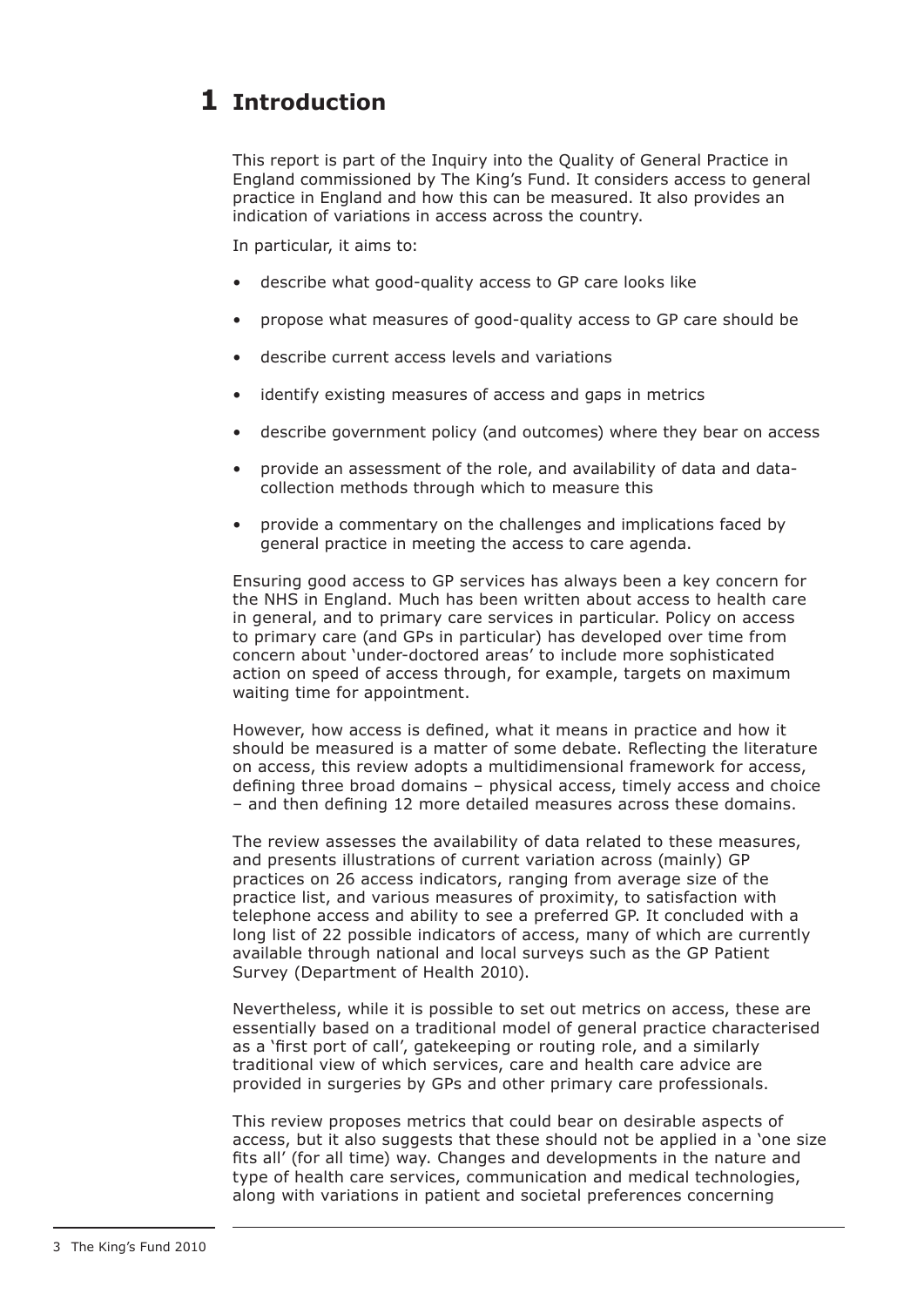access, all suggest that detailed access metrics will need regular revision, and that much broader (and less specific) measures may need to be adopted to mirror changes in services, preferences and technologies.

This report begins with a discussion of how measures of access have developed, and goes on to provide a framework for measuring access. Section 3 provides an analysis of the current position in England in terms of some chosen measures of access. Section 4 discusses some international comparisons. Finally, Section 5 concludes with a discussion of the implications in terms of access for general practice in the future.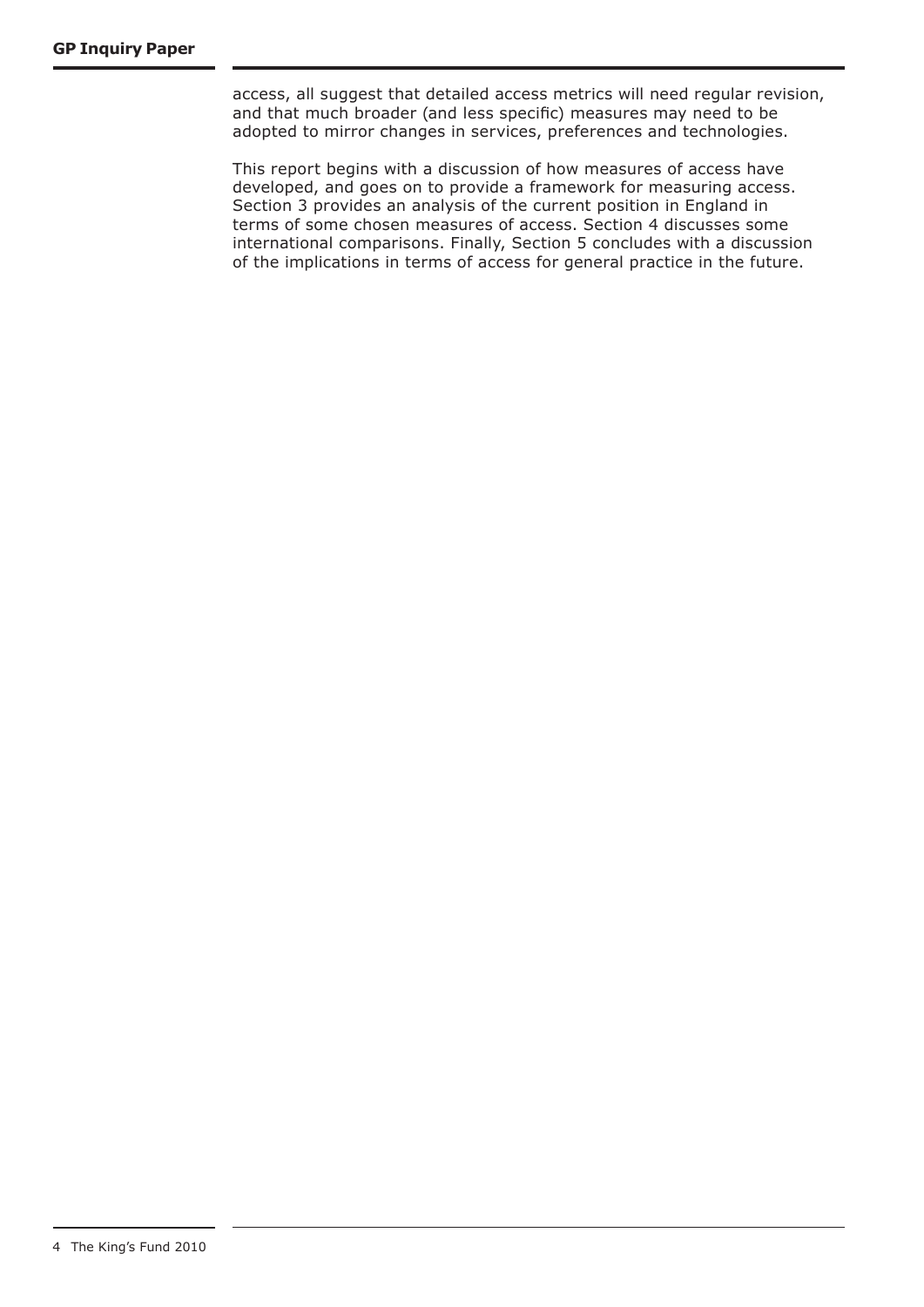# **A framework for measuring access 2**

This section provides a brief discussion of what access means, and how it has been interpreted in the past – particularly though the implementation of government policy – before suggesting a framework for measuring access to GP services.

### *Policy on access*

Much has been written about access to health care in general, and to primary care services in particular. How access is defined, what it means in practice and how it should be measured is a matter of some debate – as other reports in the Inquiry into the Quality of General Practice in England commissioned by The King's Fund suggest.

Ensuring good access to GP services has always been a key concern for the NHS in England. Arber (1987) suggested that one aspect of good access was where 'patients can obtain appointments easily and quickly and where they, rather than the receptionist, decide when they should see the doctor'.

The simplest measure of access to GPs is the number of GPs per head of population. The implicit assumption underlying this measure is that a necessary (if insufficient) condition in meeting good access, as defined by Arber, is that there must be some minimum total number of GPs, distributed in such a way that enables practices to provide appointments in response to patients' needs.

It has long been recognised that there are parts of England that are 'under-served' in the sense that the number of GPs per head of population – particularly when population is adjusted for levels of need – is well below average. Indeed, a recent study has shown that even this simple measure of access does not give unequivocal results as it varies, sometimes substantially, according to the choice of GP supply measure, need adjustment and population base (Hole *et al* 2008). However, this is a crude measure of access and does not necessarily lead to good access as defined by Arber and others. Moreover, although there may have been difficulties in the past, there is currently little, if any, evidence that people are unable to register with a GP. However, where GPs are responsible for more people, it is clearly likely that access may be compromised, with less time and resources available per person than in a better-resourced practice.

More recently, other slightly more sophisticated measures of access have been introduced in England. For example, the NHS Plan (Department of Health 2000) pledged not only a substantial increase in the number of GPs but also policy to directly address timeliness of access, through new targets for the NHS. These included guaranteed access to a primary care professional – nurses and health care assistants within 24 hours and a primary care doctor within 48 hours – by the end of 2004. Also in 2004, the government introduced changes to the GP contract that provided extra payments for GP services linked to their achievement of quality standards, including access.

Quality is now monitored through the Quality and Outcomes Framework (QOF), introduced in 2004. The contract also introduced new arrangements for out-of-hours care, as under the new contract most GPs took less personal responsibility for the care of their own patients out of hours.

As it became clear how the access targets for GPs under the NHS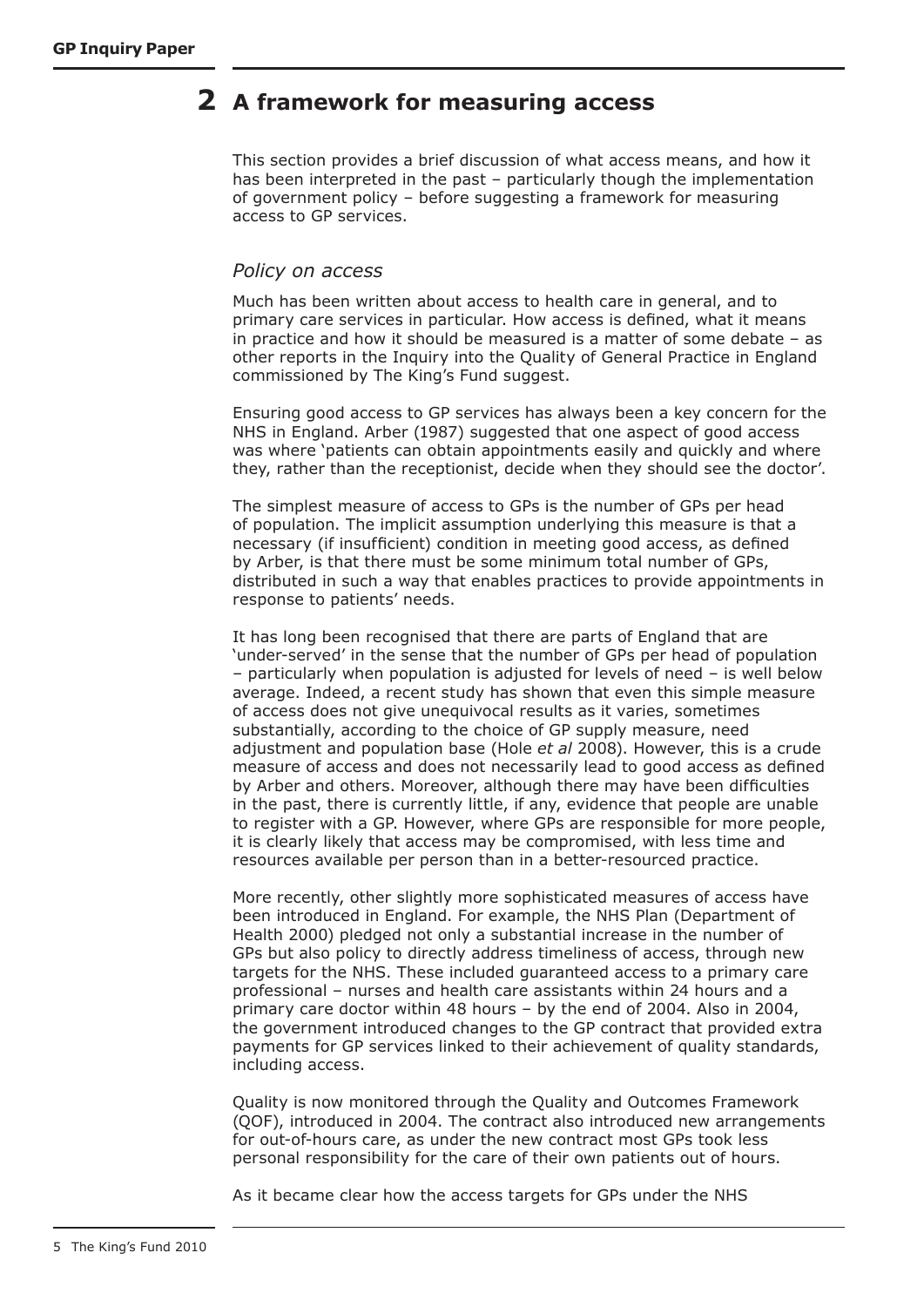Plan were working in practice, in 2005 the access Patient Guarantee supplemented the 48-hour access, along with the ability to book more than two days ahead ('advanced access'), telephone access and the opportunity for a patient to see their preferred GP – all of which were included as part of the GP contract in 2006/7.

Alternative modes of provision had already been introduced since 2000, in an effort to improve access to some of the services provided by general practice – for example, walk-in centres and NHS Direct. More recently, the Department of Health has continued its effort to improve access, by extending opening hours, creating new practices (partly through competitive tendering), introducing new health centres in previously under-doctored areas, and the proposed abolition of practice boundaries, suggesting that patients will have a greater choice of GP practice in future.

However, for most people, being seen quickly is not the only concern. Other aspects of access are also valued, such as continuity with a specific professional or the ability to have an appointment at a convenient time. Several studies have shown that speed of access is perhaps less important than choice of appointment and professional. Thus a large national survey of patients' priorities and experiences of access to general practice revealed that patients in 'advanced access' practices obtained an appointment more quickly than those seen in control practices, but were no more likely to get an appointment when they wanted to be seen (Salisbury 2007).

This research also showed that for many people, being seen quickly was not the most important consideration. Obtaining an appointment on a day of choice was considered more important, and seeing a particular health professional was also a higher priority for some patient groups. This may necessitate booking in advance, which was more difficult in 'advanced access' practices. The finding that the speed of access was less important than choice of appointment and professional is not surprising given that more than two-thirds of patients were consulting about problems that they had experienced for several weeks or more (Salisbury 2007).

Similarly, Rubin found that the waiting time to make an appointment was important only if the appointment was for a child, or when attending for a new health problem. Other respondents would trade off a shorter waiting time and be willing to wait in order to either see their own choice of doctor or attend an appointment at their own choice of time. For respondents who worked, choice of time was six times more important than a shorter waiting time, and they were willing to wait up to one day extra for this. Those with a longstanding illness valued seeing their own GP more than seven times as much as having a shorter waiting time for an appointment, and would wait an extra day for an appointment with the GP of their choice, women would wait an extra two days, and older patients an extra 2.5 days (Rubin 2006).

The discussion of what access means in general was taken up in a recent series of articles in the Journal of Health Economics, Policy and Law (McIntyre *et al* 2009; Goddard 2009; Mooney 2009; Gulliford 2009). McIntyre and colleagues defined access to health care as…

*… the empowerment of an individual to use health care and reflects an individual's capacity to benefit from services given the individual's circumstances and experiences in relation to the health care system.*

(McIntyre *et al* 2009, p 181)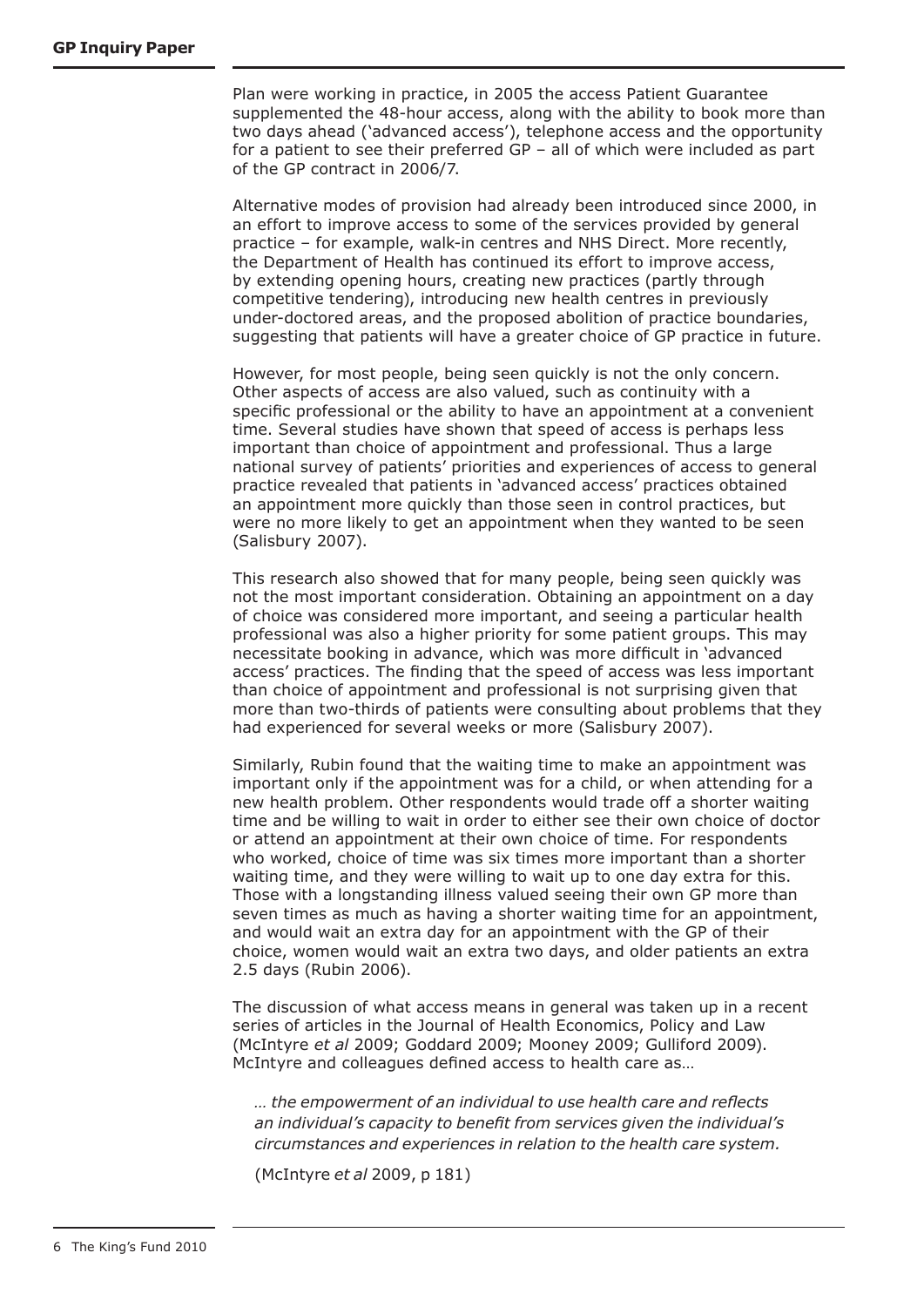This discussion of access was based on three dimensions:

- availability (which they also call 'physical access') includes both physical and time-dependent access, as well as elements of quality and quantity available.
- affordability or financial access  $-$  relates to the individual's ability to pay the full costs of care, including travel and lost earnings.
- acceptability or cultural access  $-$  defined as the fit between provider and patient attitudes towards, and expectations of, each other.

To a large extent, this last element is bound up with the quality of services provided, but where that quality is not purely objective and depends on the individual interactions. The translation of these elements into measurable dimensions of access is challenging.

# *A framework for measuring access*

As we have seen, defining access is not straightforward, and is intimately bound up with the nature and quality of the service offered by general practice. For example, most people would not consider good access to a poor service to constitute 'good access'. In other words, access is instrumental rather than being of value in itself.

Although the literature on health care access suggests a range of measures of access, and some have become quantified measures used in policy, it is useful to consider what a more overarching framework of access might look like – one that allows consideration of all elements of access taken together. This section proposes a framework for measuring access that attempts to pull all elements together. This is then used in Section 3, to assess and compare current access levels across England.

The framework draws together some of the definitions and notions of access noted earlier, and takes a patient perspective. We therefore suggest that patients are likely to ask the following key questions about access:

- Is it easy to get to and into the surgery?
- Can I get an appointment to see an appropriate person when I want it?
- Can I see who I want to see?
- Can I get a good-quality consultation with appropriate specialist referral if required, and do I have access to a good range of on-site services?
- These can be are summarised as the following four dimensions:
- physical access to services, in the sense of distance to service and the logistics of the place of delivery
- timely access, in the sense of the services being offered at an appropriate time and place, and without undue delay
- access to a practice and GP of choice
- $access to a range of quality services in other words, appropriate levels$ of expertise as required, with a capability to refer on to specialist services.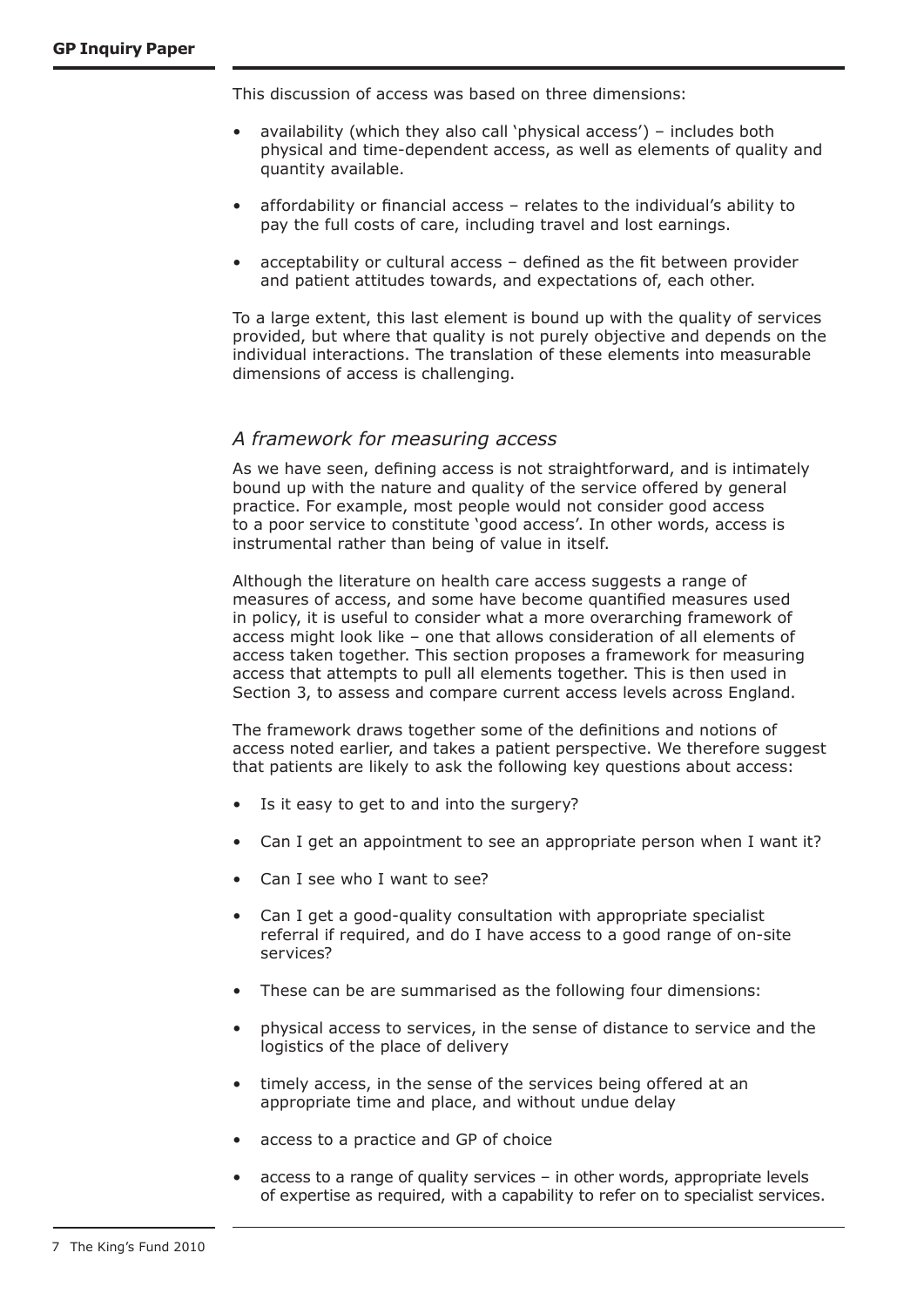In addition, there are system-wide dimensions to access: does the system provide access unconstrained by the social, educational, religious, cultural, language or other circumstances of the individual accessing services? These dimensions reflect more the notion of equity of access. However, a service that is not available because, for example, not all individuals can access the internet is failing some parts of the population on any measure of access. These issues of equity are addressed by other parts of the Inquiry into the Quality of General Practice in England commissioned by The King's Fund

The first three of the dimensions listed above should give rise to key metrics for measuring overall access. The fourth aspect reflects the instrumental nature of access: good access is access to high-quality and appropriate care. As with equity of access, this aspect of the quality and appropriateness of general practice services is dealt with by other parts of the Inquiry, and is not covered here.

Table 1 identifies the key aspects of access for the first four dimensions.

| Dimension of access                   | Example measures                                                                                                                                                                              |  |
|---------------------------------------|-----------------------------------------------------------------------------------------------------------------------------------------------------------------------------------------------|--|
| <b>Physical access</b>                |                                                                                                                                                                                               |  |
| Availability of GPs                   | GP registration<br>Number of GPs per head population                                                                                                                                          |  |
| Proximity                             | Distance from practice, travel times, public<br>transport links, travel costs, safety or<br>security of travel, car parking                                                                   |  |
| Design of premises                    | Surgery design in terms of accessibility<br>measures, quality of premises<br>Satisfaction with ease of access to premises                                                                     |  |
| Telephone access                      | Ease of, and satisfaction with, telephone access                                                                                                                                              |  |
| Home visits                           | Does the practice carry out home visits on<br>request?                                                                                                                                        |  |
| Electronic access<br>Email<br>Website | Ease of, and satisfaction with, email access<br>Existence of practice website with practice<br>information and health information,<br>appointments booking, etc                               |  |
| <b>Timely access</b>                  |                                                                                                                                                                                               |  |
| Appointments:<br>booking<br>hours     | Availability of:<br>appointment within 48 hours<br>$\bullet$<br>booking 2+ days ahead<br>Satisfaction with opening hours<br>Satisfaction with, and availability of,<br>extended opening hours |  |
| Out-of-hours care                     | Availability of, and satisfaction with, out-of-<br>hours care                                                                                                                                 |  |
| Waiting times                         | Experience of waiting in GP surgeries<br>Existence of a triage system                                                                                                                         |  |
| Prescriptions                         | Experience of waiting for repeat<br>prescriptions<br>Existence of electronic prescribing<br>Availability of GP dispensing                                                                     |  |
| <b>Choice</b>                         |                                                                                                                                                                                               |  |

#### **Table 1: Dimensions of access**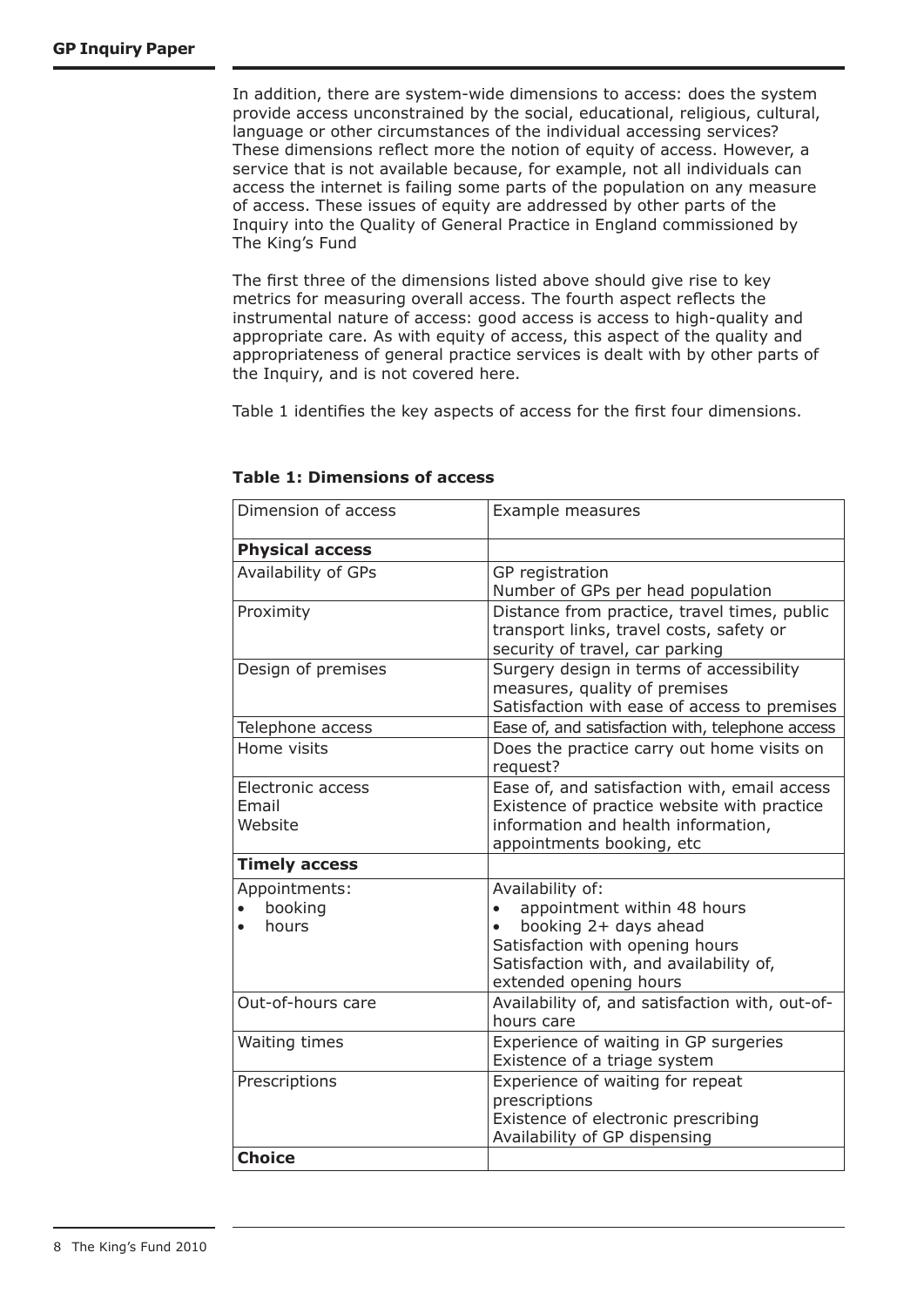| Choice of practice     | Extent of choice of practice<br>Proportion of population allocated to a<br>given GP because of shortages |
|------------------------|----------------------------------------------------------------------------------------------------------|
| Choice of professional | Ability to see professional of choice - GP,<br>named GP, practice nurse, etc                             |

#### **Patient preferences, values and trade-offs**

An important issue to consider in formulating any normative metrics of good access to general practice is the value different people place on different dimensions of access detailed in Table 1. Moreover, there are likely to be trade-offs between these dimensions.

A study by Bower *et al* (2003) based on the general practice assessment study suggests that patients may have expectations of access that are in excess of government targets and also that they have high expectations of continuity of care. This analysis was based on responses to questions about their experiences of and satisfaction with:

- the waiting time for an appointment with a particular doctor
- the waiting time for an appointment with any doctor
- the waiting time for the consultation to begin
- continuity (in the sense of seeing the same doctor).

Bower *et al* used these data to pinpoint what levels of service patients might describe as satisfactory. However, as they point out, high standards relating to access and continuity derived from their analysis may not reflect explicit comparisons with other aspects of primary care. They claim that quality of care in primary care is a combination of access and effectiveness of the care provided. Surveys of primary care patients in Europe, (for example, as reported by Shoen *et al* 2007) suggest that interpersonal aspects may be more important than access issues such as waiting times for consultations.

Similarly, as mentioned ealrier, in a study looking at three dimensions of access (time to appointment, time of appointment, and choice of GP) it was found that speed of access is of limited importance to patients, and for many is outweighed by choice of GP or convenience of appointment (Rubin *et al* 2006). Waiting time seems to be important if the appointment is for a child, or when attending for a new health problem. However, most would trade off a shorter waiting time and be willing to wait in order to see their own choice of doctor or to attend an appointment at their own choice of time.

For people who work, choice of time was six times more important than a shorter waiting time and they were willing to wait up to an extra day for this. For people with a long-term illness, seeing their own GP was seven times more important than a shorter waiting time for an appointment and they would wait an extra day for an appointment with the GP of their choice.

Other studies (Salisbury *et al* 2007) have confirmed that for many patients, speed of access is not as important as convenience of appointment time and date. For example, where a patient has an urgent but non-emergency need and their surgery offers only same-day appointments in response to a telephone call on the day – or appointments at some point in the distant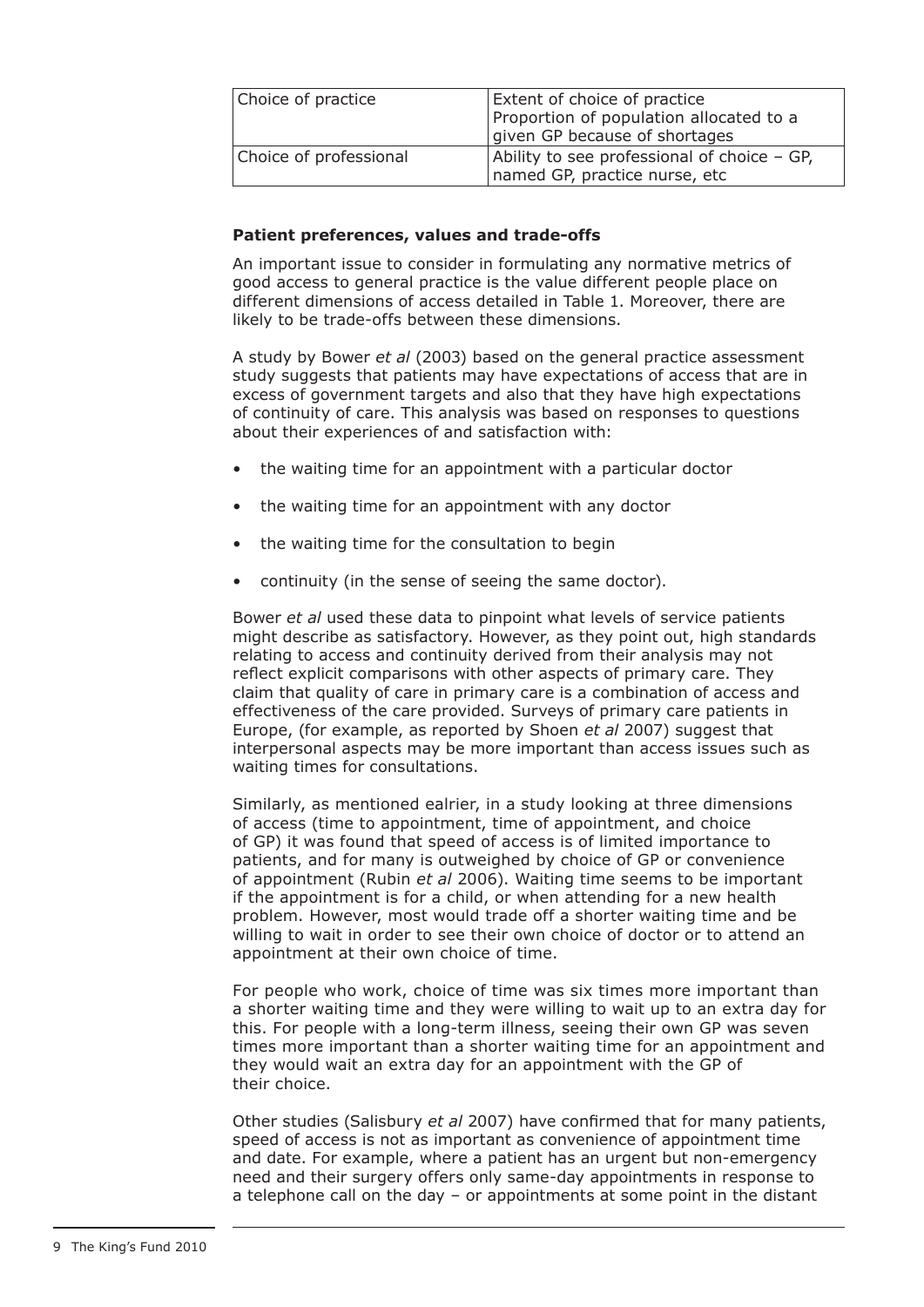future, the patient may feel forced to accept what they are given rather than being able to plan ahead. In a survey of patients in almost 50 GP practices, Sampson *et al* (2008) found that a 10 per cent increase in the proportion of same-day appointments was associated with an 8 per cent reduction in the proportion of patients who said they were satisfied with the appointments system.

This suggests that understanding patient preferences requires more direct studies of these issues. Surveys are needed that do not just measure access in a broad sense, but that focus on establishing trade-offs between the different aspects of access. These could be administered alongside discrete choice experiments, to provide some notion of how patients value the different attributes of access to care.

The fact that different dimensions of access are valued differently by different people (and by the same people at different times and in different circumstances) presents a real challenge to the formulation of concrete measures of good-quality access. More importantly, for general practice, it presents a challenge in how to design and deliver a truly personalised service that best responds to individuals' attitudes and concerns about access.

In summary, most of the measures of access that are currently available – and are described in the following section – have not been developed in a systematic way through consideration of an overall framework for access. Moreover, often one policy measure may stand in contradiction to another. For example, GP practices have increasingly been encouraged to expand and develop teams with wide skill sets, incorporating various health care and other professionals. Yet this has to be balanced against patient demands for continuity of care, and professional recognition that continuity is an essential requirement of good practice.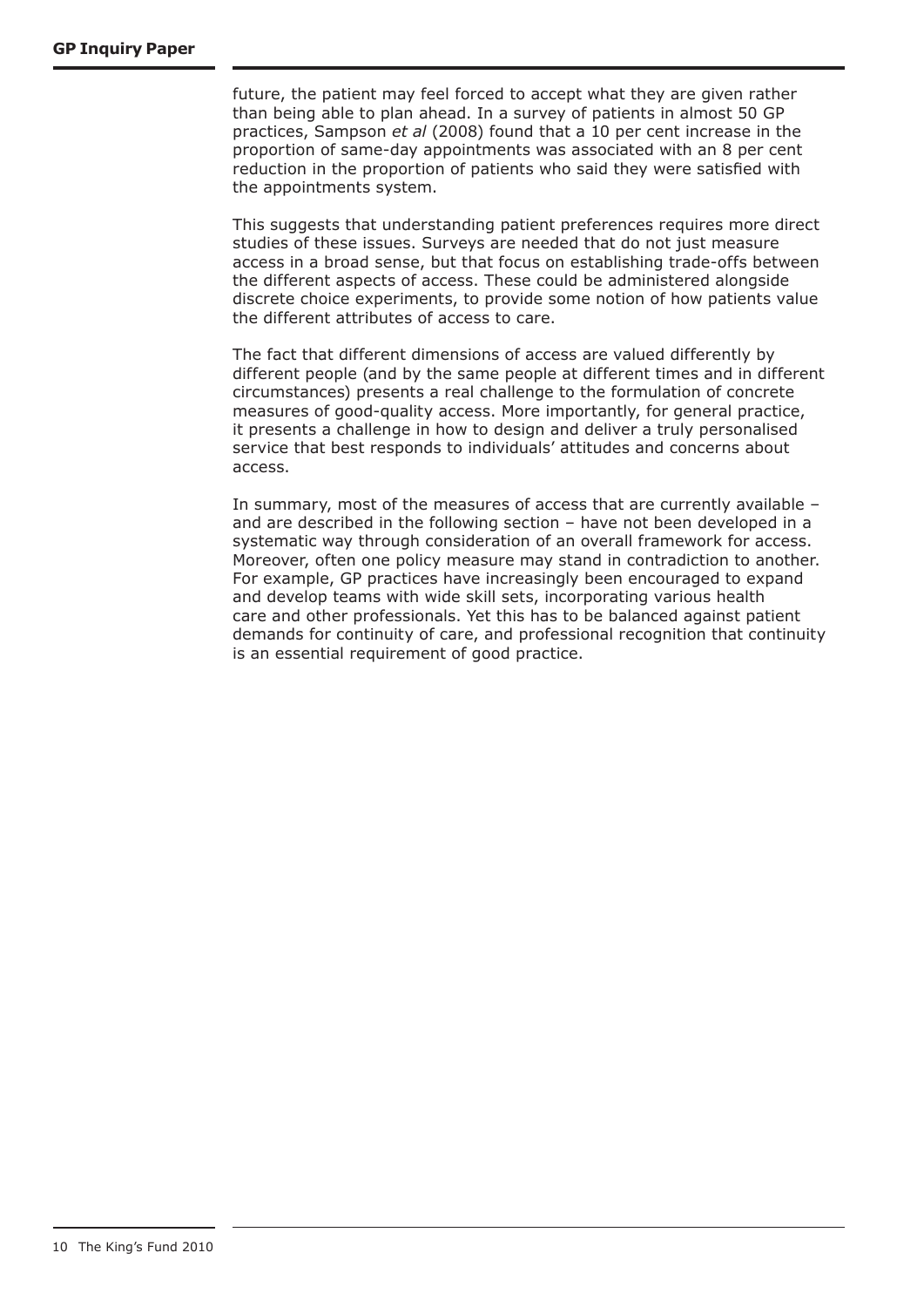#### **Available measures of access: levels and variation 3**

Based on the dimensions of need set out in Table 1, this section reviews the metrics and data that are currently available for each access area, and reports on levels and variations for each measure by practice, PCT or local authority, where these are available. As the GP Patient Survey is a key national source of patient views about access, a summary of the survey including pros and cons is set out in the box below.

### **The GP Patient Survey**

# **Background**

The GP Patient Survey (Department of Health 2010) originated in the National Surveys of NHS Patients programme. This consisted of a series of surveys designed to help monitor NHS performance as seen from the patient's perspective, and was a commitment made in the White Paper *The New NHS – Modern, dependable* White Paper (Department of Health 1997), which proposed the introduction of annual surveys of patients and users to allow systematic comparisons of experiences over time and between different parts of the country. The 1998 General Practice Survey was the first in this series, and covered issues such as access and waiting times, patient–GP communication, patients' views of GPs and practice nurses, and the quality and range of such services as out-of-hours care and hospital referrals.

#### **Coverage and response**

The first GP Patient Survey was carried out in 2007, and was designed partly to trigger payments to GP practices, based on patient experiences of access to their general practitioners. A parallel survey covering around 250,000 patients who had been referred to hospital investigated patient experiences and attitudes to choice. The 2007 GP Patient Survey, run by Ipsos MORI, surveyed 4.9 million people, with around 2 million responses. In 2008 and 2009 the surveys obtained similar response rates – around 40 per cent of those surveyed – covering about 4 per cent of the entire English population. Response rates at practice level vary (*see* Figure 1).



#### **Figure 1: Practice-level patient response rates, 2007, 2008 and 2009**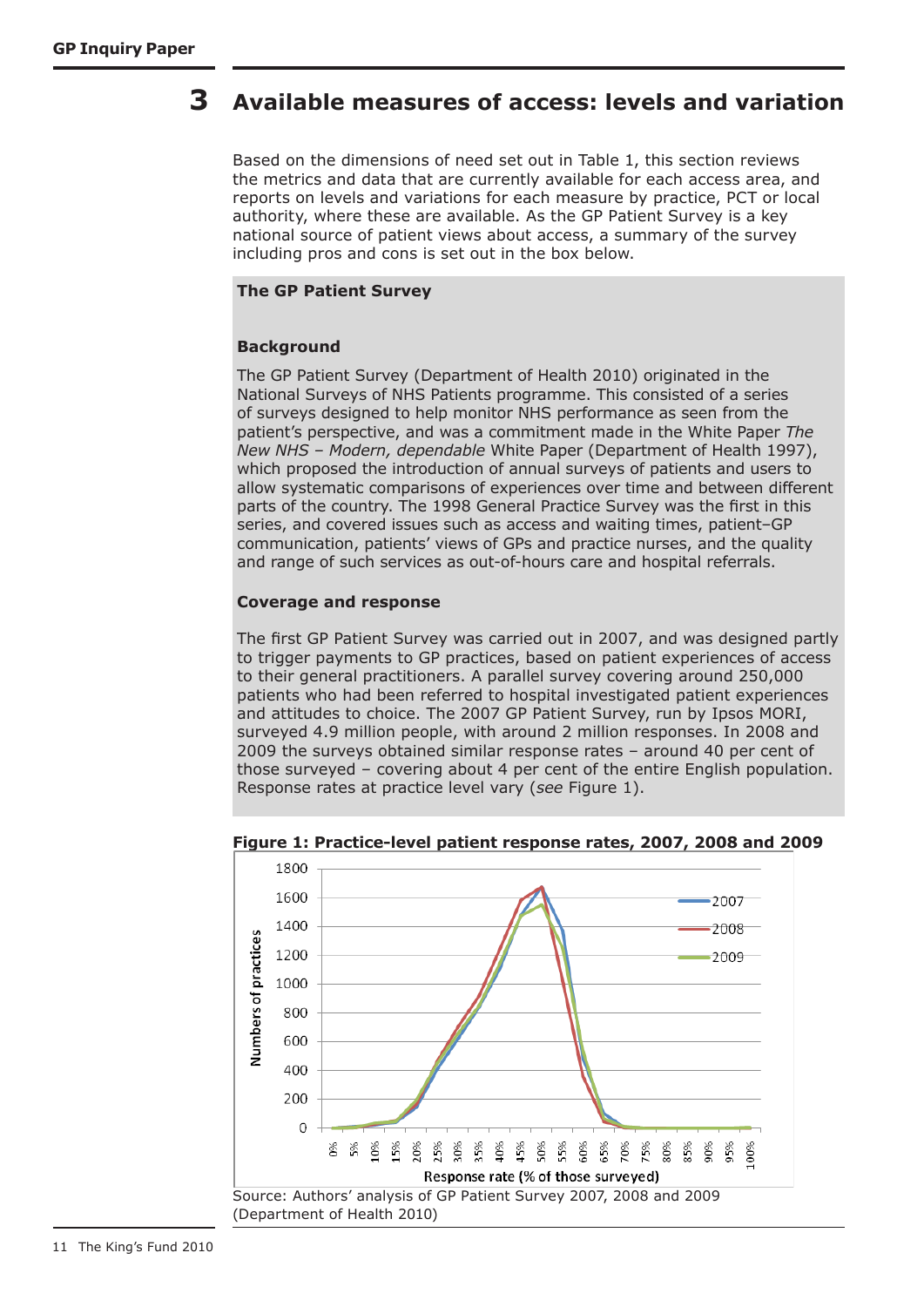#### **Pros and cons of the GP Patient Survey**

The advantages of the survey are its scale (it is one of the largest surveys conducted in the public sector), coverage at practice level, and the fact that it is patient-based and conducted routinely. However, there are some disadvantages, including changes in questions and question wording from survey to survey, the potential for recall bias on the part of survey respondents, and the possibility of systematic bias in response rates at individual practice level.

On this last point, Table 2 shows the correlation between overall survey response rates and various demographic characteristics of those surveyed, at practice level. Practices with a higher proportion of unemployed in the surveyed group tended to have lower overall response rates and hence the possibility of bias or under-representation of the practice population as a whole.

Table 2: Correlation between respondents' characteristics and overall survey response rates

| 2009 GP Patient Survey                                                                                                                                             | Correlation<br>(Pearson: $-1 < r < +1$ )                                  |
|--------------------------------------------------------------------------------------------------------------------------------------------------------------------|---------------------------------------------------------------------------|
| Negative correlation with response rate                                                                                                                            |                                                                           |
| % Unemployed<br>% Non-white<br>% Poor health<br>% Learning difficulty<br>% Permanently sick or disabled<br>% Psychological or emotional condition<br>% Fair health | $-0.59$<br>$-0.56$<br>$-0.48$<br>$-0.41$<br>$-0.40$<br>$-0.40$<br>$-0.30$ |
| Positive correlation with response rate                                                                                                                            |                                                                           |
| % Looking after the home<br>% Aged 85+<br>% Very good health<br>% Aged 75-84<br>% Fully retired from work<br>% Aged 65-74<br>% White British                       | 0.32<br>0.34<br>0.39<br>0.42<br>0.53<br>0.54<br>0.56                      |

Source: The King's Fund 2010

# *Physical access*

#### **Availability of GPs**

The simple measure of number of GPs per head of population has often been used as a crude measure of the availability of GPs, and as an indicator of access. There is considerable variation across the country, as shown in Figure 2.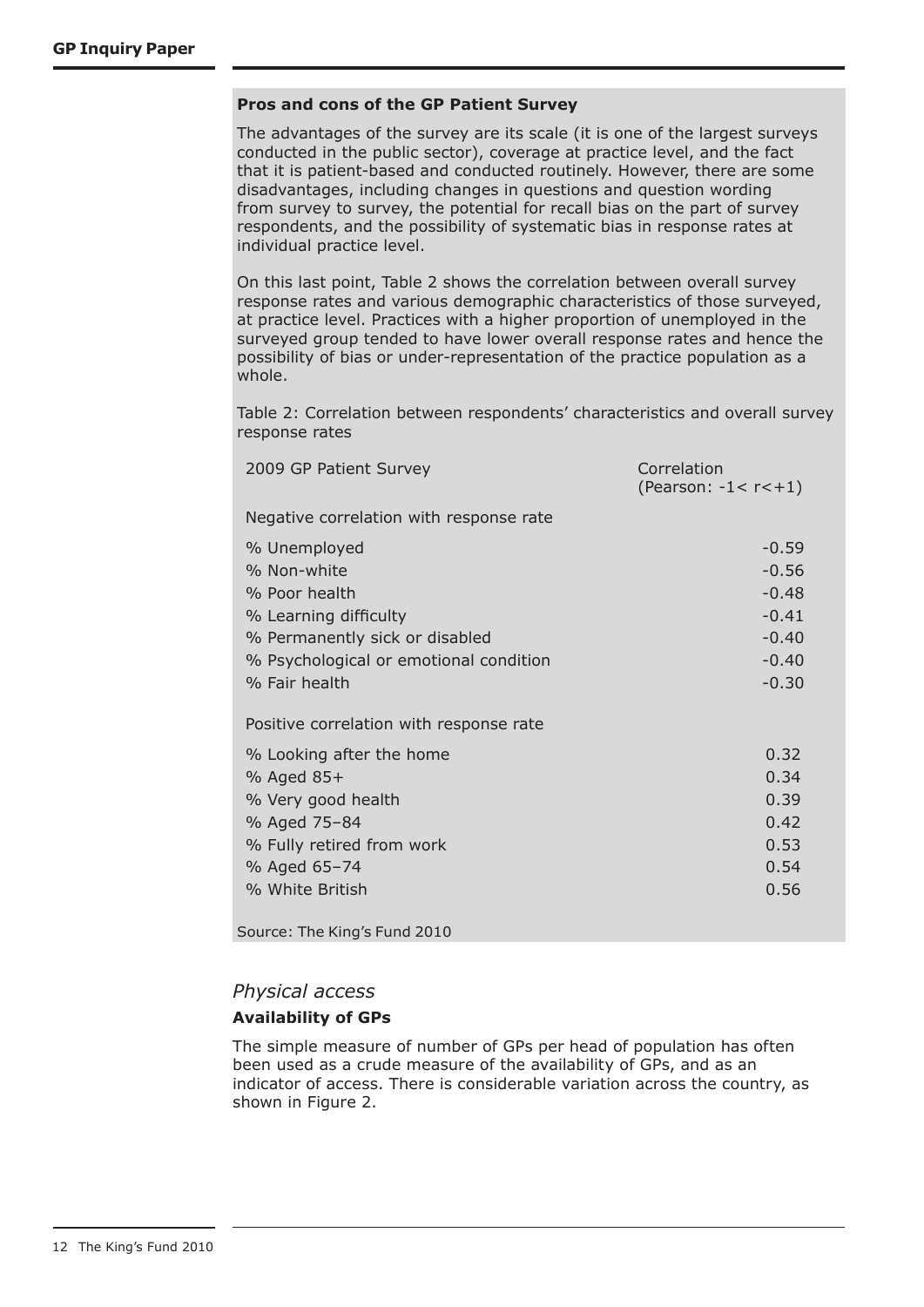

**Figure 2: GPs per 100,000 population, by PCT**

Source: Adapted from Information Centre (2009a)

Similarly, there are variations in average list sizes per GP (*see* Figure 3).



**Figure 3: Average list size per GP, by PCT, 2008**

Source: Adapted from Information Centre (2009a) Although the availability of GPs and their caseload may seem obvious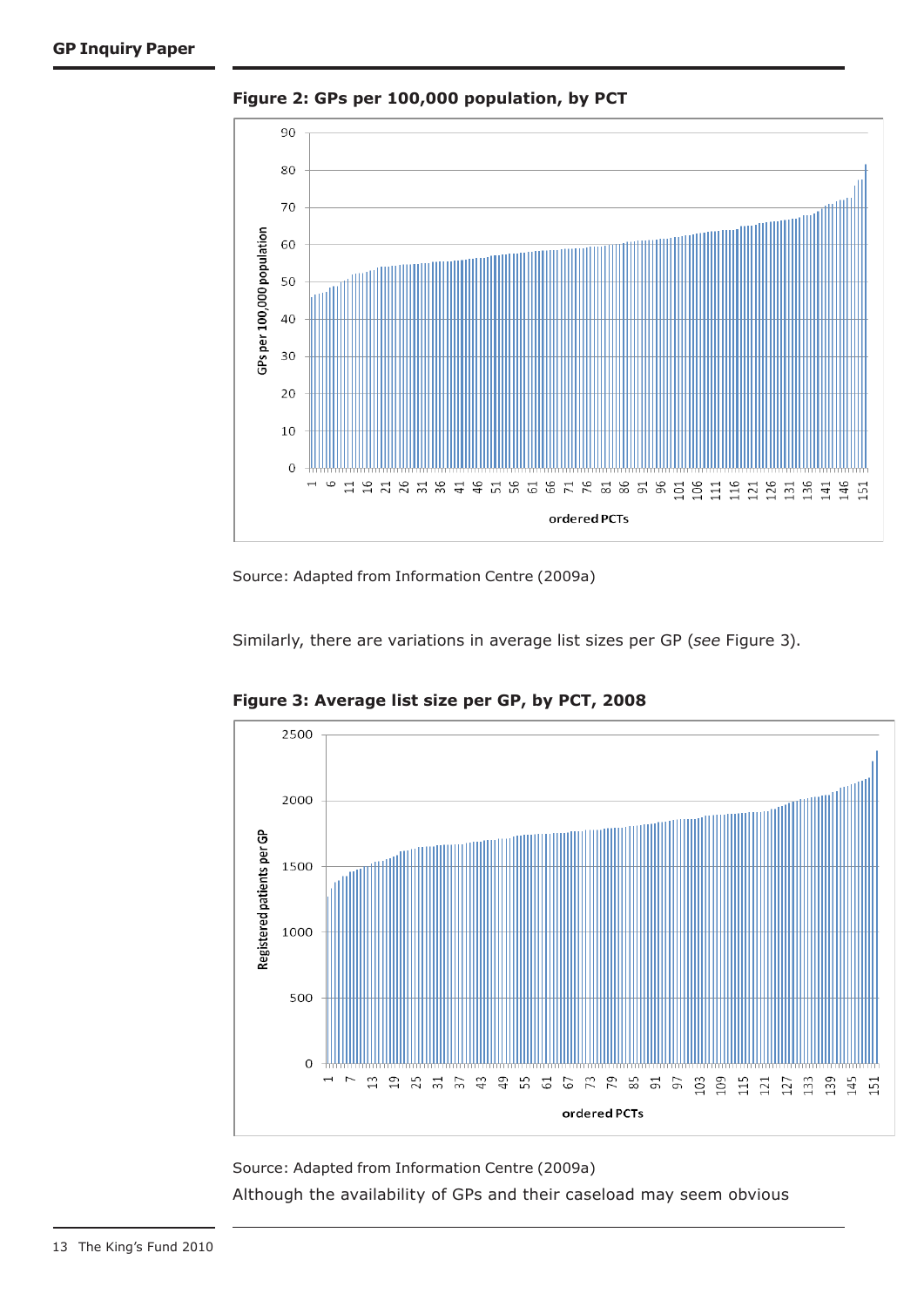factors bearing on access, a study for Tower Hamlets PCT by McKinsey and Company found that among practices in Tower Hamlets there was little relationship between the ability to provide appointments within 48 hours and the list size or number of GPs per practice (Department of Health 2009b).

Another consideration is the ease with which people can register with a GP, as well as whether there is any choice available. These issues are considered in 'Choice of GP', p 35).

### **Proximity**

A key consideration is the ease with which patients can attend a GP's surgery. Department of Transport data are available on time taken to travel to surgeries, by various modes of transport, for local authorities in England. (The GP Patient Survey reports on patients' travel times from home to surgery.) These data show a wide range of variation. Figures 4 and 5 and Table 3 show the proportion of households in 2008 in each local authority area in England that could reach a GP surgery within 15 minutes, and 30 minutes, by walking or public transport. They show that the same proportion was made up of households that did not have a car and who were hence more likely to rely on other forms of transport.

While for most areas the proportion of households that could reach a GP surgery in 15 minutes was over 90 per cent – Table 3 shows the median values as 89 and 92 per cent – there remained areas where the proportion was quite low. Thus, in the worst 25 per cent of areas, between 14 and 76 per cent of the total population were within 15 minutes of a GP practice. Access to GP surgeries was available to most households within 30 minutes, with a few exceptions.

Figures 4 and 5 also show that people who did not own cars tended to live in areas that were close to GP surgeries. This may reflect their dependence on walking or public transport. A key issue is the level of disability among these populations, as well as the terrain over which people must travel – particularly hills. For example, older people may find it more difficult to travel further to GP surgeries (whether on foot or by public transport), and this factor should be reflected in any indicators that are developed.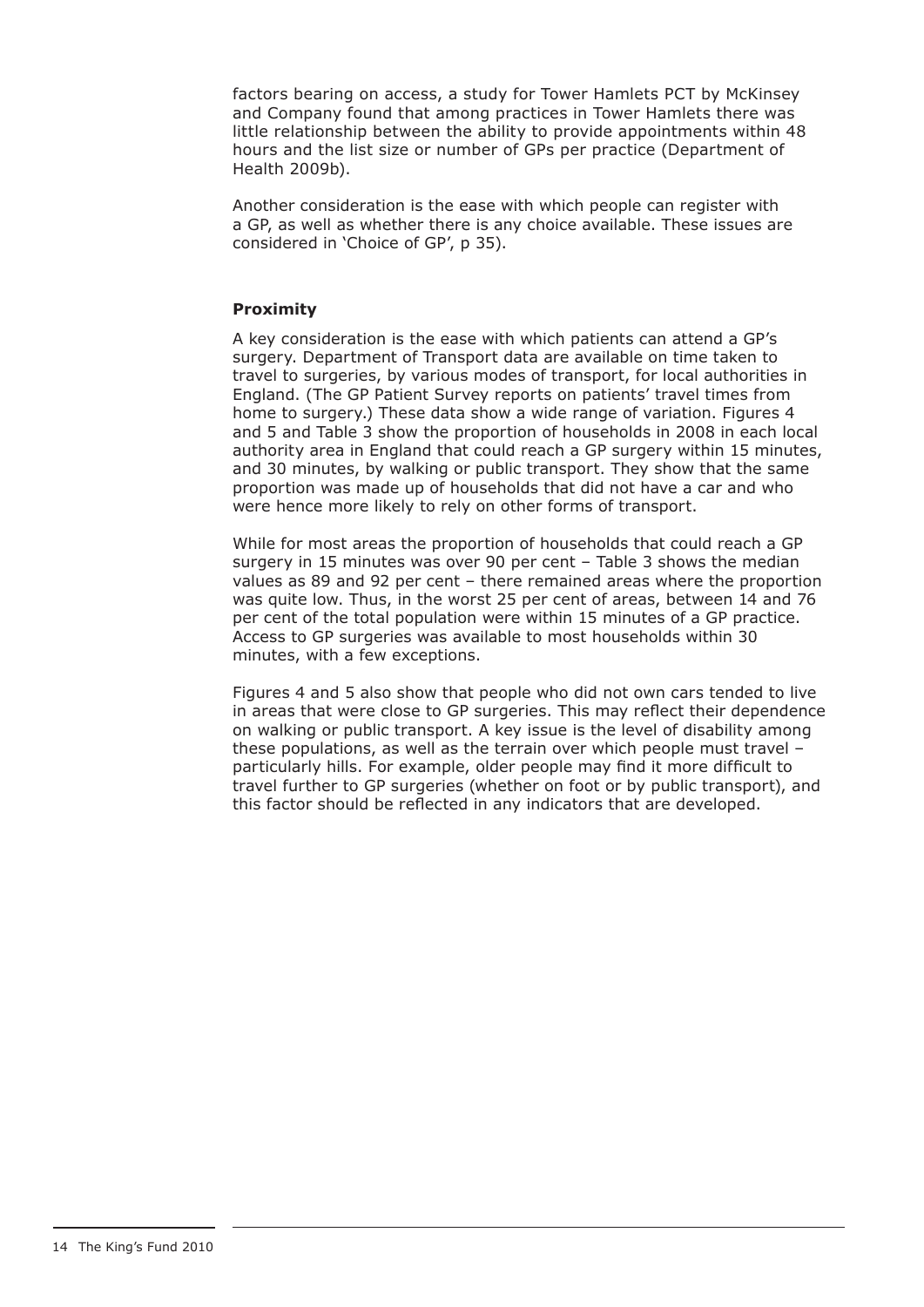

**Figure 4: Proximity to GP surgery by walking or public transport by local authority area, 2008**

Source: Authors' analysis of Department for Transport (2008)

When it comes to access by car, in all local authority areas (with just one exception) it was possible for households to access a GP surgery by car within 30 minutes, and in only five areas was this not possible within 15 minutes. Data are also available on proximity of access by cycle. As might be expected, these show a picture somewhere between the two other modes of travel. As a measure of proximity of access, walking or public transport seem most relevant, and there remains a considerable degree of inequity of provision when looking at this indicator.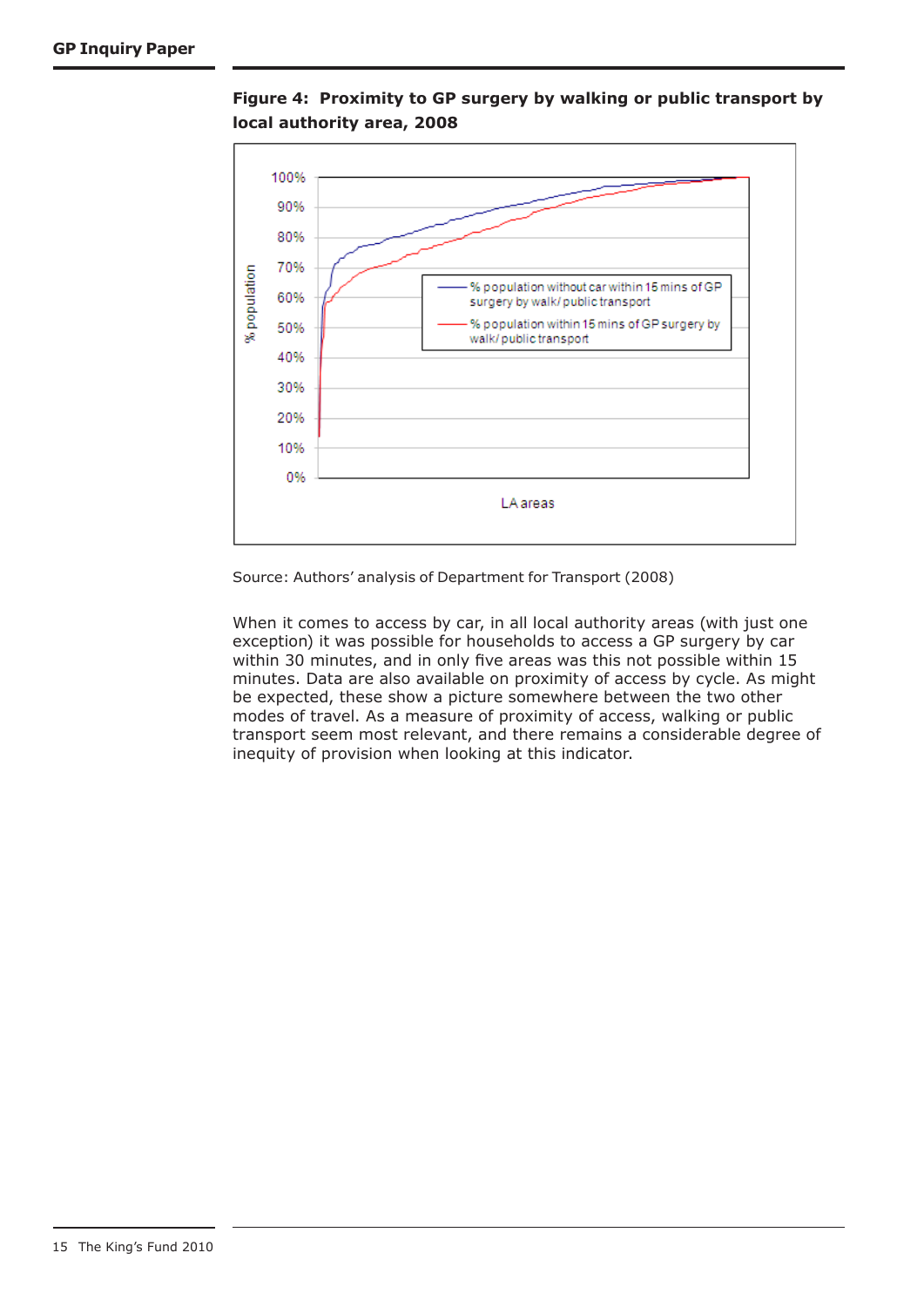**Figure 5: Proximity to GP surgery by walking or public transport, by local authority area, 2008**



Source: Authors' analysis of Department for Transport (2008)

| Measure        | % population within 15<br>minutes' walk or public<br>transport of GP surgery | % population<br>without car within<br>15 minutes' walk or<br>public transport of<br>GP surgery |
|----------------|------------------------------------------------------------------------------|------------------------------------------------------------------------------------------------|
| Median         | 89%                                                                          | 92%                                                                                            |
| Upper quartile | 97-100%                                                                      | 98-100%                                                                                        |
| Lower quartile | 14-76%                                                                       | 14-83%                                                                                         |

#### **Table 3: Quartile representation of spatial access to GP surgeries, 2008**

Source: Authors' analysis of Department for Transport (2008)

Considerably more research and analysis could be carried out at a local level to address, among other things, issues such as practicality of transport links given GP surgery opening hours, safety or security of travel, and parking issues. There are examples available of this type of analysis for local areas that reflect some of these factors (DHC 2005).

# **Design of premises**

Another important issue is the ease with which people can enter and use a GP surgery. On this point, the GP Patient Survey in both 2008 and 2009 asked about the ease of getting into surgery. Figure 6 shows the proportion stating that access was very or quite easy. (The national average and overall distribution were almost identical for the 2008 survey.)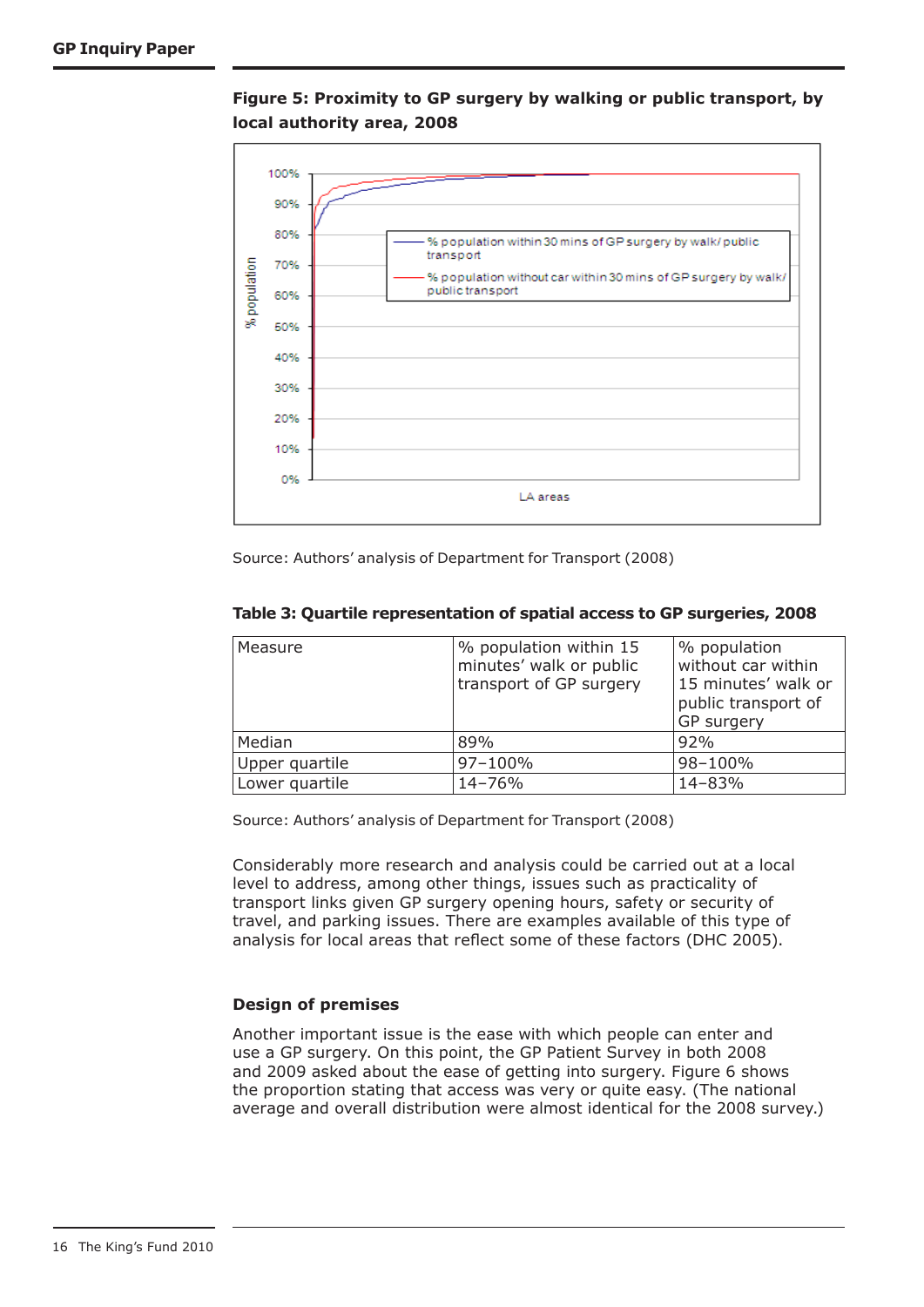# **Figure 6: Proportion stating that it was very or fairly easy to get into the surgery, 2009**



Source: Authors' analysis of GP Patient Survey 2009

It is clear that physical access into GP surgeries was easy for the vast majority of respondents. Nevertheless, it is worth noting that for 10 per cent or more patients, at around 170 practices, even such basic access was not easy.

There is a legal duty to ensure that there is access for people with disabilities, in order to comply with the 1995 Disability Discrimination Act. A survey of health authorities in 2001 showed that at that time only 23 per cent of practice premises were fully accessible to disabled people (Audit Commission 2002). To be compliant with the Act, this figure must now be 100 per cent.

In the past, the government has focused on measures of the quality of GP premises. It defined basic or minimum standards for GP practice premises – for example, to include facilities such as washbasins in treatment rooms, and to have rooms that ensured patient privacy. However, often these were not met, and there was a great deal of variation across the country. In 1990/91, 7 per cent of premises in England did not meet the minimum standards, and the situation in London was much worse, with more than 20 per cent failing (Boyle and Smaje 1993). In 1994/5, 26 per cent of premises in London were below standard, compared with just 2 per cent in the rest of England (Boyle and Hamblin 1997).

By 2001/2, the position in England as a whole had actually worsened to a failure rate of 9 per cent (Audit Commission 2002), and although in 2003/4 this had reduced to less than 8 per cent, London remained as high as 19 per cent at that time (Department of Health 2005). (The Department of Health stopped collecting these data in 2004/5.)

#### **Telephone access**

Telephone access to GP services has more than doubled in the past 40 years, from 4 per cent of consultations in 1971 to 9 per cent in 2004/5 in Great Britain (Office for National Statistics 2006). The latest evidence for England suggests that the telephone consultation rate had increased to 12 per cent by 2008/9 (Hippisley-Cox and Vinogradova 2009).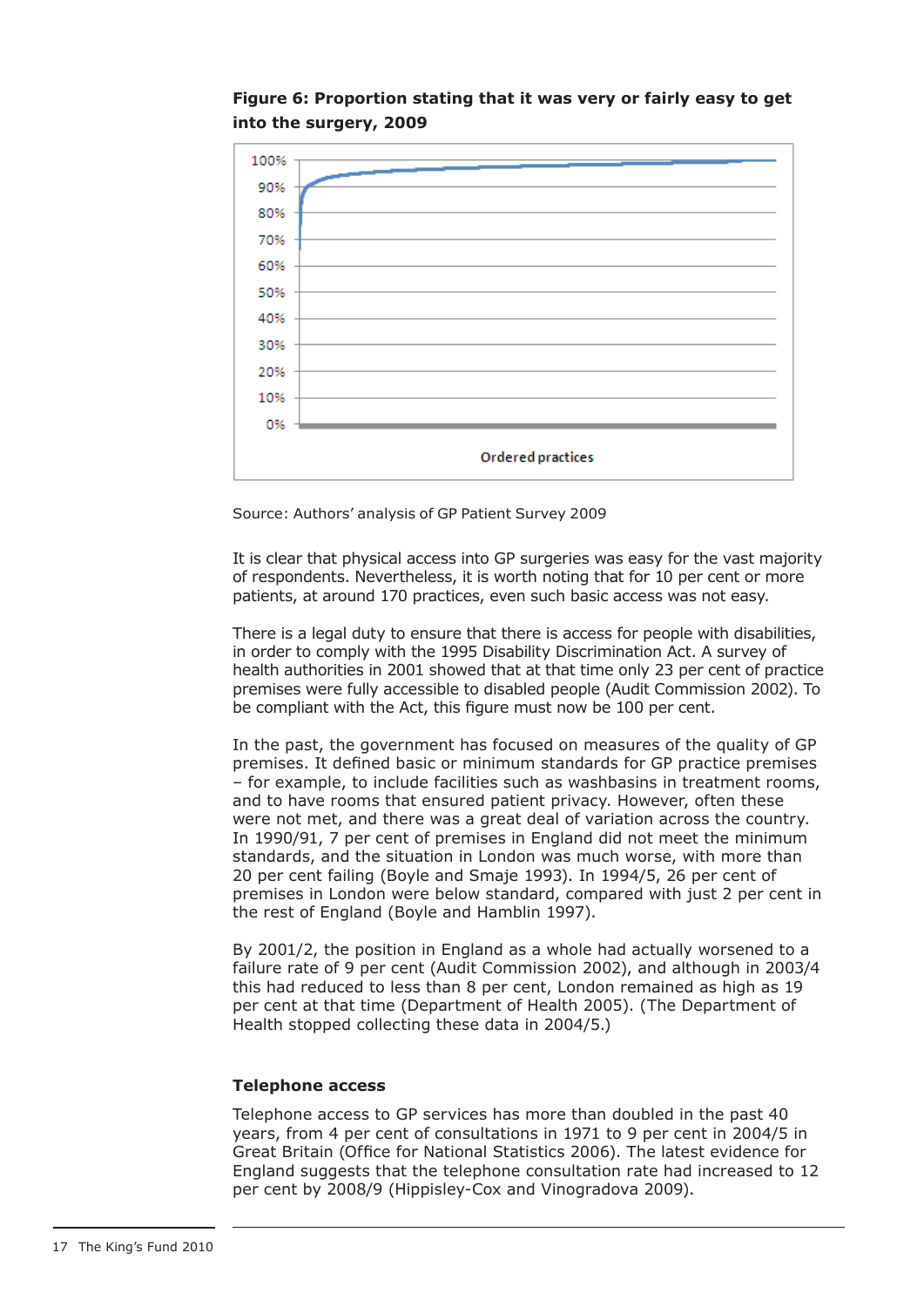Evidence is sparse on whether patients are happy with this increase in telephone consultation, as opposed to face-to-face encounters. A systematic review of the impact of telephone consultation suggested that there was a lack of data on patient satisfaction and safety (Bunn *et al* 2005). A small study of the use of GP co-operatives suggested that although patients welcomed the speed and ease of access by telephone, they were often unhappy as they would have preferred a home visit, or they felt that communication by telephone was inadequate, resulting in doctors not being able to understand the severity of the problems patients described.

Many patients reported physical reasons (for example, mobility or difficulty breathing) or social reasons (such as lack of money or access to transport) for not being able to attend a primary care centre or GP surgery (Payne *et al* 2001).

Figure 7 provides an indication of levels of patient satisfaction with telephone access to GP surgeries. However, these views are more likely to focus on ease of access rather than some of the factors discussed above.



**Figure 7: Proportion of people who are satisfied with telephone access to GP surgeries, by surgery, 2008**

Source: Authors' analysis of GP Patient Survey 2008

Table 4 shows that in 1998 the proportion of people who were satisfied with access by telephone was greater than 91 per cent for more than half of practices. For the best 25 per cent of practices, more than 96 per cent were satisfied, while for the worst quarter of practices only between 22 and 82 per cent were satisfied.

# **Table 4: Quartile representation of proportion of people who are satisfied with telephone access to GP surgeries, by surgery, 2008**

| l Measure      | Proportion satisfied |  |  |
|----------------|----------------------|--|--|
| Median         | $91\%$               |  |  |
| Upper quartile | l96–100%             |  |  |
| Lower quartile | $22 - 82%$           |  |  |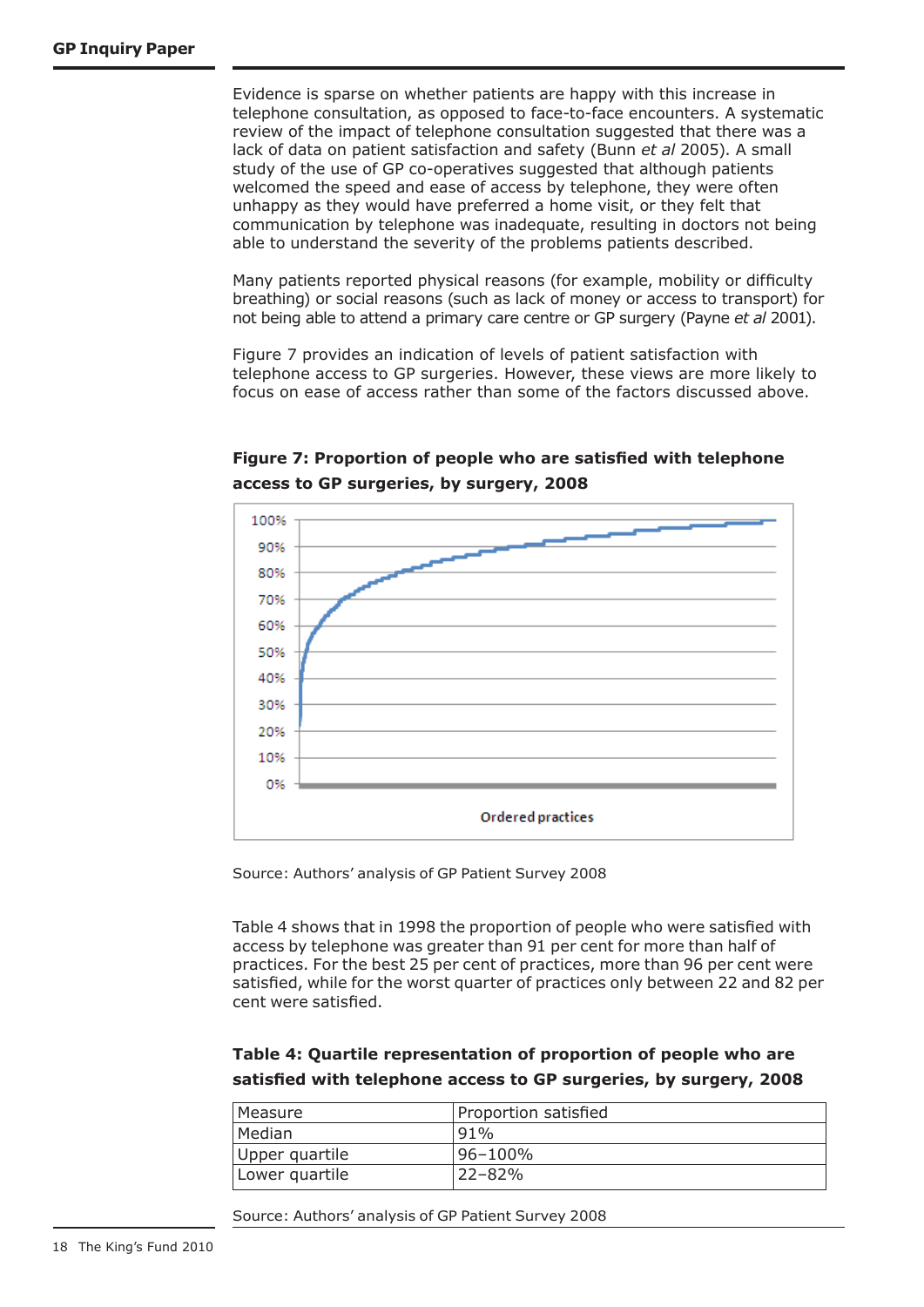Figure 8 is based on a different question in the 2009 GP Patient Survey. It indicates how easily patients were able to contact their GP practice by telephone, as well as ease of access by phone to a doctor or nurse, and to test results. This alternative view of telephone access (rather than satisfaction) suggests a rather poorer service: median 'easy' access to the practice via telephone was around 75 per cent, to a doctor or practice nurse around 25 per cent, and for test results around 35 per cent. Similar proportions were evident in the 2008 GP Patient Survey.

# **Figure 8: Proportion stating that it was very or fairly easy to get access via telephone to the surgery, to professionals and to test results, 2009**



Source: Authors' analysis of GP Patient Survey 2009

#### **Home visits**

In the past, a relatively high number of consultations with GPs used to take place in the patient's own home. However, this practice has dropped off considerably in recent years. In 1971, 22 per cent of consultations took place in the home, compared with just 4per cent in 2004/5 (Office for National Statistics 2006). The latest evidence suggests that by 2008/9 the proportion of home visits had dropped further, to 3 per cent (Hippisley-Cox and Vinogradova 2009). These figures could be viewed as indicating reduced ease of access to GP services. A Dutch study (Giesen *et al* 2007) has shown that waiting times for GP co-operatives in the Netherlands are on average around 30 minutes, with almost 90 per cent being seen within an hour. Waiting times for home visits increase with increasing distance from the GP cooperative, but are also influenced by factors such as traffic intensity, the level of demand for home visits and urgency.

All GP practices provide home visits, and indeed have an obligation under the current GP contract to do so. In fact, the contract states that GPs must use their reasonable clinical judgement as to whether a patient needs to be seen and, if so, to decide the most appropriate place for the consultation.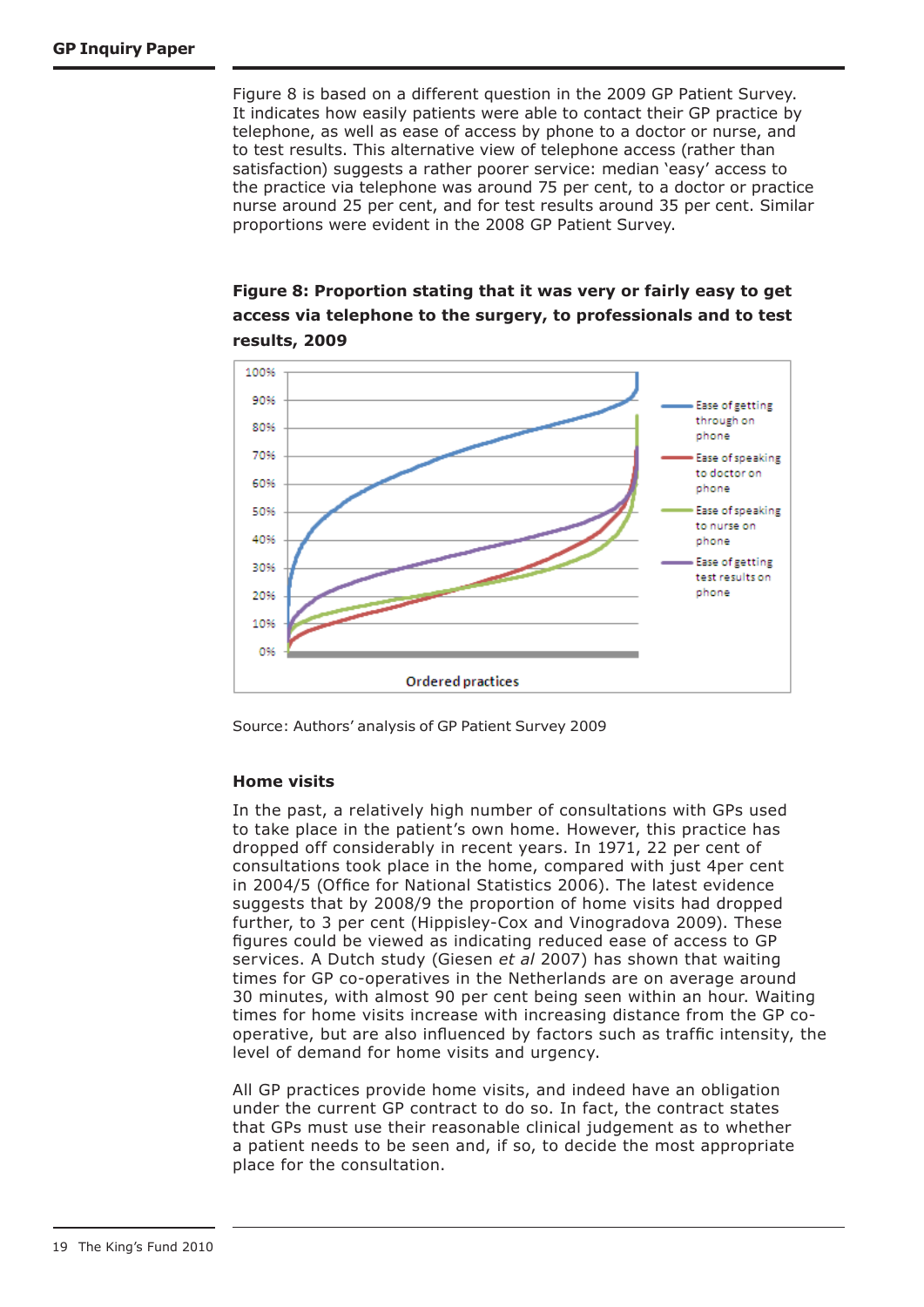#### **Electronic access**

- Key issues with respect to electronic access to GPs include:
- whether the GP practice has a website
- whether patients can book GP appointments online
- whether patients can order prescriptions online
- whether patients can consult their medical records online
- whether patients can consult or communicate with their GP practice by email.

National data are not collected on these issues, although there may be some ad hoc local studies and surveys. Certainly most practices seem to have a website, and some of the modes of access listed above are available in some areas of the country. The Commonwealth Fund study referred to later (*see* Table 17) shows that in 2007:

11 per cent of people in the United Kingdom said that they were able to communicate with their GP practice by email

32 per cent of those who could not said that they would like to

9 per cent said they could access their medical records by computer (although this number seems unrealistically high)

36 per cent of those who could not said they would like to be able to do so.

# *Timely access*

#### **Appointments**

People want to be able to see their GP at a time of day convenient to them, and usually without too much delay. The government has identified three measures of access relating to timeliness on which GPs should be assessed:

- ability to get an appointment with a GP within 48 hours
- ability to book at appointment more than two days ahead
- satisfaction with GP opening hours.

The first two of these measures may be useful but do not really get to the crux of the matter of convenience. The third is probably most relevant, although it is necessary to understand the reasons for dissatisfaction.

Figure 9 and Table 5 show the distribution of the first two measures of timely access across GP practices in England in 2007 (Information Centre 2008). For England as a whole, the median scores for the above indicators were 89 per cent and 81 per cent respectively. However, there was considerable variation between GP practices. So, looking at variation in the proportion of people able to get an appointment quickly (within 48 hours), for the worst 25 per cent of practices, between 30 and 82 per cent of patients reported that they could not get an appointment. Similarly, there was substantial variation in the ability of practices to provide a booked appointment more than two days in advance, with for the worst 25 per cent of practices between 10 and 66 per cent of patients reporting they could not get an appointment (*see* Table 5).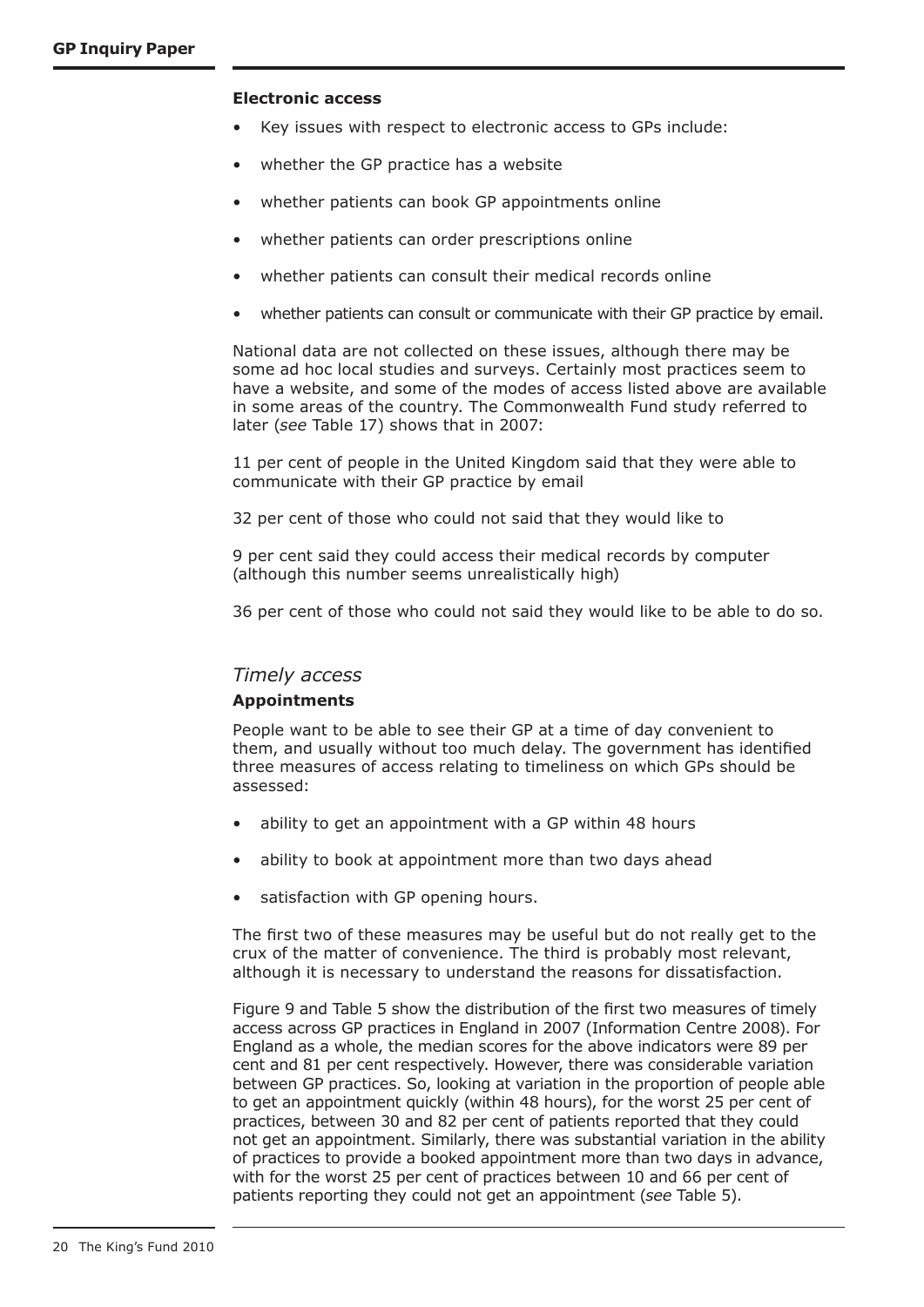If these proportions were translated into absolute numbers for the population of England, the implication is that as many as 5.6 million people would have been unable to get an appointment with a GP within 48 hours, and as many as 9.8 million would not have been able to book an appointment more than two days ahead.



**Figure 9: Timely access to GP surgeries, by surgery, 2008**

Source: Authors' analysis of GP Patient Survey 2008

# **Table 5: Quartile representation of timely access to GP surgeries, by surgery, 2008**

| Measure        | % able to get            | % able to        |
|----------------|--------------------------|------------------|
|                | appointment $<$ 48 hours | appointment $2+$ |
|                |                          | days ahead       |
| Median         | 89%                      | 81%              |
| Upper quartile | 94-100%                  | $91 - 100\%$     |
| Lower quartile | $30 - 81%$               | $10 - 66%$       |

Source: Authors' analysis of GP Survey 2008

There is much less variation between practices in the proportion of people who say they are satisfied with GP opening hours. Figure 10 shows responses to the 2009 GP Patient Survey. (The national average and variation across practices has remained essentially unchanged between 2007 and 2009.) For England as a whole, the median was 83 per cent, ranging from a minimum of 44 per cent to a maximum of 100 per cent. Nevertheless, in the worst 25 per cent of practices only 44–78 per cent of people were satisfied with opening hours.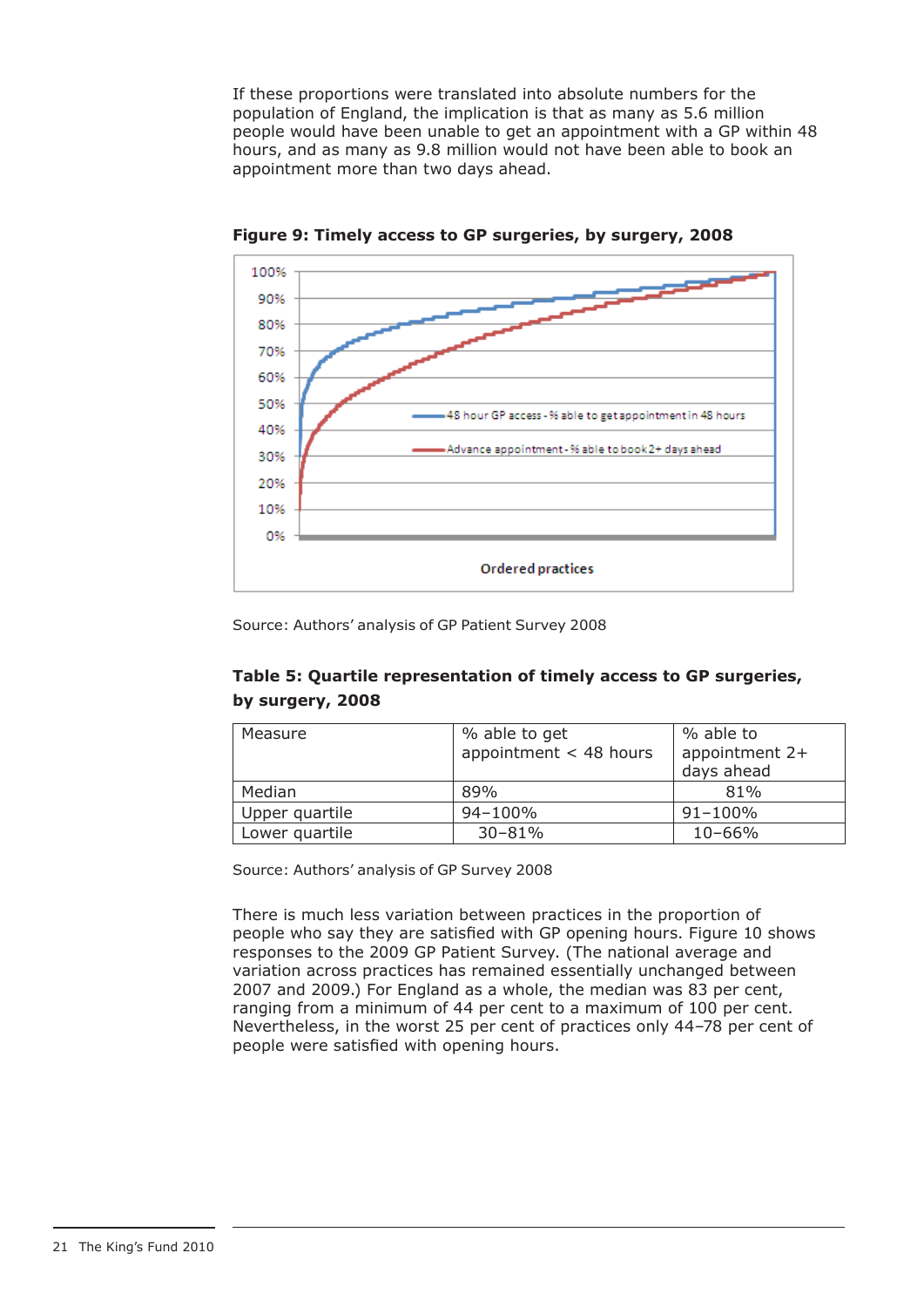

**Figure 10: Proportion of people who are satisfied with GP surgery opening hours, by surgery, 2009**

Source: Authors' analysis of GP Patient Survey 2009

When asked in the 2007 GP Patient Survey about the reason for dissatisfaction with opening hours, a majority of people said it was because surgeries were not open on Saturdays (median 44 per cent), with a high number also saying that surgeries are not open enough in the evenings (31 per cent). Smaller proportions of people said surgeries were open early enough in the morning (5 per cent) or around lunchtime (7 per cent), with a small number complaining about the lack of Sunday opening. Again, as with satisfaction with opening times, these proportions remained little changed in the subsequent 2008 and 2009 GP Patient Survey.

It is possible to look at the relationship between levels of dissatisfaction with GP opening hours and a range of individual characteristics, including age, ethnicity and work status. Findings are provided in Table 6. (Breakdowns by other characteristics are available – for example, urban versus rural, or levels of deprivation, but interesting differences are not observed.) People under 45 years of age tended to be more dissatisfied than people aged over 65.

A major cause of dissatisfaction among people under 45 years was not enough evening GP appointments, while people aged between 45 and 64 years seemed to favour Saturday opening, as did people over 65 years of age. There were some differences arising from ethnicity, with 77 per cent of nonwhite British being dissatisfied with opening hours compared with 83 per cent of white British.

The most significant differences emerge when work status is taken into account. People who worked full time tended to be considerably less satisfied (average of 74 per cent compared with an England average of 82 per cent), while people with what are described as 'other work patterns' (possibly implying more control over their work time) were least dissatisfied. Full-time workers were most concerned with availability of evening appointments and, to a lesser extent, early morning ones. Part-time workers were significantly more concerned with lunchtime opening than the average, although they also concerned with Saturday opening and, to a lesser extent, opening in the evenings. People with other work patterns, while least dissatisfied, seemed to be very interested in the availability of Saturday appointments.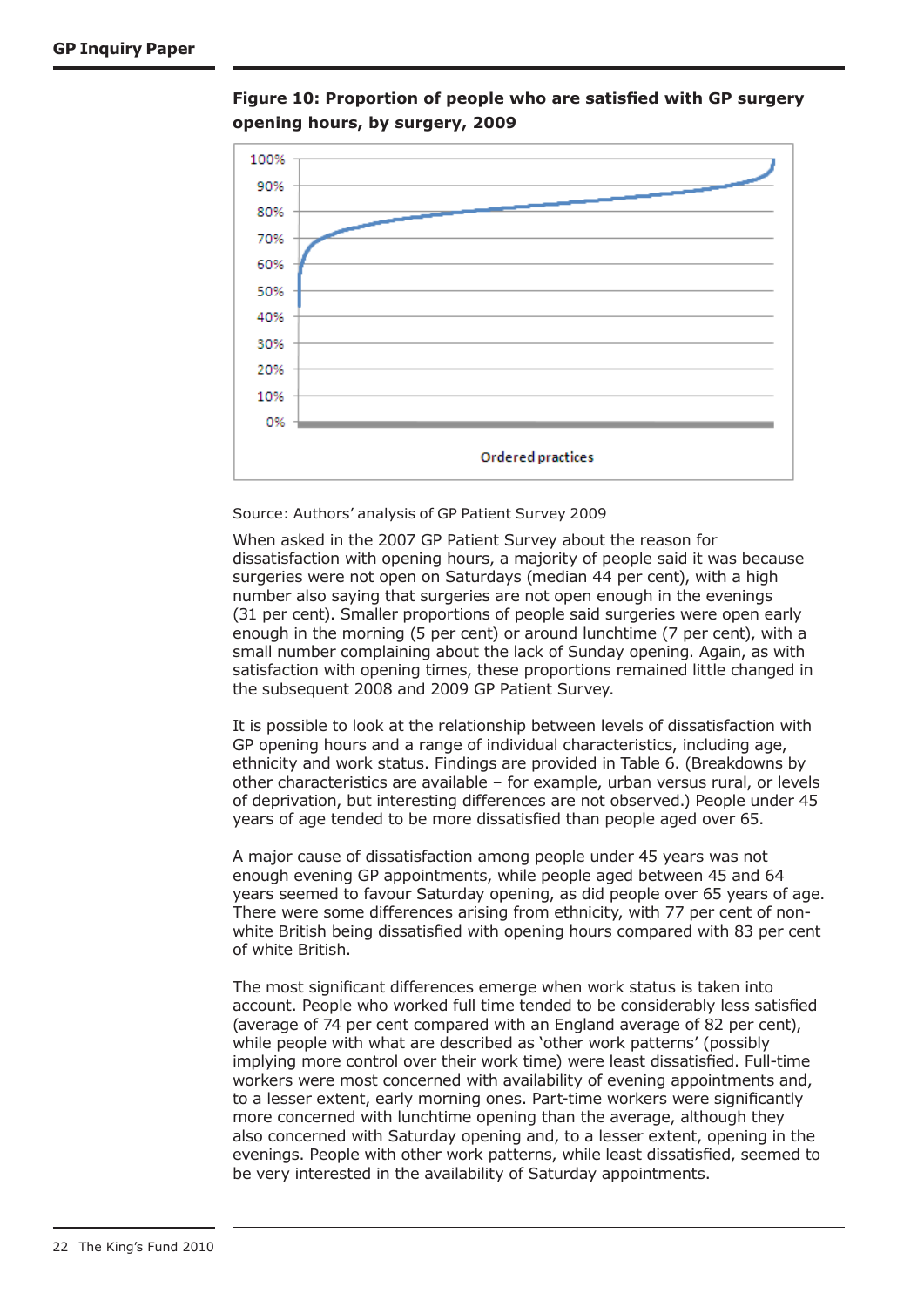As might be expected, full-time workers who commuted more than 30 minutes expressed more dissatisfaction with GP appointment hours (66 per cent satisfied) than those who commuted 30 minutes or less (78 per cent). Full-time workers who worked office hours also tended to be more dissatisfied (72 per cent satisfied) than those who did not (78 per cent). Finally, as would certainly be expected, full-time workers who were unable to take time off to see their GP expressed most dissatisfaction of all with GP appointment hours (just 53 per cent satisfied), and a high proportion of those wanted late evening and Saturday surgeries.

| Table 6: Differences in levels of and reasons for satisfaction with |  |
|---------------------------------------------------------------------|--|
| GP surgery opening hours, by age, ethnicity and work status, 2008   |  |

|                                                               | $\frac{0}{0}$ | Reasons for dissatisfaction                     |                                 |                                                       |                            |                       |                 |
|---------------------------------------------------------------|---------------|-------------------------------------------------|---------------------------------|-------------------------------------------------------|----------------------------|-----------------------|-----------------|
|                                                               | satisfied     | Not<br>open<br>early<br>enough<br>in<br>morning | Not open<br>around<br>lunchtime | <b>Not</b><br>open<br>late<br>enough<br>in<br>evening | Not<br>open on<br>Saturday | Not open<br>on Sunday | Other<br>reason |
| England average                                               | 82%           | 6%                                              | 9%                              | 31%                                                   | 44%                        | $1\%$                 | 8%              |
| Age                                                           |               |                                                 |                                 |                                                       |                            |                       |                 |
| Aged $< 45$                                                   | 77%           | 8%                                              | 10%                             | 39%                                                   | 33%                        | 2%                    | 8%              |
| Aged 45 - 64                                                  | 81%           | 6%                                              | 8%                              | 32%                                                   | 46%                        | $1\%$                 | 7%              |
| Aged $65+$                                                    | 90%           | 2%                                              | 11%                             | 8%                                                    | 68%                        | 2%                    | 8%              |
| Ethnicity                                                     |               |                                                 |                                 |                                                       |                            |                       |                 |
| White British                                                 | 83%           | 6%                                              | 9%                              | 31%                                                   | 45%                        | $1\%$                 | 7%              |
| Non-white British                                             | 77%           | 8%                                              | 11%                             | 31%                                                   | 40%                        | 3%                    | 8%              |
| Work status                                                   |               |                                                 |                                 |                                                       |                            |                       |                 |
| Full-time                                                     | 74%           | 8%                                              | 6%                              | 43%                                                   | 36%                        | $1\%$                 | 6%              |
| Part-time                                                     | 83%           | 6%                                              | 13%                             | 26%                                                   | 45%                        | $1\%$                 | 9%              |
| Other work patterns                                           | 88%           | 3%                                              | 14%                             | 14%                                                   | 57%                        | 2%                    | 10%             |
| Full-time commuting<br>$<$ =30 min                            | 78%           | 7%                                              | 8%                              | 40%                                                   | 37%                        | $1\%$                 | 7%              |
| Full-time workers<br>commuting > 30 min                       | 66%           | 9%                                              | 4%                              | 46%                                                   | 35%                        | $1\%$                 | 5%              |
| Full-time working<br>weekday office hours                     | 72%           | 9%                                              | 5%                              | 46%                                                   | 35%                        | $1\%$                 | 5%              |
| Full-time working<br>hours other than<br>weekday office hours | 78%           | 6%                                              | 9%                              | 36%                                                   | 39%                        | 2%                    | 9%              |
| Full-time able to take<br>time away to see GP                 | 81%           | 9%                                              | 7%                              | 40%                                                   | 37%                        | $1\%$                 | 6%              |
| Full-time not able to<br>take time away to<br>see GP          | 53%           | 7%                                              | 4%                              | 48%                                                   | 35%                        | $1\%$                 | 5%              |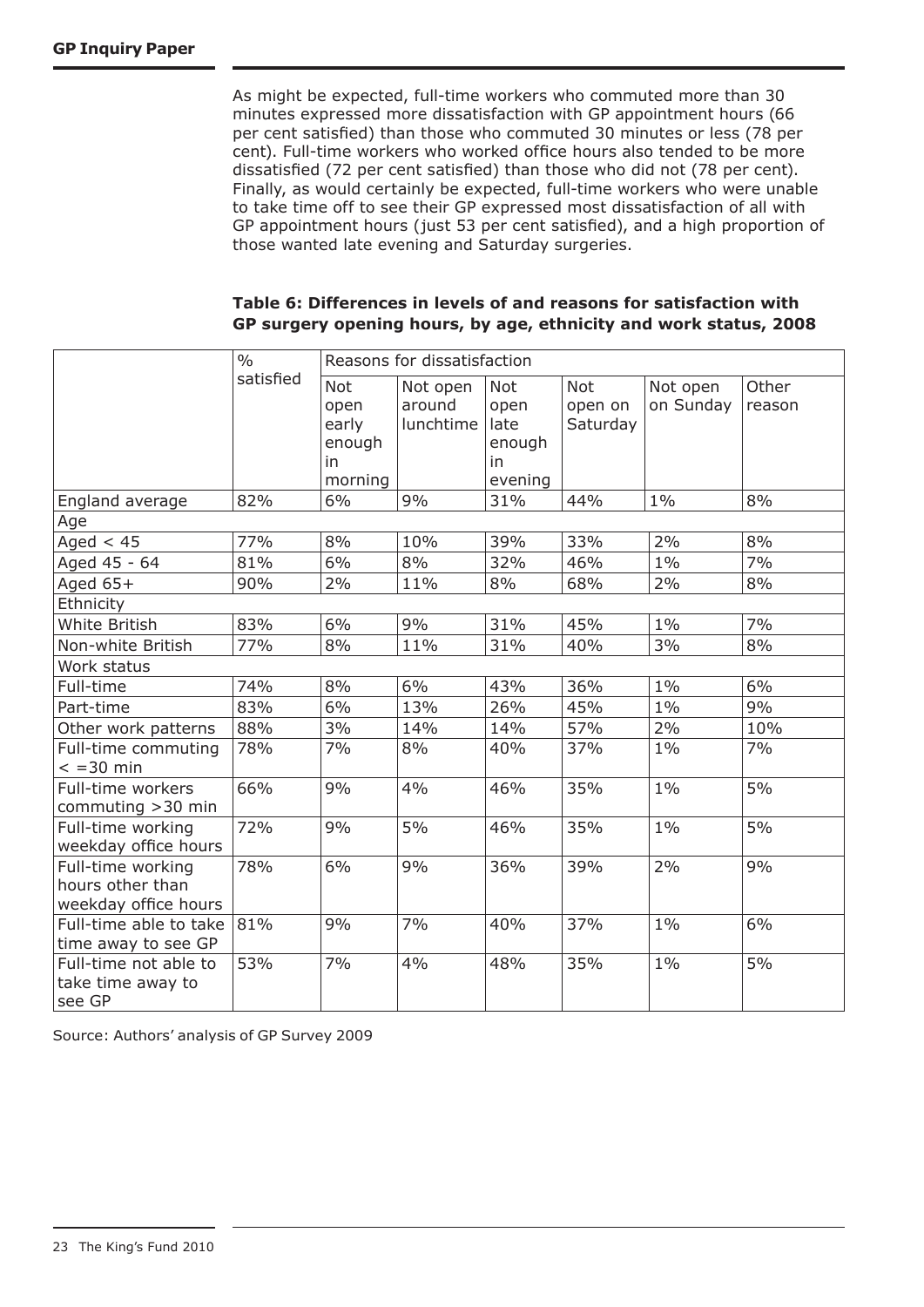These findings imply that any suggested changes to GP practice opening hours should at least take account of the characteristics of local populations: one model is unlikely to fit all.

The GP survey in 2008 and 2009 asked similar sets of questions on levels of satisfaction with GP opening hours. In England as a whole in 2008, around two-thirds of respondents said that within the previous six months they had tried to see their GP fairly quickly. This question is intended to reflect similar concerns to those about being able to see a GP within 48 hours. In 50 per cent of practices, as many as 87 per cent of patients said they had been able to see a GP fairly quickly. However, in the worse 25 per cent of practices between 21 and 73 per cent of patients said they had not been able to see a GP fairly quickly.

This compares with a median of 89 per cent in 2007/8 for a similar (but not precisely the same) question, and between 19 and 70 per cent in the worst 25 per cent of practices. (Between 30 and 81 per cent said they had been able to see a GP within 48 hours.) Figure 11 shows the distribution of people who said they had been able to see a GP fairly quickly.

# **Figure 11: Proportion of people who said they had been able to see a GP fairly quickly, by surgery, 2008 and 2009**



Source: Authors' analysis of GP Patient Survey 2008 and 2009

Respondents were also asked why they had not been able to see their GP fairly quickly. By far the greatest proportion said it was because there had been no appointments (median 79 per cent), while some said it was because the times did not suit (13 per cent), some said that the appointment offered was with a doctor they did not want to see (13 per cent), and a small proportion (2 per cent) said that the appointment offered was with a nurse. These proportions were similar in the subsequent survey, in 2009.

The 2008 and 2009 surveys also asked respondents if they had been able to book ahead for an appointment with a GP (reflecting similar concerns to the question on booking two or more days in advance, asked in the 2007 survey).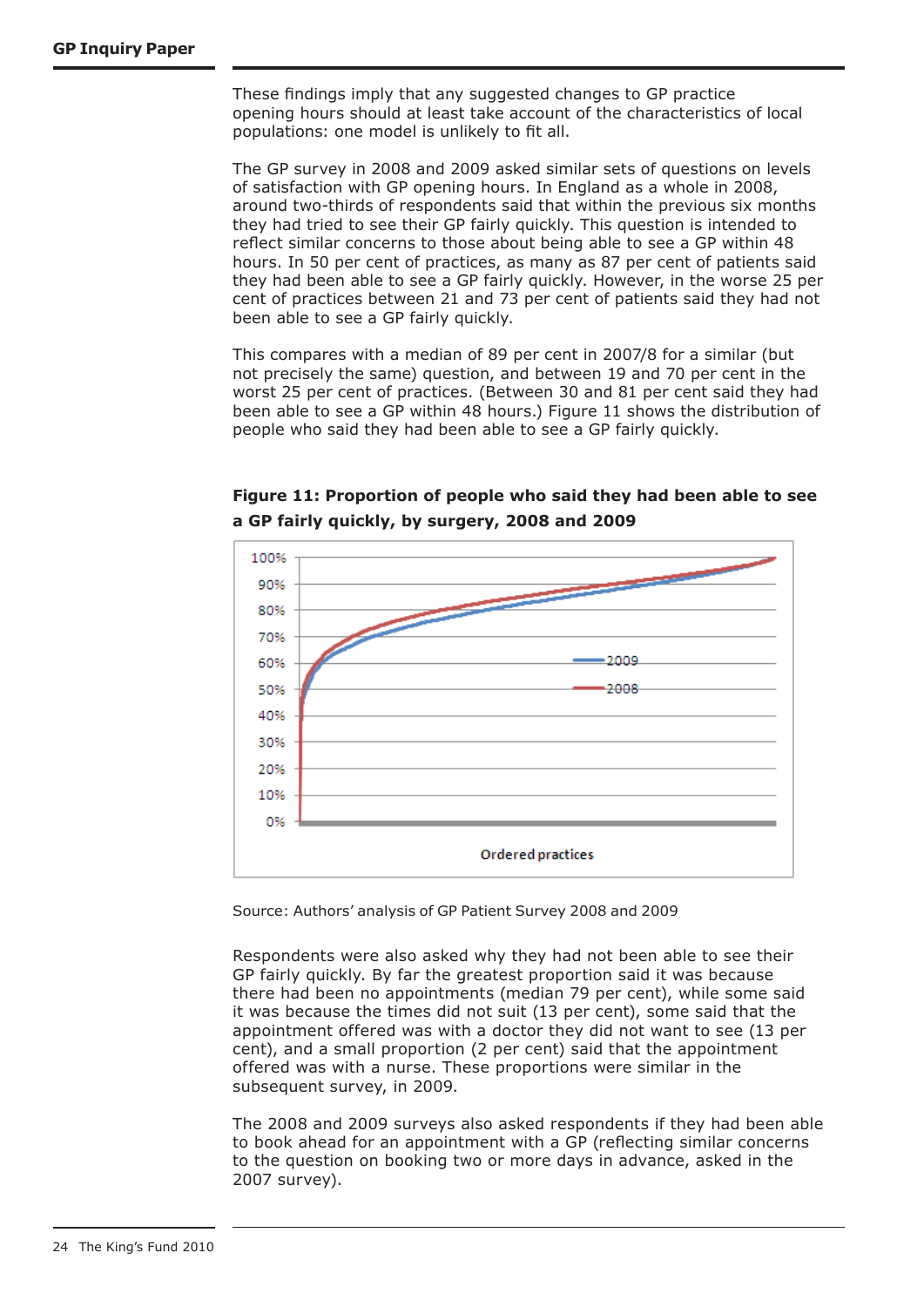Figure 12 shows the distribution of people who said they had been able to book ahead to see a GP. In 50 per cent of practices in 2008, around 80 per cent of patients said they had been able to book ahead to see a GP. However, in the worst 25 per cent of practices between 33 and 83 per cent of patients said they had not been able to book ahead to see a GP. This compares with a median of 81 per cent in 2007 for a similar (but not precisely the same) question, and between 34 and 90 per cent in the worst 25 per cent of practices. (Between 10 and 66 per cent said they had been able to book in advance.)

As the figure also shows, the situation in the 2009 survey seems to indicate a slight reduction in the proportion of people saying they had been able to book ahead.



**Figure 12: Proportion of people who said they had been able to book ahead for an appointment with a GP, by surgery, 2008 and 2009**

Source: Authors' analysis of GP Patient Survey 2008 and 2009

Through the Quality and Outcomes Framework, practices are also monitored on their ability to offer a range of appointment times to patients, which as a minimum should include morning and afternoon appointments five mornings and four afternoons per week. In 2008/9 most practices were meeting this criterion (98.5 per cent), although 125 were failing to do so (Information Centre 2009d).

In terms of ease of obtaining an appointment with other staff, the GP Patient Survey in 2008 and 2009 asked about appointments with practice nurses. Figure 13, for 2008, shows the distribution of responses by GP practice of those stating that it was very or fairly easy to get an appointment with a practice nurse. The median is just over 90 per cent and the lower and upper quartiles between 55 and 85 per cent. The distribution was similar in 2009.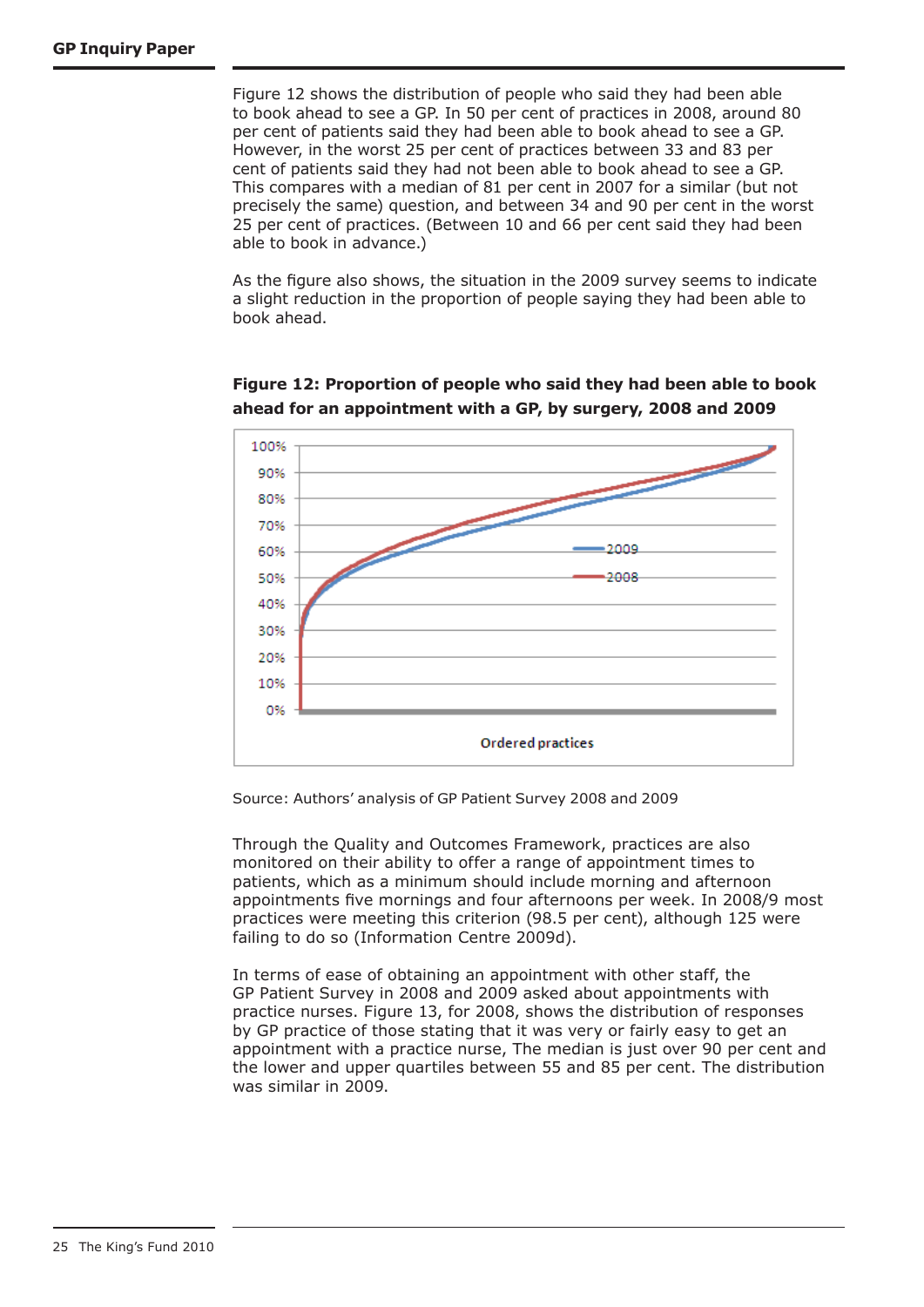

**Figure 13: Proportion stating that it had been easy to get an appointment with practice nurse, 2008**

Source: Authors' analysis of GP Patient Survey 2008

#### **Extended hours**

In 2006 the Department of Health announced that GP pay would be affected by the results of patient surveys on access. The Extended Access Direct Enhanced Service rewards practices that offer additional consultation time. By January 2009, around 70 per cent of practices offered extended opening hours. The 2008/9 NHS Operating Framework (Department of Health 2007) confirmed a commitment to longer opening hours for GP practices, as follows:

The Government has given a commitment that early action to improve the responsiveness of services will focus on improving routine access to GP services in the evening and at weekends. PCTs need to ensure that at least 50 per cent of GP practices in their area offer extended opening to their patients, with the additional opening hours based on patients' expressed views and preferences on access.

Patients seem relatively satisfied with the opening hours of their GPs. However, in 2009 when asked whether they would like to see opening hours extended, a majority (55 per cent) were in favour, and there was considerable variation between practices, as shown in Figure 14.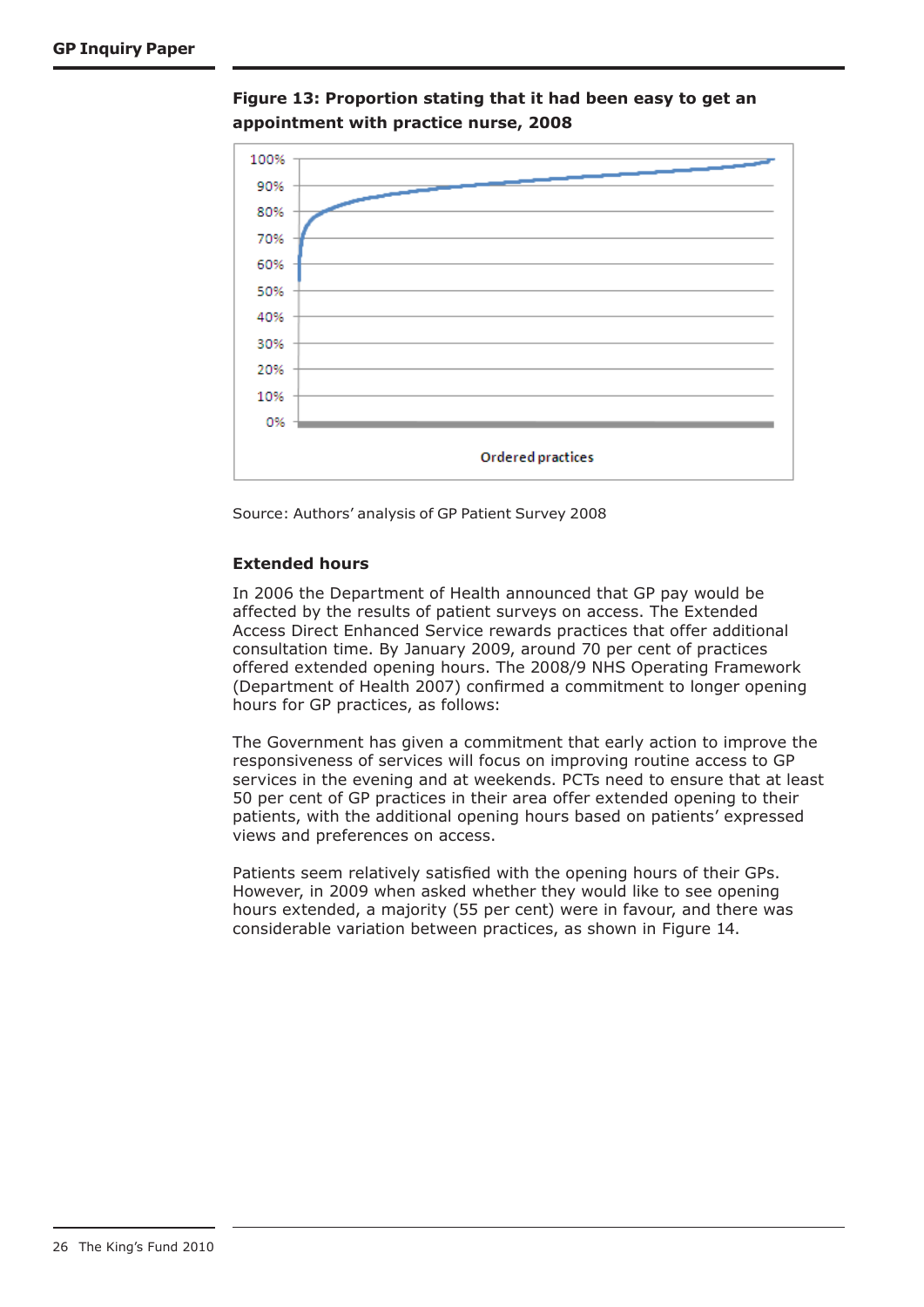

**Figure 14: Proportion of people who would like to see their GP surgery opening hours extended, by surgery, 2009**

Source: Authors' analysis of GP Patient Survey 2009

It can be seen from the lower quartile in Table 7 that in most practices (almost 75 per cent) a majority of people would like to have an extension to GP surgery opening hours. In the 25 per cent of practices most in favour, between 58 and 89 per cent of people wanted an extension. Of course, it should be recognised that this question is expressed in such as way that gives people a choice of a costless extension of hours, so it is not surprising that so many are in favour. More pertinent might be a question designed to elicit what value would be put upon such an extension.

| Table 7: Quartile representation of proportion of people who would    |  |
|-----------------------------------------------------------------------|--|
| like to see their GP surgery opening hours extended, by surgery, 2009 |  |

| l Measure      | % people who would like to see surgery |  |  |
|----------------|----------------------------------------|--|--|
|                | opening hours extended                 |  |  |
| Median         | 55%                                    |  |  |
| Upper quartile | 58-89%                                 |  |  |
| Lower quartile | $5 - 45%$                              |  |  |

Source: Authors' analysis of GP Survey 2009

When asked what additional times they would like to see the GP surgery open, a majority of people chose Saturday (53 per cent). The next most popular choice was after 6.30pm (26 per cent).

The Commonwealth Fund study referred to later (*see* Table 17) shows that in 2007, 21 per cent of people in the United Kingdom said that their GP practice was open before 8.30am, 23 per cent said that it was open after 6pm, and, 11 per cent said that it had some weekend hours. However, 39 per cent of people said their GP practice had no early morning, evening or weekend hours.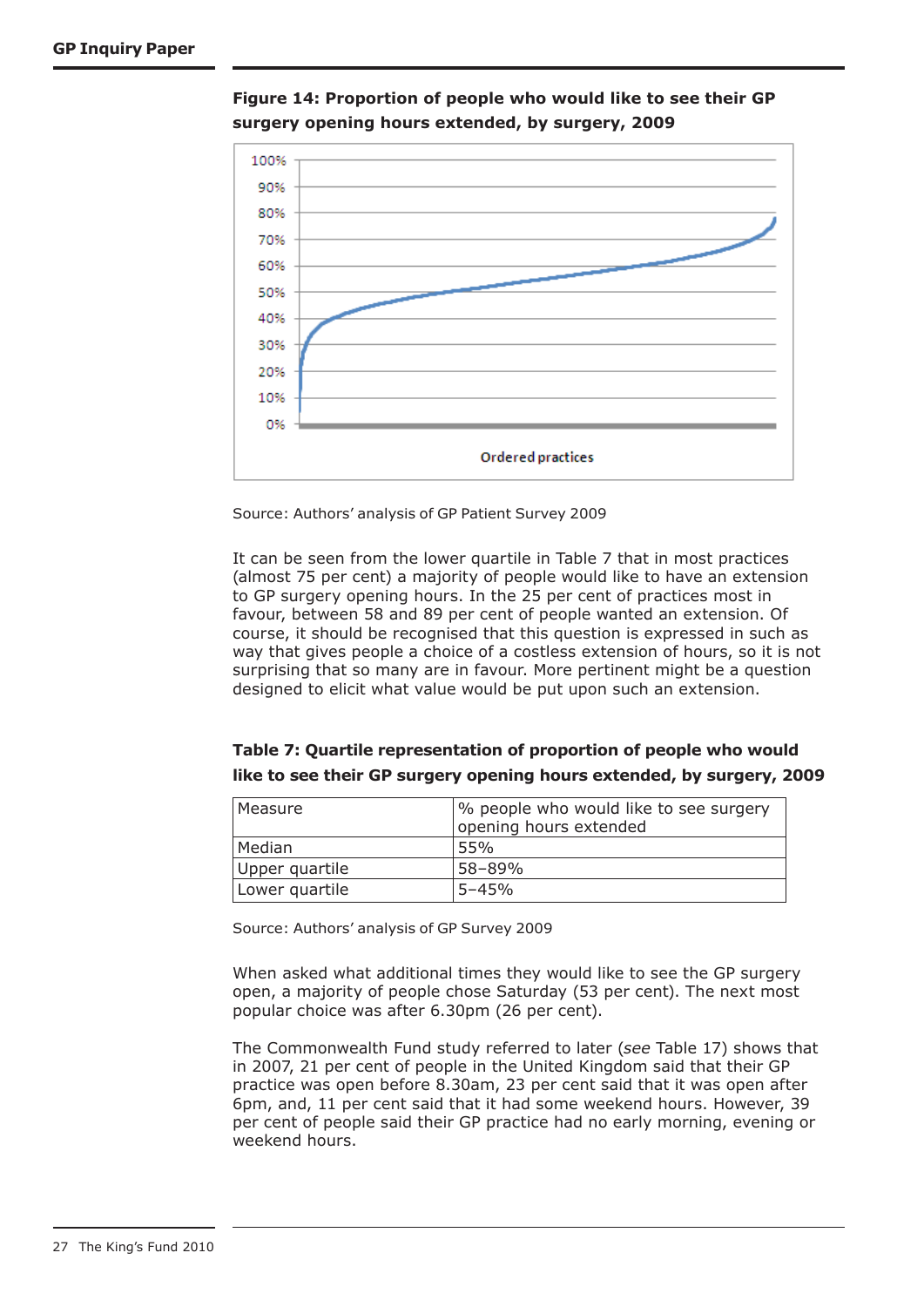#### **Out-of-hours care**

Most GPs – around 90 per cent, according to the National Audit Office (2006) – do not offer out-of-hours care to their own patients, although some may still be part of out-of-hours services in their local areas. These services are contracted for by PCTs, and are offered by a variety of providers – often in the private sector. For members of the public the concern is not with how out-of-hours services are provided per se, or which part of the NHS has responsibility for such services, but the more concrete issues of, for example, how to even contact such services – particularly given recent changes.

It is also worth noting that, again from the public's point of view, the only difference between the service they expect between out-of-hours and 'inhours' GP services is the time of day. Figure 15 shows that a rather lower proportion than might be desired do not know how to contact out-of-hours services in their area: in both 2008 and 2009, only around 65 per cent of people in 50 per cent of practices knew how to contact the service.



**Figure 15: Proportion of people who know how to contact out-ofhours services, 2008 and 2009**

Source: Authors' analysis of GP Patient Survey 2008 and 2009

Figure 16 shows the considerable variation in the proportion of people who had found it easy to contact out-of-hours GP services by telephone in 2008 and 2009. Table 8, for 2008, shows that in 50 per cent of practices just 39 per cent or less of people felt it was very easy, and less than 41 per cent fairly easy. For the worst 25 per cent of practices, between 0 per cent and 31 per cent of people thought it was very easy and between 0 per cent and 35 per cent that it was fairly easy – although, taken together, up to 73 per cent of people felt it was either very or fairly easy.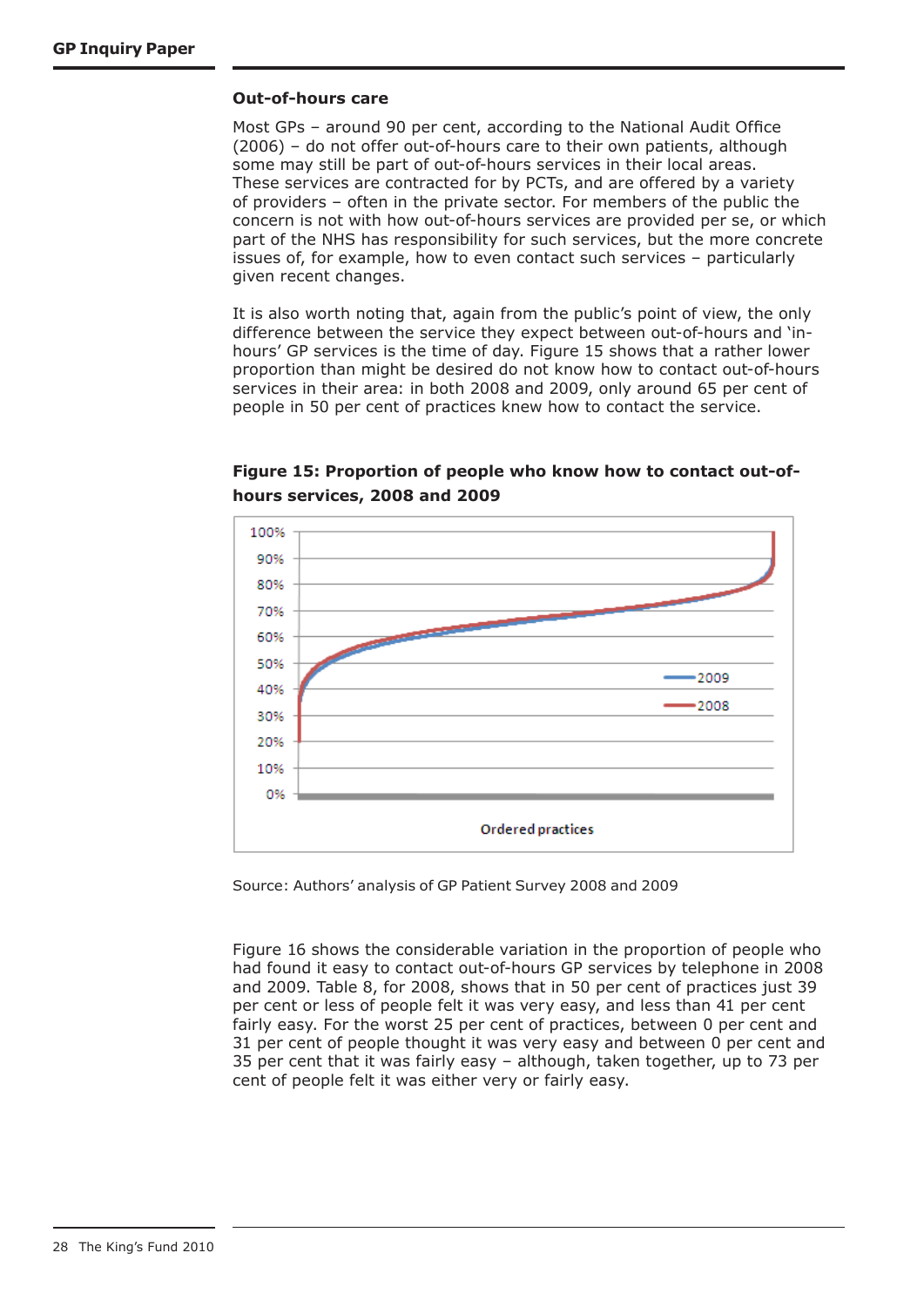

**Figure 16: Proportion of people who found it very or fairly easy to contact out-of-hours GP services by telephone, 2008 and 2009**

Source: Authors' analysis of GP Patient Survey 2008 and 2009

# **Table 8: Quartile representation of proportion of people who found it very or fairly easy to contact out-of-hours GP services by telephone, 2009**

| Measure        | % of people who found it very or fairly easy to<br>contact out-of-hours GP services by telephone |            |           |  |  |
|----------------|--------------------------------------------------------------------------------------------------|------------|-----------|--|--|
|                | Fairly easy<br>Very easy or fairly<br>Very easy                                                  |            |           |  |  |
|                |                                                                                                  |            | easy      |  |  |
| Median         | 39%                                                                                              | 41%        | 80%       |  |  |
| Upper quartile | 48-92%                                                                                           | $47 - 74%$ | 86-100%   |  |  |
| Lower quartile | $0 - 31%$                                                                                        | $0 - 35%$  | $0 - 73%$ |  |  |

Source: Authors' analysis of GP Survey 2009

Figure 17 shows once again considerable variation in the proportion of people who felt that they had to wait too long for out-of-hour GP services. Table 9 shows that in over 50 per cent of practices, 31 per cent or more people felt they had waited too long for care. For the worst 25 per cent of practices, between 39 and 80 per cent of people felt they had waited too long for care. All figures were again similar in 2009.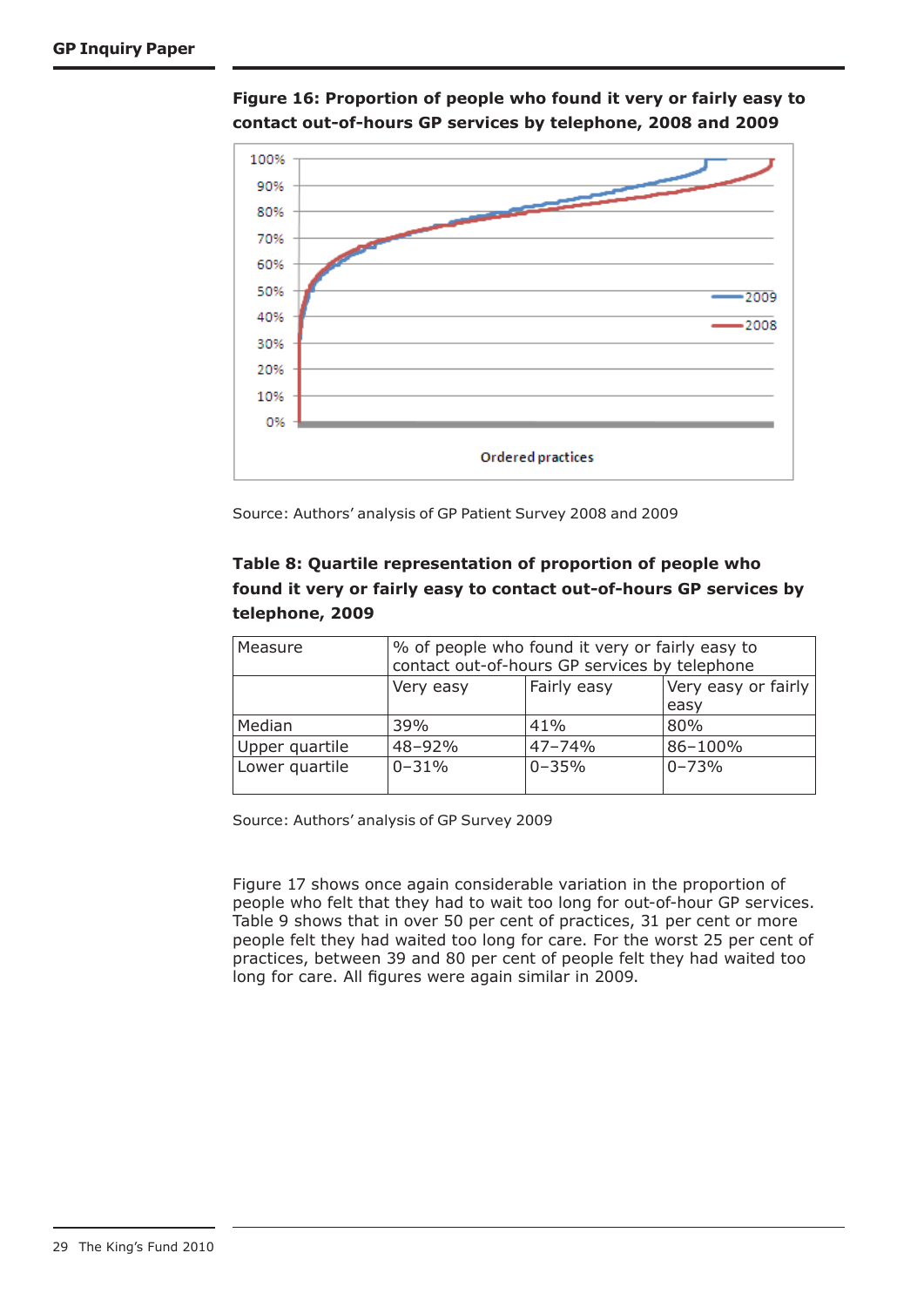



Source: Authors' analysis of GP Patient Survey 2008 and 2009

# **Table 9: Quartile representation of proportion of people who felt that care from out-of-hours GP services took too long, 2009**

| Measure        | % of people who felt that care from out-of-hours<br>GP services took too long |
|----------------|-------------------------------------------------------------------------------|
| Median         | 31%                                                                           |
| Upper quartile | $39 - 80%$                                                                    |
| Lower quartile | $0 - 23%$                                                                     |

Source: Authors' analysis of GP Survey 2009

Figure 18 shows considerable variation in the proportion of people who state that the care they received from out-of-hours GP services was good. Table 10 shows that in 50 per cent of practices, 65 per cent or less of people felt they had received good care. For the worst 25 per cent of practices, between 0 and 55 per cent thought care was good. Again, there was little change in 2009.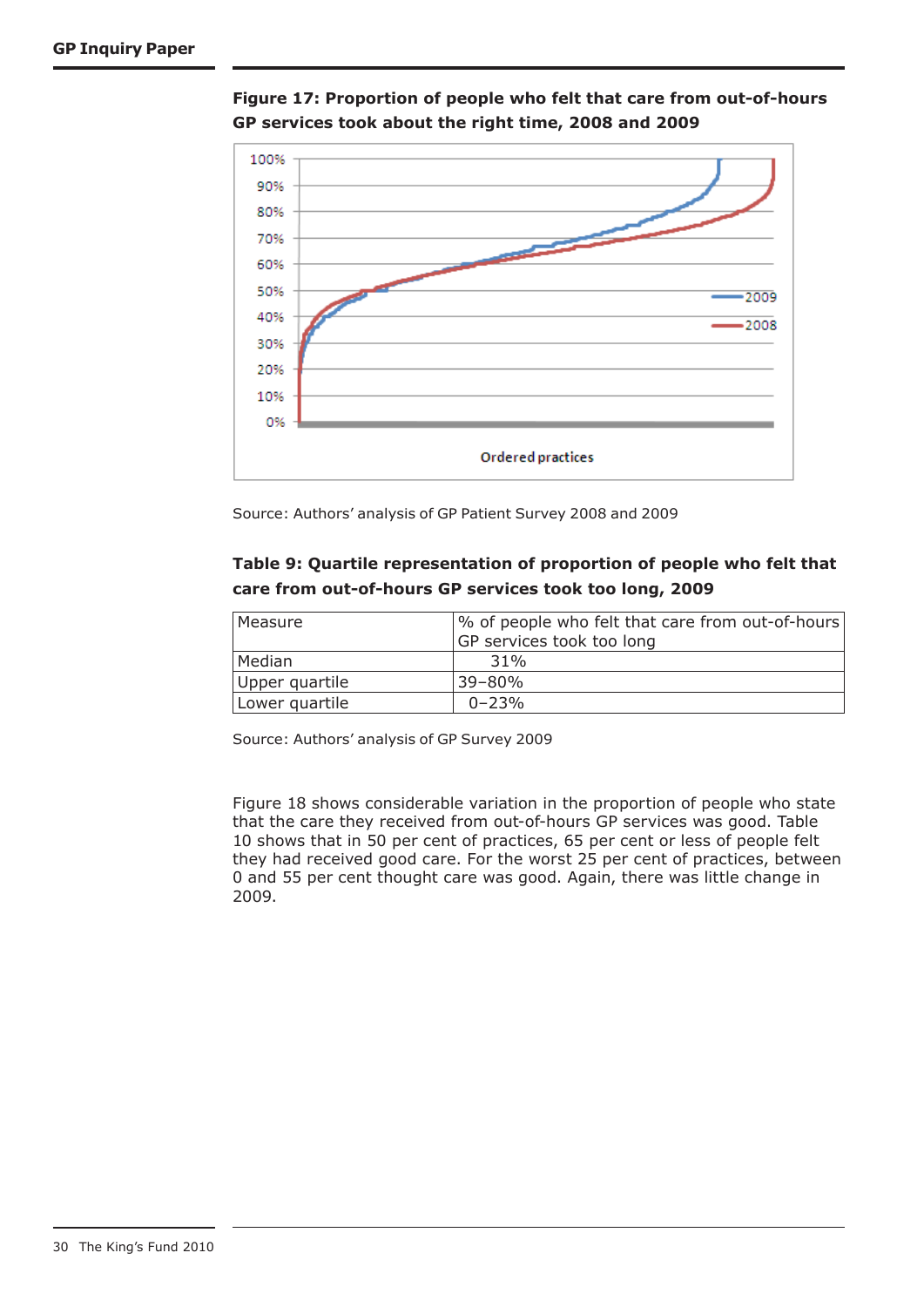

**Figure 18: Proportion of people who felt that care from out-ofhours GP services was good, 2008 and 2009**

Source: Authors' analysis of GP Survey 2008 and 2009

# **Table 10: Quartile representation of proportion of people who felt that care from out-of-hours GP services was good or very good, 2008**

| Measure        | % of people who felt that care from out-of-hours<br>GP services was: |            |           |  |
|----------------|----------------------------------------------------------------------|------------|-----------|--|
|                | Very good<br>Good<br>Very good or<br>good                            |            |           |  |
| Median         | 28%                                                                  | 37%        | 66%       |  |
| Upper quartile | $35 - 70%$                                                           | $43 - 75%$ | 73-100%   |  |
| Lower quartile | $0 - 21%$                                                            | $0 - 31%$  | $0 - 58%$ |  |

Source: Authors' analysis of GP Patient Survey 2008

Overall, it is probably fair to say that there is a considerable level of dissatisfaction with out-of-hours care, and a wide variation in perceived performance against the public's perception that out-of-hours care should be of the same standard as normal in-hours care.

#### **Waiting times**

The length of time people have to wait to see the GP when they have an appointment can be a cause of concern to some, and is also a measure of ease of access. Table 11 shows that in 2009 most people waited between 5 and 15 minutes for their appointment (median 53 per cent), with a sizeable minority waiting up to 30 minutes (median 18 per cent) and a number waiting over 30 minutes (median 4 per cent). There appears to be wide variation between practices. Within one practice, as many as 74 per cent of patients reported waiting more than 30 minutes.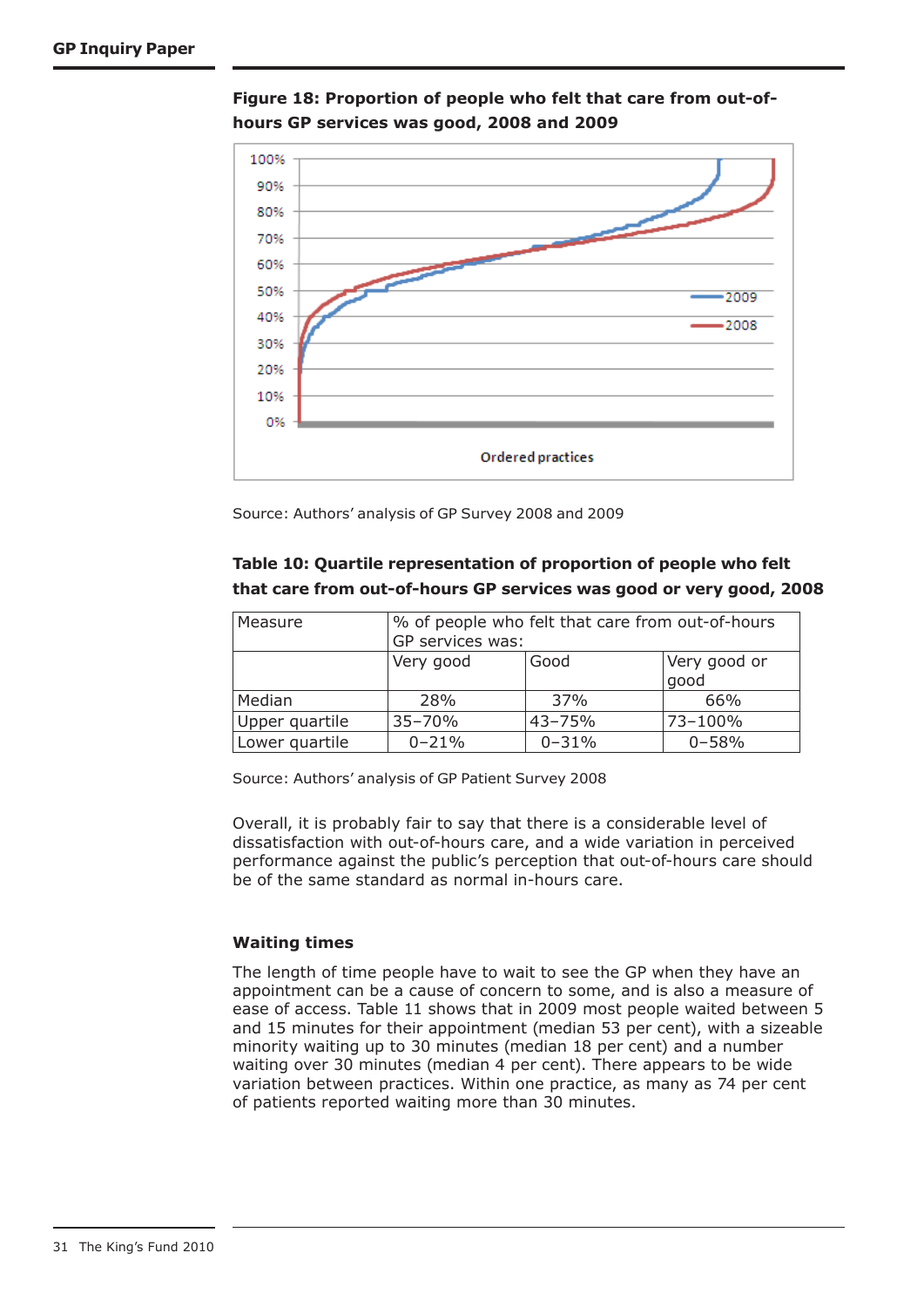| Measure        | Length of time people wait in<br>GP surgery |                        |              |                      |                         |
|----------------|---------------------------------------------|------------------------|--------------|----------------------|-------------------------|
|                | Normally seen<br>at appointment<br>time     | Less than 5<br>minutes | 5-15 minutes | $16 - 30$<br>minutes | More than<br>30 minutes |
| Median         | 10%                                         | 9%                     | 52%          | 17%                  | 3%                      |
| Upper quartile | $14 - 54%$                                  | $13 - 37%$             | 57-72%       | $24 - 46%$           | 17-73%                  |
| Lower quartile | $0 - 7%$                                    | $0 - 6\%$              | $0 - 44%$    | $0 - 10%$            | $10 - 1\%$              |

# **Table 11: Quartile representation of length of time people wait in surgery when they have GP appointment, England, 2009**

Source: Authors' analysis of GP Survey 2009.

Perhaps more interesting is what people actually think about the length of time they wait. Table 12 shows that most people do not believe that they have to wait too long (median 74 per cent). However, a substantial number of people do feel they wait a bit too long (median 21 per cent) and a significant number say that they wait far too long (median 5 per cent). Table 13, from the 2009 survey, shows a slight improvement.

# **Table 12: Quartile representation of people's impression of how long they wait in the GP surgery, England, 2008**

| Measure        | What is your impression of the time you wait in GP<br>surgery? |                                  |                                |  |
|----------------|----------------------------------------------------------------|----------------------------------|--------------------------------|--|
|                | I don't normally<br>have to wait too<br>long                   | I have to wait a<br>bit too long | I have to wait far<br>too long |  |
| Median         | 74%                                                            | 21%                              | 5%                             |  |
| Upper quartile | 83-100%                                                        | 28-56%                           | $9 - 55%$                      |  |
| Lower quartile | $15 - 64%$                                                     | $0 - 15%$                        | $0 - 3%$                       |  |

Source: Authors' analysis of GP survey 2008

# **Table 13: Quartile representation of people's impression of how long they wait in the GP surgery, England, 2009**

| Measure        | What is your impression of the time you wait in GP<br>surgery? |                                                     |           |
|----------------|----------------------------------------------------------------|-----------------------------------------------------|-----------|
|                | I don't normally<br>have to wait too<br>long                   | I have to wait a bit I have to wait far<br>too long | too long  |
| Median         | 69%                                                            | 20%                                                 | 5%        |
| Upper quartile | 77-100%                                                        | $26 - 47%$                                          | $8 - 52%$ |
| Lower quartile | 16-59%                                                         | $0 - 14%$                                           | $0 - 2%$  |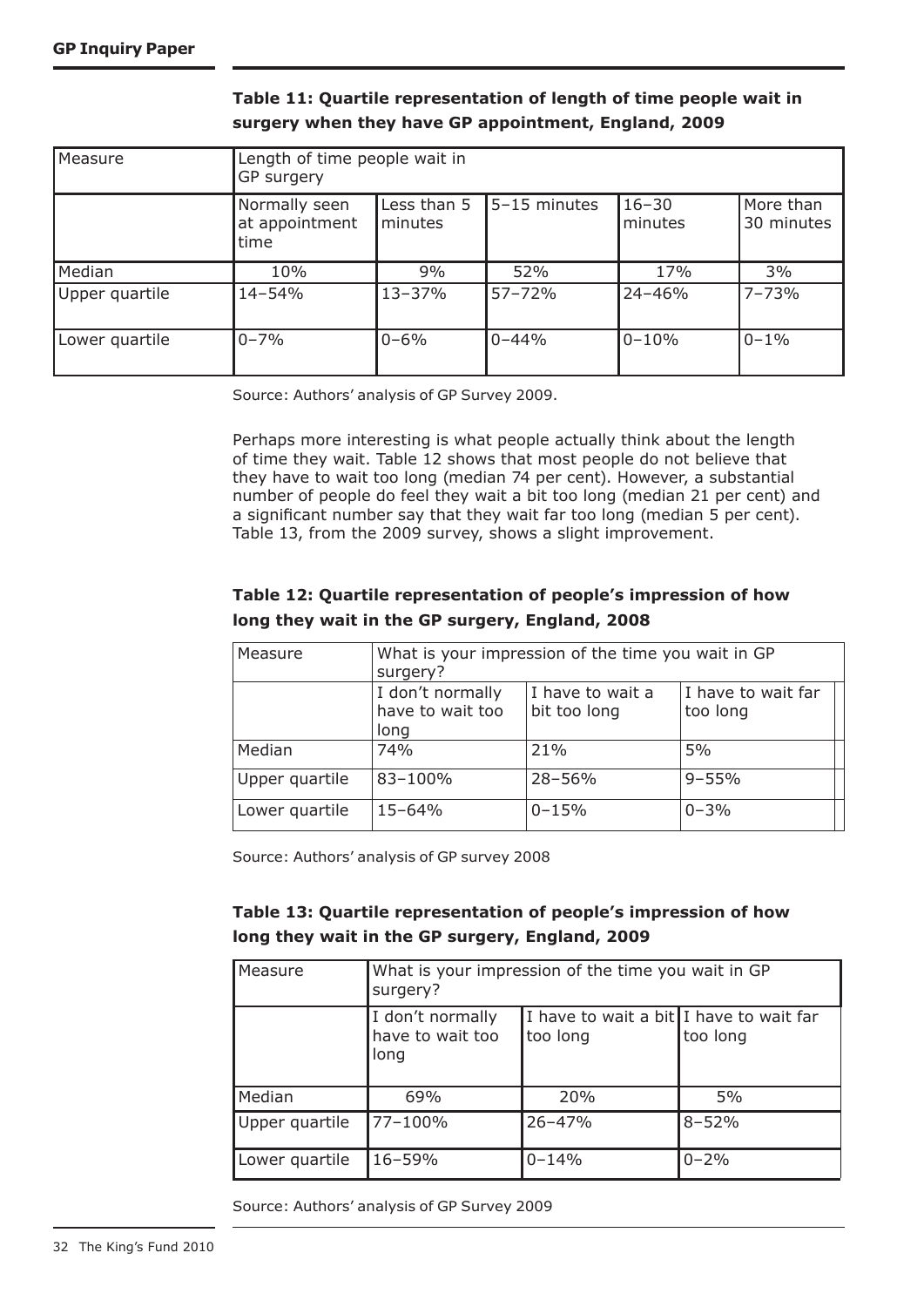Is there any relationship between the impression that people have about how long they wait and the actual time they wait? It is possible to consider this on a practice-by-practice basis. Perhaps not unexpectedly, there is a strong correlation (0.93) between practices where people wait more than 30 minutes for an appointment and those where people say they wait far too long. Similarly, there is a strong correlation (0.88) between practices where people wait between 16 and 30 minutes for an appointment and those where people say they wait a bit too long.

On the other hand, there is also a correlation (0.79) between practices where people wait less than five minutes for an appointment and those where people say they do not normally have to wait too long. There is also a lesser correlation (0.52) when people wait between five and 15 minutes. This then begins to provide some insight into individuals' views about what is an acceptable length of time to wait in a GP surgery: certainly, less than five minutes – and for some people, as long as 15 minutes – is acceptable.

# **Prescriptions**

Ease of access to repeat prescriptions has improved considerably in recent years. Moreover, there has been an extension in the professions – for example, nurses and pharmacists – that can prescribe certain drugs. As part of improved access to prescription drugs, the Electronic Prescription Service (part of the national development of IT systems in the NHS) is intended to allow the person prescribing to send prescriptions electronically to the dispenser and then to the Prescription Pricing Authority, reducing reliance on paper prescriptions. Initially, the service was intended to be fully operational by the end of 2007. However, by March 2009, although 80 per cent of GP practices and pharmacies had the technology to operate the service, only just over 30 per cent of prescriptions were issued electronically (Department of Health 2009a).

Through the QOF, practices are also monitored on their ability to meet a target on repeat prescribing: that the number of hours between the patient requesting a prescription and its availability for collection should be 48 hours or less (excluding weekends and bank or local holidays). In 2008/9, almost 99 per cent of practices met this criterion, with just 99 practices failing to do so.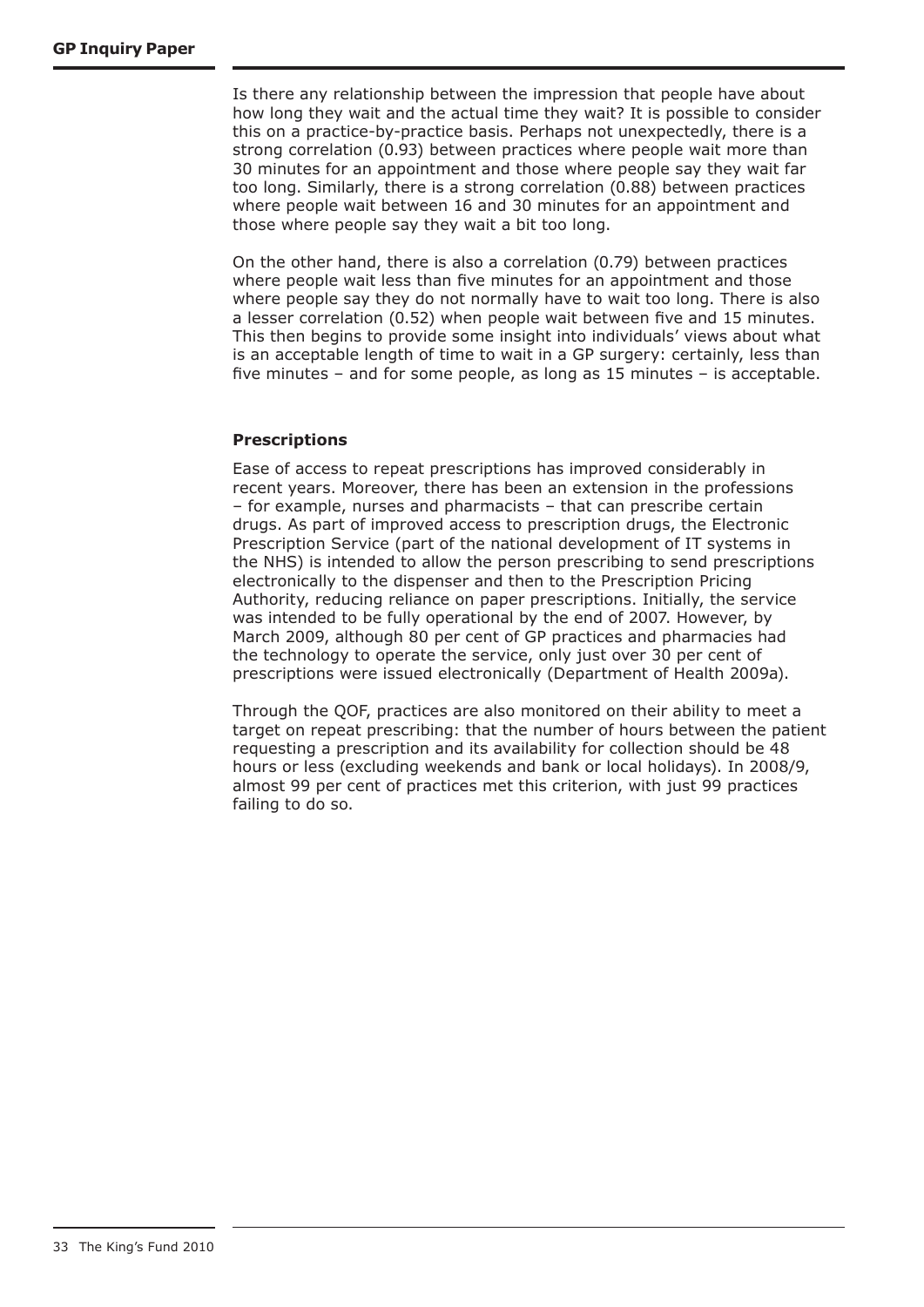

**Figure 19: Proportion saying easy to obtain medicines following prescription from out-of-hours service, 2008 and 2009**

Source: Authors' analysis of GP Survey 2008 and 2009

#### *Choice*

#### **Registration**

One key factor determining access is the ability to register with a GP. In the past, in some parts of the country there have been difficulties with registering, and significant numbers of people have been allocated to a GP practice without being given any choice. Meanwhile, in some areas – either because of shortages of GPs or due to administrative interpretations of distances that people could reside from surgeries – people have had access to no practice at all.

This situation has changed. Individual citizens now have three rights with respect to what is called 'informed choice' under the new NHS Constitution:

the right to choose one's GP practice. The practice in question must accept a patient unless there are reasonable grounds for refusal, in which case it must inform them of the reasons for this

to express a preference for a particular doctor within their GP practice, with which the practice must try to comply

to make choices about their NHS health care, with options available depending on individual need. This is reflected in the new GP contract.

People can move from one practice to another without giving a reason, although the new practice can refuse their application. Similarly, a GP can ask a patient to find another  $GP - in$  other words, can remove the patient from the list. This should usually happen only if there has been an irretrievable breakdown in the doctor–patient relationship: in the most extreme cases, where the patient is violent, threatening or abusive, or if the patient has moved outside of the practice's geographical area. In 2007/8, just 1,142 people switched GP at their own request, compared to more than 75,000 people who were transferred at the request of the GP. The former figure will not include switches within a practice from one GP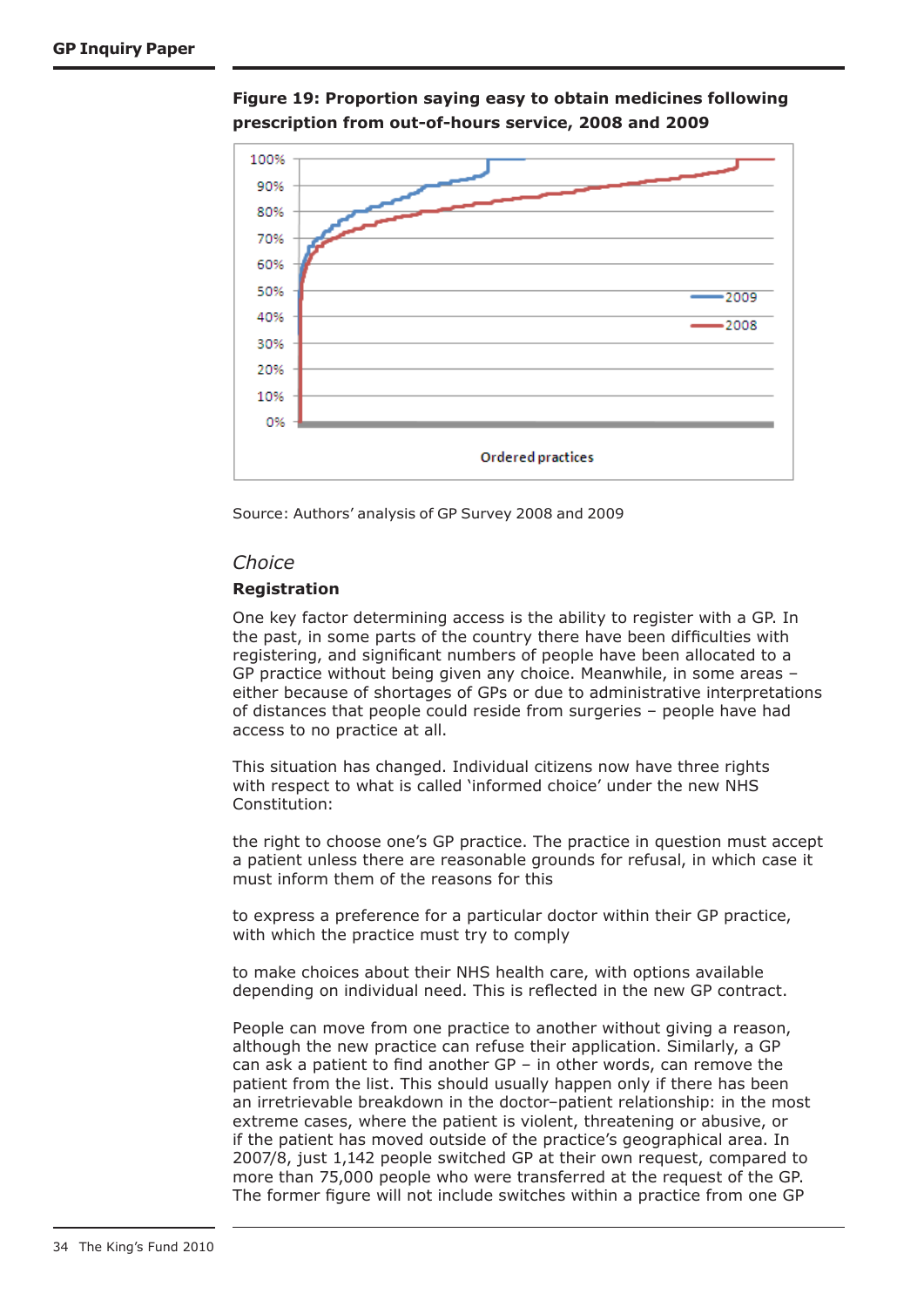to another, and neither figure reflects the total turnover in a practice's population – in other words, the number of new patient registrations plus the number of patient deductions as a proportion of the total practice population, which can vary anywhere from 2 per cent to 20 per cent of the total (Information Centre 2009b).

#### **Choice of GP when making an appointment**

Another important consideration for better access is the extent to which people can see the same GP when they want to. This tends to lead to improved continuity of care and showed up as a significant factor in several countries that were surveyed on patient satisfaction with access to health care (Schoen *et al* 2007).

# **Figure 20: Proportion of patients who are able to see the GP of their choice, by GP surgery, 2007**



Source: Authors' analysis of GP Survey 2007

Figure 21 indicates variation between practices in the proportion of patients who are able to see the GP of their choice. As Table 14 shows, although for around 50 per cent of practices 89 per cent of patients reported being able to see a GP of their choice, for the worst 25 per cent of practices only between 12 and 83 per cent of people could do so.

# **Table 14: Quartile representation of proportion of patients who are able to see the GP of their choice, by GP surgery, 2007**

| Measure        | % people able to see GP of their choice |
|----------------|-----------------------------------------|
| Median         | 89%                                     |
| Upper quartile | 94–100%                                 |
| Lower quartile | $12 - 83%$                              |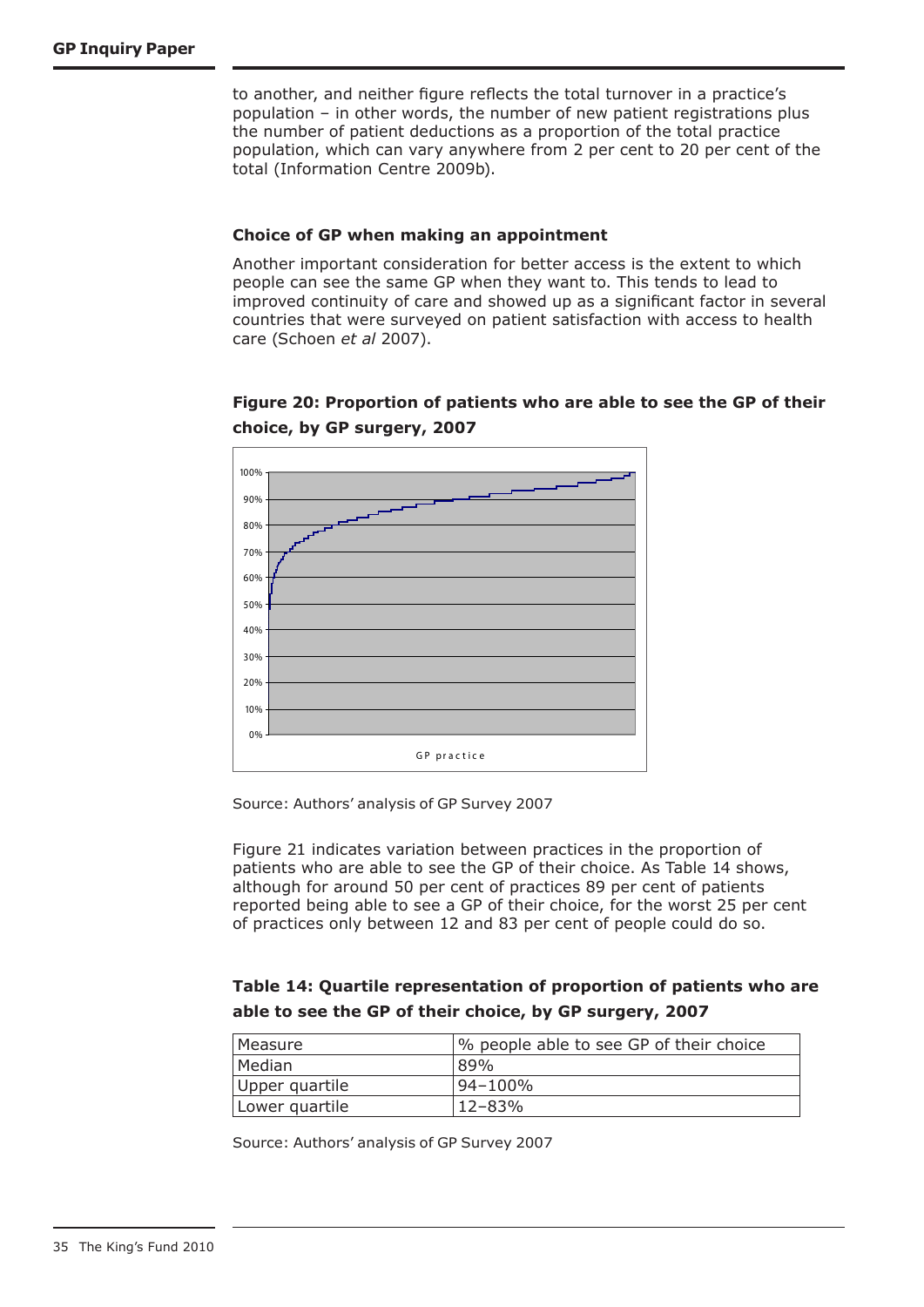Somewhat different results emerged from the patient survey of 2008/9. Figure 20 shows considerable variation between practices. In over 50 per cent of practices, only around 64 per cent of patients said they were able to see their preferred GP. In the worst 25 per cent of practices, between 7 and 55 per cent said they were able to see their preferred GP. However, in a minority of practices patients revealed that there was no choice, as there was usually only one doctor in the surgery.

The survey also asked patients who preferred to see a particular GP how often they managed to see this GP: 57 per cent said always or almost always, 20 per cent said a lot of the time, 19 per cent said some of the time and just 4 per cent said never or almost never.



**[FIGURE] 21 Proportion of patients who said they were able to see their preferred GP, by GP surgery, 2009**

Source: Authors' analysis of GP Survey 2009

# **Table 15: Quartile representation of proportion of patients who said they were able to see their preferred GP, by GP surgery, 2009**

| l Measure      | % people able to see preferred<br>GP |
|----------------|--------------------------------------|
| Median         | 64%                                  |
| Upper quartile | $71 - 94\%$                          |
| Lower quartile | $7 - 55%$                            |

Source: Authors' analysis of GP Survey 2009

# *Quality and extent of services*

The issue of the quality of services available is addressed elsewhere in the Inquiry into the Quality of General Practice in England commissioned by The King's Fund, so detailed analysis is not presented in this report. Nevertheless, a number of key considerations referred to in Section 1 (see xxxxx) have formed part of the targets for GP practices in England in recent years. The outcomes for these targets are reported below.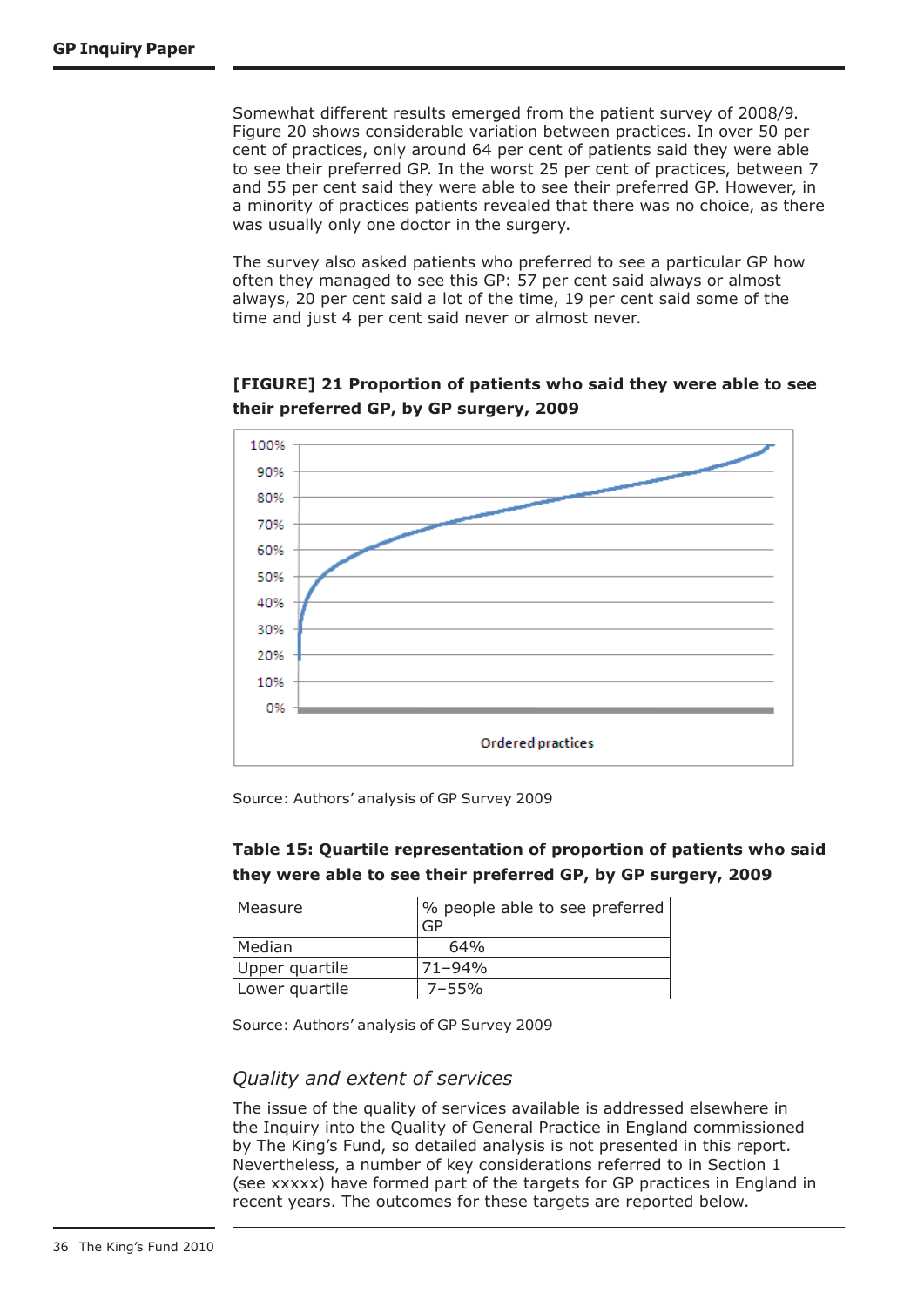In addition, the number of complaints about services is a form of indicator of quality, as well as of patient satisfaction. In 2008/9 there were approximately 39,500 written complaints relating to general practice, 74 per cent of which related to medical issues and 23 per cent to GP administration. This is an increase of around 11 per cent on the number of complaints in 2007/8. When these complaints are broken down further, 32 per cent relate to clinical issues, 24 per cent to communications or attitude, 13 per cent to practice or surgery management, 16 per cent to general practice administration and just 2 per cent to premises (Information Centre 2009c).

#### **Length of GP consultation**

The length of time available for a consultation is clearly an important consideration. The QOF data referred to earlier provides one measure of this. Practices report on the average length of routine booked appointments, or (in the case of practices that operate open surgeries – where patients turn up without appointments and wait to be seen) average face-to-face time spent with the patient. For routine appointments, the Department of Health has stated that the average is expected to be at least 10 minutes, and for open surgeries at least eight minutes. In 2008/9, over 98 per cent of practices achieved this aim, although almost 150 practices did not (Information Centre 2009e).

A survey in 2008/9 asked people whether they felt their GP gave them enough time in a consultation. Most people thought that the length of consultation was either very good (median 57 per cent) or good (median 34 per cent). However, a significant number of people – in one practice, as many as 16 per cent – felt that the amount of time was either poor or very poor, as illustrated in Figure 22.



**Figure 22: Proportion of patients who rated their doctor as 'good' in terms of time devoted to consultation, 2009**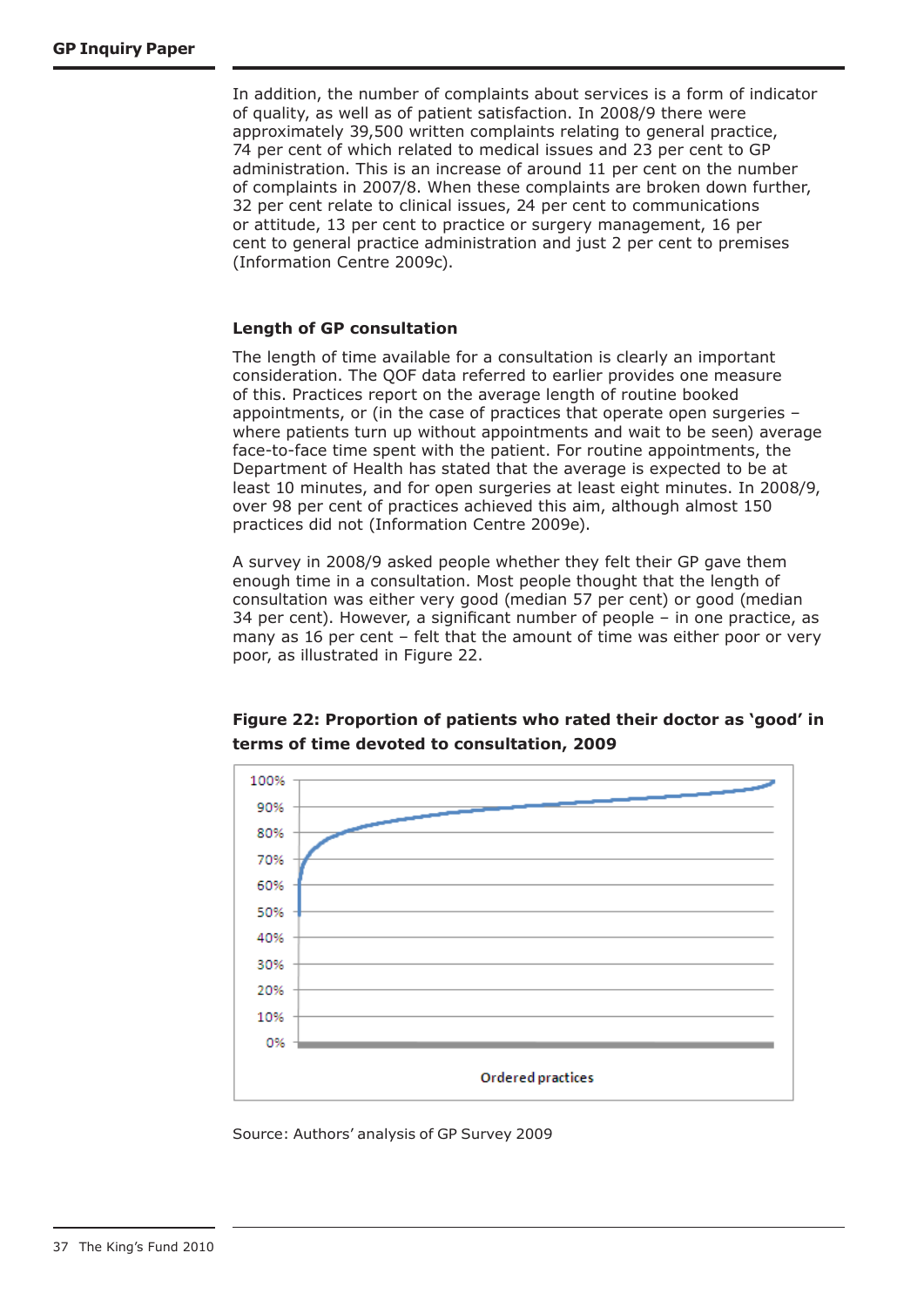#### **Choice of hospital or specialist**

One key consideration is the extension of patient access, through increased choice, when a GP makes a specialist referral. When a specialist referral is being considered, the GP should offer the patient the choice of hospital. This indicator is monitored by government. Currently there is considerable variation in performance on this measure across GP surgeries, as illustrated in Figure 23.





Source: Authors' analysis of GP Survey 2007

NB: Question not asked in 2008 or 2009 surveys

Table 16 shows that in 2007 around 50 per cent of GP practices patients were offered a choice of specialist consultation less than 51 per cent of the time. Moreover, for the worst 25 per cent of practices only between 6 and 42 per cent of people were offered a choice.

# **Table 16: Quartile representation of proportion of people offered a choice of hospital when referred for specialist consultation, by GP surgery, 2007**

| Measure        | % people offered choice of hospital when |
|----------------|------------------------------------------|
|                | referred for specialist consultation     |
| Median         | 51%                                      |
| Upper quartile | $62 - 95%$                               |
| Lower quartile | $6 - 42%$                                |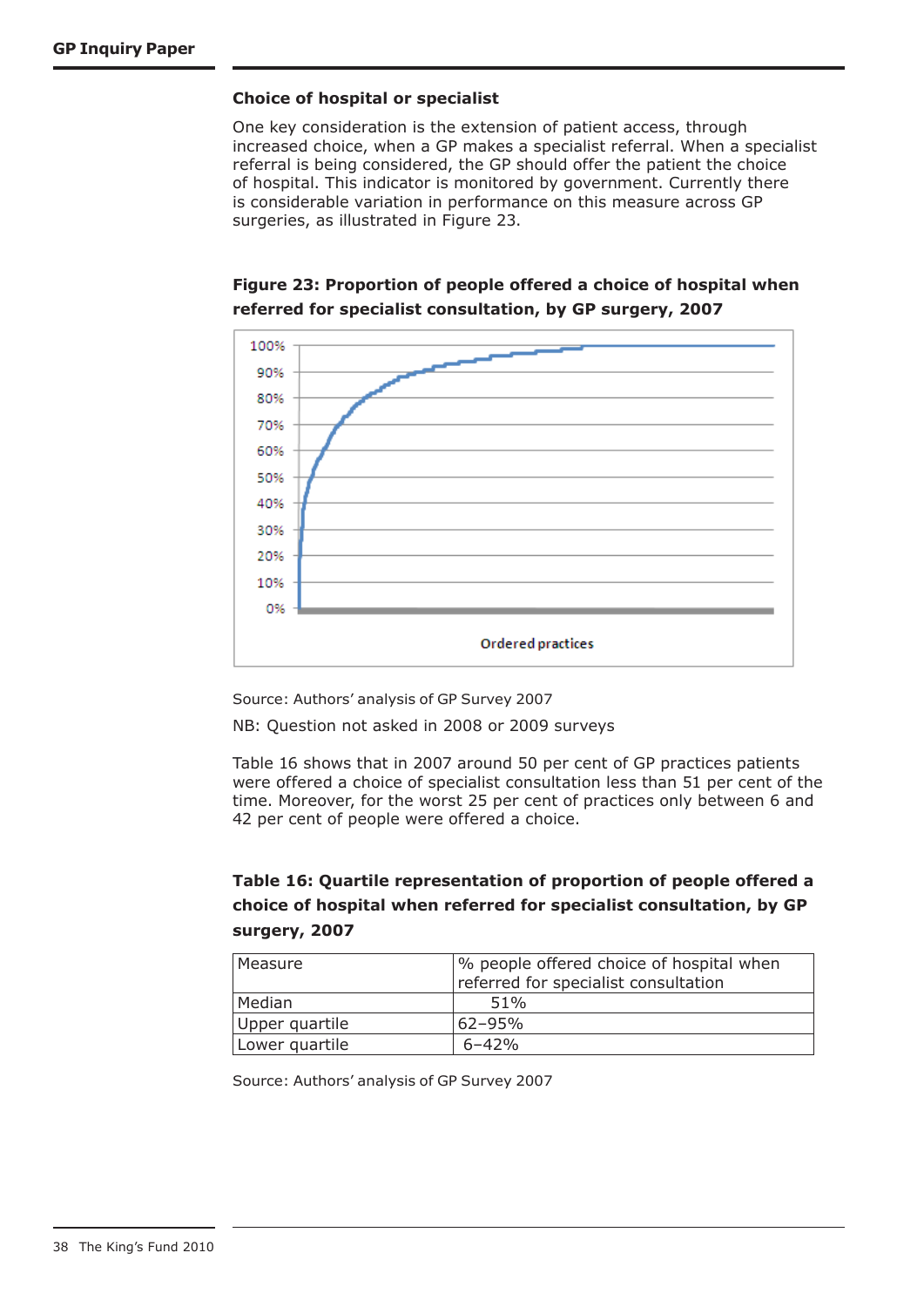### **Satisfaction with GP care**

The GP Patient Survey in 2008/9 asked people how satisfied they were with the care received at their GP surgery. In most practices, most people were either very satisfied (median 58 per cent) or fairly satisfied (median 34 per cent). However, a significant number were not satisfied. Figure 24 shows the proportion of people who said they were fairly or very dissatisfied with the care they received at their GP surgery. Although on average around only 2 per cent of patients were dissatisfied on this basis, in the worst 25 per cent of surgeries 4 per cent or more were dissatisfied, and in one surgery the figure rose to as much as 28 per cent.

**Figure 24: Proportion of patients who say they very or quite satisfied with care received at their surgery, and proportion who would recommend surgery to someone new to the area, 2009** 

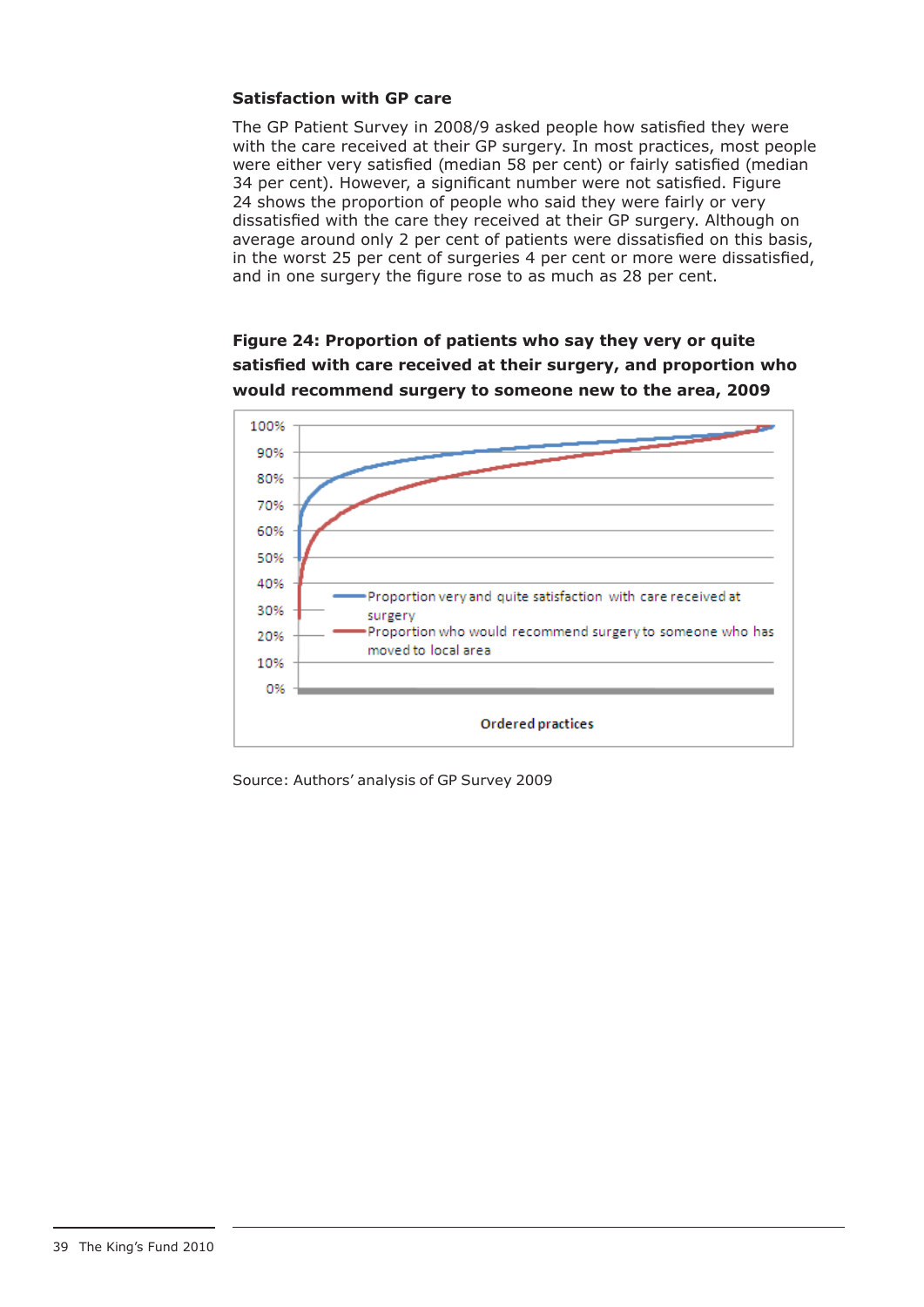# **International comparisons 4**

The importance of a good system of initial contact with health services has been recognised in most countries. A recent survey of adult health care experiences in seven countries, including the United Kingdom (Schoen *et al* 2007), builds on previous surveys for the Commonwealth Fund (Schoen *et al* 2004, 2005). It includes a range of questions related to issues of access to GP services. For most of these, equivalent information is available collected locally for England. Table 17 provides a comparative view of the United Kingdom against the six other countries based on this set of questions.

Schoen *et al* (2006) also reported on doctors' views about access to primary care for the same seven countries. Interestingly, in the United Kingdom – and the same is true of other countries – there GPs respond differently to patients when it comes to GP surgery opening hours. While only 23 per cent of patients report having access to evening surgeries, GPs themselves report the level of access as 39 per cent. Similarly, only 21 per cent of patients report access to early morning surgeries but 33 per cent of GPs do. On the other hand, 11 per cent of patients report access to weekend surgeries compared with just 5 per cent of GP s claiming that their practice has weekend hours.

A more recent survey of primary care doctors by the same researchers (Schoen *et al* 2009) sought views on the use of IT in primary care to improve patient access. According to this survey, 96 per cent of doctors in the United Kingdom used electronic medical records in their practice – an increase from 89 per cent in 2006. In addition, 89 per cent had electronic access to patient test results, 89 per cent use electronic prescribing, 97 per cent enter clinical notes electronically, and 93 per cent received electronic alerts about potential problems with drug doses or interactions. On the other hand, only 35 per cent were able to order laboratory tests electronically.

The survey also looked at patient access to out-of-hours care, and patient difficulties in paying for out-of-pocket costs, such as for drugs. It found that 89 per cent of doctors in the United Kingdom reported that their practice has arrangements for their patients to see a doctor or a nurse outside normal hours. Only 14 per cent of doctors saw difficulties in paying for drugs or other care as a problem for patients.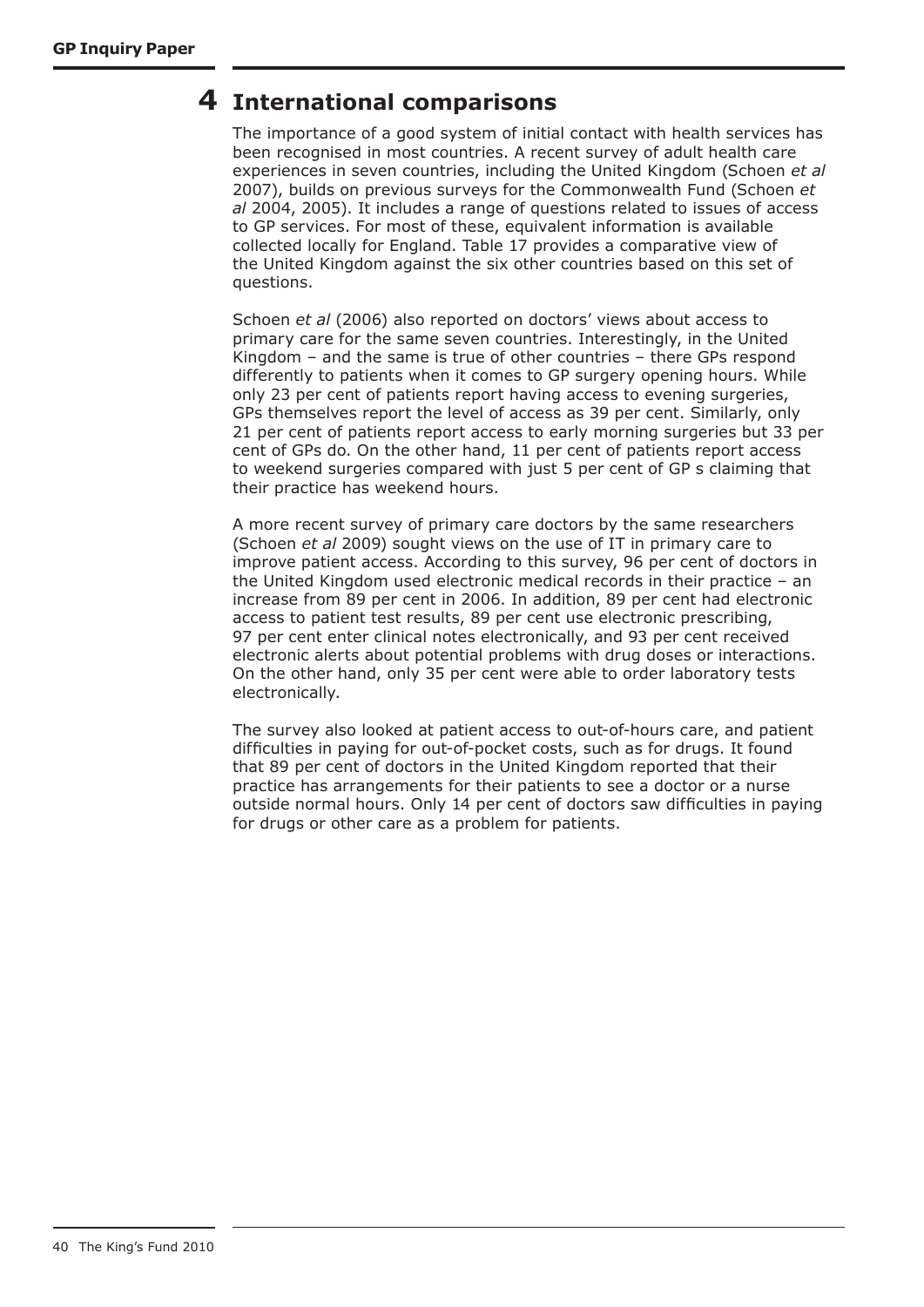| Table 17: Some international measures of access to GP services, 2007 |  |  |
|----------------------------------------------------------------------|--|--|
|----------------------------------------------------------------------|--|--|

| Question                                                                                | Answer     | Australia     | Canada        | Germany       | Netherlands   | <b>NZ</b>     | <b>UK</b>     | US            |
|-----------------------------------------------------------------------------------------|------------|---------------|---------------|---------------|---------------|---------------|---------------|---------------|
|                                                                                         |            | $\frac{0}{0}$ | $\frac{0}{0}$ | $\frac{0}{0}$ | $\frac{0}{0}$ | $\frac{0}{0}$ | $\frac{0}{0}$ | $\frac{0}{0}$ |
| When you need care, how important is it                                                 |            |               |               |               |               |               |               |               |
| that you have one practice or clinic where                                              |            |               |               |               |               |               |               |               |
| doctors and nurses know you, and provide                                                | Very       |               |               |               |               |               |               |               |
| and co-ordinate the care you need?                                                      | important  | 80            | 78            | 78            | 74            | 78            | 84            | 80            |
| Do you have a doctor or GP you usually see?                                             | Yes        | 88            | 84            | 92            | 100           | 89            | 89            | 80            |
| Does the GP practice have early morning                                                 |            |               |               |               |               |               |               |               |
| hours (before 8.30am)?                                                                  | Yes        | 25            | 19            | 53            | 63            | 21            | 21            | 33            |
| Does the GP practice have evening hours<br>(after 6pm)?                                 | Yes        | 37            | 31            | 39            | 5             | 26            | 23            | 25            |
| Does the GP practice have some weekend                                                  |            |               |               |               |               |               |               |               |
| hours?                                                                                  | Yes        | 58            | 21            | 15            | 8             | 34            | 11            | 28            |
| Does the GP practice have no early morning,                                             |            |               |               |               |               |               |               |               |
| evening or weekend hours?                                                               | Yes        | 21            | 40            | 20            | 22            | 31            | 39            | 35            |
|                                                                                         | Very/      |               |               |               |               |               |               |               |
| How easy is it to contact the doctor by                                                 | somewhat   |               |               |               |               |               |               |               |
| phone during regular practice hours?                                                    | easy       | 86            | 78            | 66            | 75            | 88            | 80            | 81            |
| Can you communicate with your doctor or                                                 |            |               |               |               |               |               |               |               |
| practice by email?                                                                      | Yes        | 15            | 9             | 16            | 15            | 22            | 11            | 20            |
| And if no, would you like to do so?                                                     | Yes        | 34            | 40            | 18            | 38            | 40            | 32            | 43            |
| Can you access medical records by computer                                              |            |               |               |               |               |               |               |               |
| including the internet?                                                                 | Yes        | 12            | 5             | 18            | 7             | 11            | 9             | 10            |
| And if no, would you like to do so?                                                     | Yes        | 35            | 43            | 30            | 49            | 44            | 36            | 37            |
| How often does your doctor, or the doctor at                                            |            |               |               |               |               |               |               |               |
| the place you usually go to, know important<br>information about your medical history?  | Always     | 69            | 67            | 78            | 71            | 69            | 63            | 62            |
| How often does your doctor, or someone in                                               |            |               |               |               |               |               |               |               |
| your doctor's practice, help you co-ordinate                                            |            |               |               |               |               |               |               |               |
| care from other doctors or places?                                                      | Always     | 51            | 47            | 45            | 31            | 49            | 38            | 47            |
| Do you have a regular doctor or place that is                                           |            |               |               |               |               |               |               |               |
| very or somewhat easy to contact by phone,                                              |            |               |               |               |               |               |               |               |
| always or often knows your medical history,                                             |            |               |               |               |               |               |               |               |
| and always or often helps co-ordinate care                                              |            |               |               |               |               |               |               |               |
| - this is referred to as having a 'medical                                              |            |               |               |               |               |               |               |               |
| home'?                                                                                  | Yes        | 59            | 48            | 45            | 47            | 61            | 47            | 50            |
| How quickly could you get an appointment<br>with your doctor last time you were sick or |            |               |               |               |               |               |               |               |
| needed care?                                                                            | Same day   | 42            | 22            | 55            | 49            | 53            | 41            | 30            |
| Next day                                                                                | Next day   | 20            | 14            | 10            | 21            | 22            | 17            | 19            |
|                                                                                         | > 2        |               |               |               |               |               |               |               |
| Two or more days                                                                        | days       | 36            | 56            | 30            | 22            | 21            | 38            | 45            |
| How easy or difficult is it to get care on                                              | Very/      |               |               |               |               |               |               |               |
| nights, weekends or holidays without going                                              | somewhat   |               |               |               |               |               |               |               |
| to an emergency room (A&E)?                                                             | easy       | 32            | 30            | 47            | 47            | 46            | 38            | 30            |
| How often does the doctor explain things in                                             |            |               |               |               |               |               |               |               |
| a way that you can understand?                                                          | Always     | 79            | 75            | 71            | 71            | 80            | 71            | 70            |
| How often does the doctor spend enough                                                  |            |               |               |               |               |               |               |               |
| time with you?                                                                          | Always     | 73            | 59            | 70            | 71            | 69            | 59            | 56            |
| How often does the doctor tell you about                                                |            |               |               |               |               |               |               |               |
| treatment options and involve you in<br>decisions about best treatment?                 | Always     | 66            | 62            | 62            | 60            | 67            | 54            | 61            |
| How highly do you rate the overall quality of                                           | Excellent/ |               |               |               |               |               |               |               |
| care received from your doctor?                                                         | Very good  | 76            | 73            | 52            | 58            | 78            | 65            | 70            |
| Last time you saw a specialist did your                                                 |            |               |               |               |               |               |               |               |
| regular doctor help you decide who to see?                                              | Yes        | 63            | 63            | 57            | 35            | 55            | 45            | 63            |
| Last time you saw a specialist did your                                                 |            |               |               |               |               |               |               |               |
| regular doctor provide the specialist                                                   |            |               |               |               |               |               |               |               |
| with information about your condition or                                                |            |               |               |               |               |               |               |               |
| problem?                                                                                | Yes        | 81            | 76            | 57            | 65            | 73            | 70            | 72            |
| Was there a time in the past year when                                                  |            |               |               |               |               |               |               |               |
| you did not see a doctor, did not get                                                   |            |               |               |               |               |               |               |               |
| recommended care, skipped doses or did not<br>fill a prescription because of cost?      | Yes        | 28            | 14            | 20            | 5             | 28            | 9             | 42            |
|                                                                                         |            |               |               |               |               |               |               |               |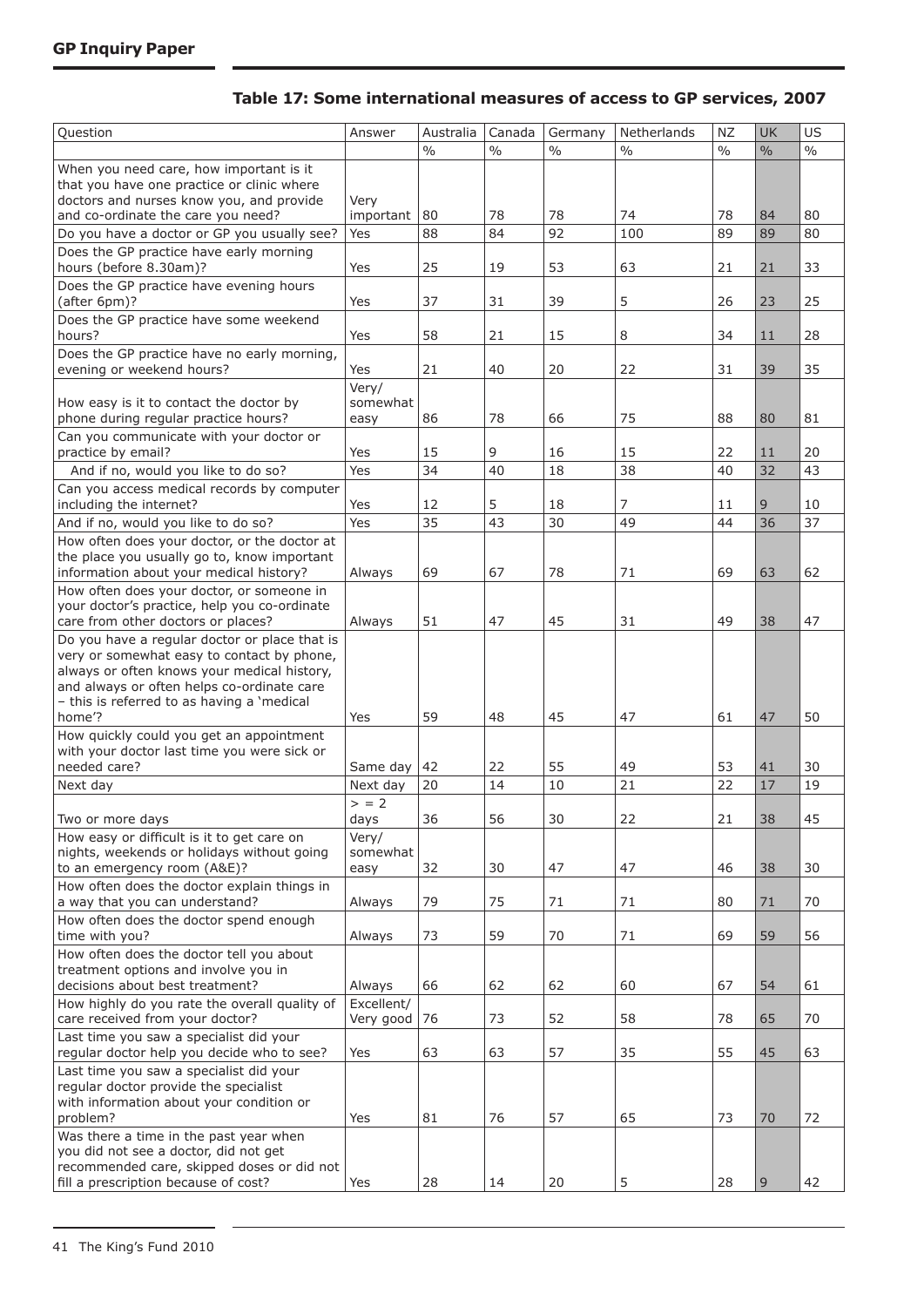Source: Adapted from Schoen *et al* (2007)

Figure 25 compares the views of people in the United Kingdom with those of people in other EU countries about the quality of GP services, and ease of access to those services. In the case of UK citizens, 88 per cent stated that the quality of their GP or family doctor services was good, compared with 93 per cent in France, 88 per cent in Germany and just 68 per cent in Sweden. Considering ease of access, UK citizens believed they had relatively easy access to GPs (86 per cent). This compared with 93 per cent in France, 94 per cent in Germany and just 63 per cent in Sweden.



**[FIGURE] 25 Comparison of views of citizens of quality and ease of access to GP services, UK and other EU countries, 2007**

Source: Eurobarometer (2007)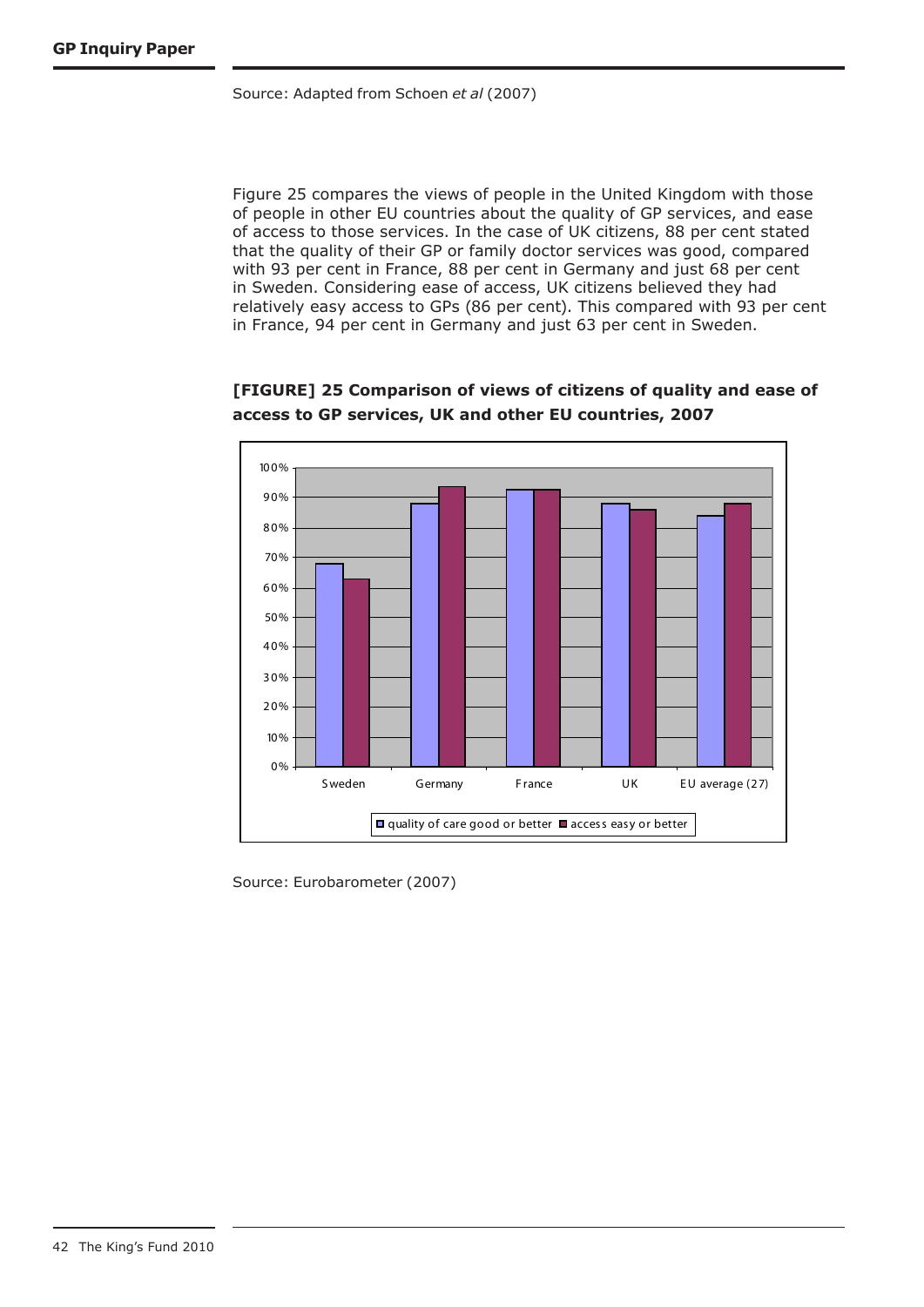# **Conclusions 5**

This report has described a number of measures of access, based on a suggested framework for considering different aspects or dimensions of access. In general, most people, most of the time, report good access on key dimensions (such as proximity to a practice), but on all dimensions of access, across practices and PCTs, variations in access are evident.

On the basis of the suggested framework, Table 18 suggests 23 measures of access. Data on most measures are currently available from existing sources. However, for some (for example, compliance with the 1995 Disability Discrimination Act in relation to design of buildings, and the ability to book appointments online or communicate with GPs via email) there is no existing source of information.

# **Table 18: Measures of quality access**

|                 | <b>Access</b><br>dimension | Indicator                                                                                                                 | Source of data                                  |
|-----------------|----------------------------|---------------------------------------------------------------------------------------------------------------------------|-------------------------------------------------|
|                 | Availability               | 1 GPs per 100,000 population by PCT                                                                                       | <b>Information Centre</b>                       |
|                 |                            | 2 List size per GP                                                                                                        | <b>Information Centre</b>                       |
|                 | Proximity                  | 3 Percentage of population within 15<br>minutes of a surgery by walking or public<br>transport                            | Department for Transport<br>travel times survey |
| access          |                            | 4 Percentage of population without a car<br>within 15 minutes of a surgery by walking<br>or public transport              | Department for Transport<br>travel times survey |
|                 | Premises                   | 5 Compliance with the 1995 Disability<br><b>Discrimination Act</b>                                                        | New measure $-$ no source                       |
| <b>Physical</b> |                            | 6 Proportion of people very or fairly<br>satisfied with practice environment and<br>facilities                            | New measure $-$ no source                       |
|                 | Telephone                  | 7 Proportion of people who found it very or<br>fairly easy to get through on the telephone<br>to GP surgeries, by surgery | <b>GP Patient Access Survey</b>                 |
|                 |                            | 8 Proportion of people who found it very<br>or fairly easy to speak to their GP on the<br>telephone, by surgery           | <b>GP Patient Access Survey</b>                 |
|                 | Digital                    | 9 Can patients book appointments online?                                                                                  | New measure - no source                         |
|                 |                            | 10 Can patients communicate directly with<br>GP or practice staff via email?                                              | New measure $-$ no source                       |
|                 | Home visits                | 11 Home visit requests refused by GP, as a<br>percentage of all consultations                                             | New measure $-$ no source                       |

Source: The King's Fund (2010)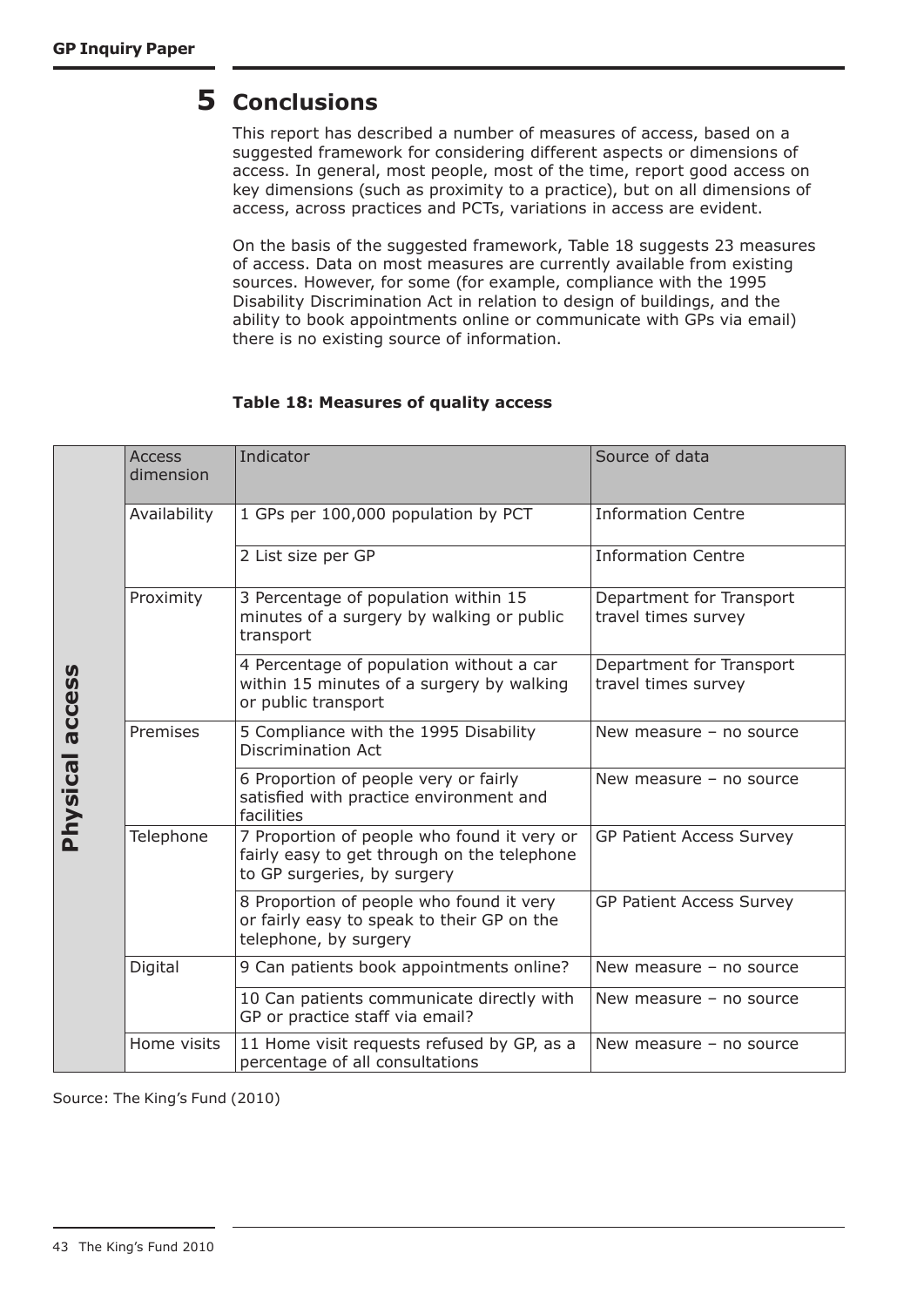|               | Appointments              | 12 Proportion of people able to get an<br>appointment with a GP within 48 hours                                    | <b>GP Patient Survey</b>                           |
|---------------|---------------------------|--------------------------------------------------------------------------------------------------------------------|----------------------------------------------------|
|               |                           | 13 Proportion of people able to book at<br>appointment more than two days ahead                                    | <b>GP Patient Survey</b>                           |
|               |                           | 14 Proportion of people satisfied with<br>surgery opening hours                                                    | <b>GP Patient Survey</b>                           |
|               | Out-of-hours<br>care      | 15 Proportion of people who felt that care<br>from out-of-hours GP services took too long                          | <b>GP Patient Survey</b>                           |
| Timely access |                           | 16 Proportion of people who felt that care<br>from out-of-hours GP services was good or<br>very good               | <b>GP Patient Survey</b>                           |
|               | Waiting<br>times          | 17 Proportion of people who state that they<br>wait a bit or far too long in surgery                               | <b>GP Patient Survey</b>                           |
|               |                           | 18 Proportion of people able to see a GP<br>fairly quickly                                                         | <b>GP Patient Survey</b>                           |
|               | Prescriptions             | 19 Does practice have or make use of the<br><b>Electronic Prescription Service?</b>                                | New measure -no source                             |
|               |                           | 20 Maximum of 48 hours from patient<br>request for a prescription to availability for<br>collection by the patient | Quality and Outcomes<br>Framework                  |
| Choice        | Choice of<br>practice     | 21 Is the practice open or closed to new<br>registrations?                                                         | New measure:<br>NHS Choices website, local<br>data |
|               | Choice of<br>professional | 22 Proportion of patients who said they had<br>been able to see the GP of their choice                             | <b>GP Patient Survey</b>                           |

Source: The King's Fund (2010)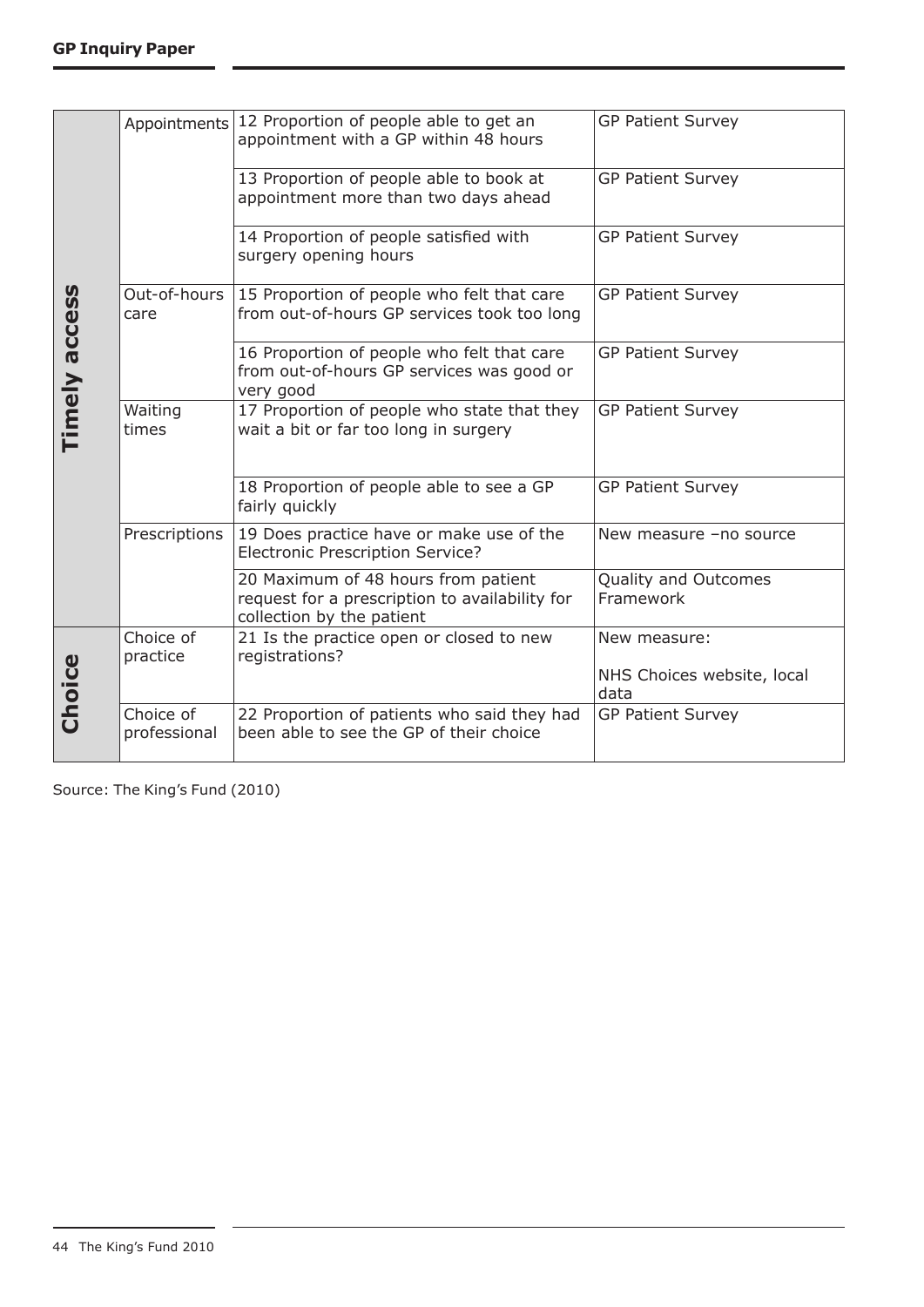In addition, it is worth considering further analysis of existing data sets.

- Although data are not available over a long time period, and there has been a tendency for the GP Patient survey questions to change, some analysis of trends in patient views of access may be possible.
- There are more detailed, unpublished survey data underlying the published GP Patient survey data. These could be analysed in more depth at a national or regional level, to gain a better understanding of what drives people's views on access.
- • Detailed analysis of a range of indicators across individual GP surgeries may suggest answers to issues such as the persistence of poor access performance and its causes.

Research studies cited above suggest that people's preferences vary. For example, some place greater weight on quick access to any GP or professional, while others focus on continuity with a particular GP. The government has already responded to the first group, through separate facilities – that is, walk-in centres and telephone advice. However, GP practices need to respond to different demands within the same management structure.

This means that further investigation is needed of patient and public preferences around access – that is, how different groups value (relative to each other) all the dimensions of access set out above. This should provide a basis for determining how best to respond to the full range of patients' preferences, as well as helping with prioritising efforts and resources on the most valued dimensions of access.

Establishing the right metrics on access is only the first step in the process of improving practice performance. The Department of Health's recent guide to PCTs and, by extension, GP practices – Primary Care and Community Services: Improving GP access and responsiveness (Department of Health 2009b) – provides a useful plan of action of how to improve access, together with a local case study example. Establishing quantitatively GP practices' baseline performance on access, using measures similar to those in Table 18, is essential to demonstrate where problems lie, as well where good practice exists, and hence the potential for improvement among practices that score less well.

While the Department of Health's guide focuses on measures from the GP Patient Survey, it also recommends the use of other locally collected survey data, including qualitative information gathered from focus groups and reviews of the experience of GPs and practice staff. More research is needed to determine how such information is best combined with quantitative data derived from the metrics in Table 18.

However, while it is possible to set out metrics on access, these are based essentially on a traditional model of general practice characterised as a first port of call, gate-keeping or routing role, and a similarly fairly traditional view of what services, care and health care advice are provided in surgeries by GPs and other primary care professionals.

When thinking about good-quality access in future, a challenge is to consider how access relates to changes in the way health care services might be provided (and located) as a result of, for example, changes in technology, or in patients' expectations, attitudes and tastes, as well as due to the inevitable exigencies of financial pressures on health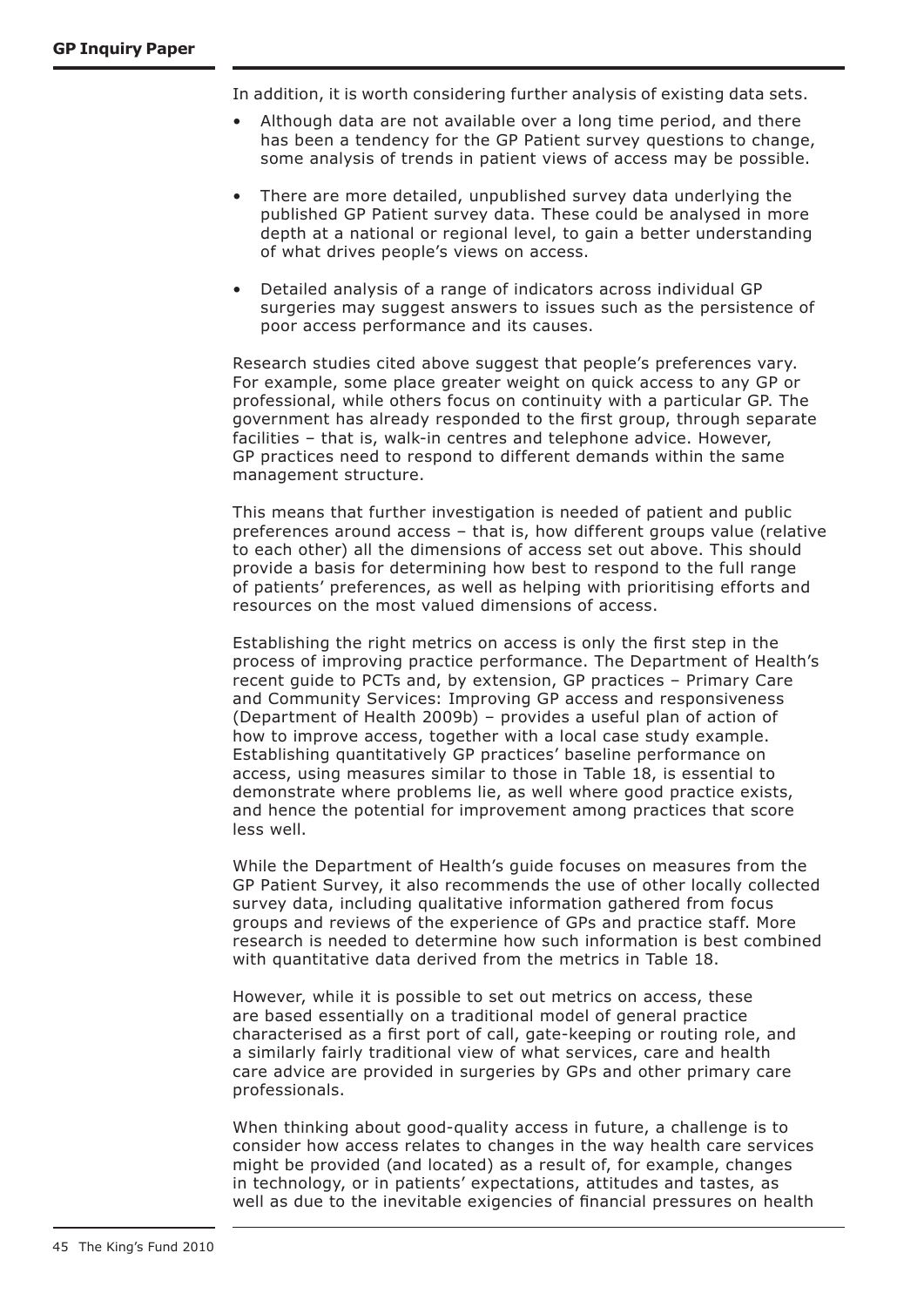care generally. In this sense, access should not be seen as an isolated aspect of the quality of primary care – it is instrumental. The important question is: access to what?

Changes not only in the way people access health care, but in the nature and type of service they access has been evident over the past decade. For example, new routes into the health care system have been established. To an extent, NHS Direct, NHS Choices and walk-in centres have changed the relationship between patients and the NHS, and have provided alternative first ports of call.

Meanwhile, over the past 30 years or more there have been various, if somewhat sporadic, developments in novel forms of access. These include direct access to GP-led outpatient clinics and hospital-based diagnostic services, and consultant-provided treatments in GP surgeries – as well as an expansion in the range of services most GP practices provide. What is more, if the new government presses ahead with the previous government's Closer to Home agenda, we will see growing expectations of what services GP practices should routinely provide, and hence of what 'good access' means.

As we have mentioned, developments in communication technologies bear on access too. For example, the 2007 Commonwealth Fund survey suggests that many people see the internet and email as an important component of access, and that this proportion is likely to grow.

In summary, while this report has suggested possible metrics bearing on desirable aspects of access, we would also suggest that these should not be applied in a 'one size fits all' (for all time) way. We are seeing ongoing changes and developments in the nature and type of health care services, communication and medical technologies, and variations in patients' and society's preferences about access. As such, detailed access metrics (such as those we outlined above) will need regular revision, and much broader (and less specific) measures may eventually be adopted as services, preferences and technologies change.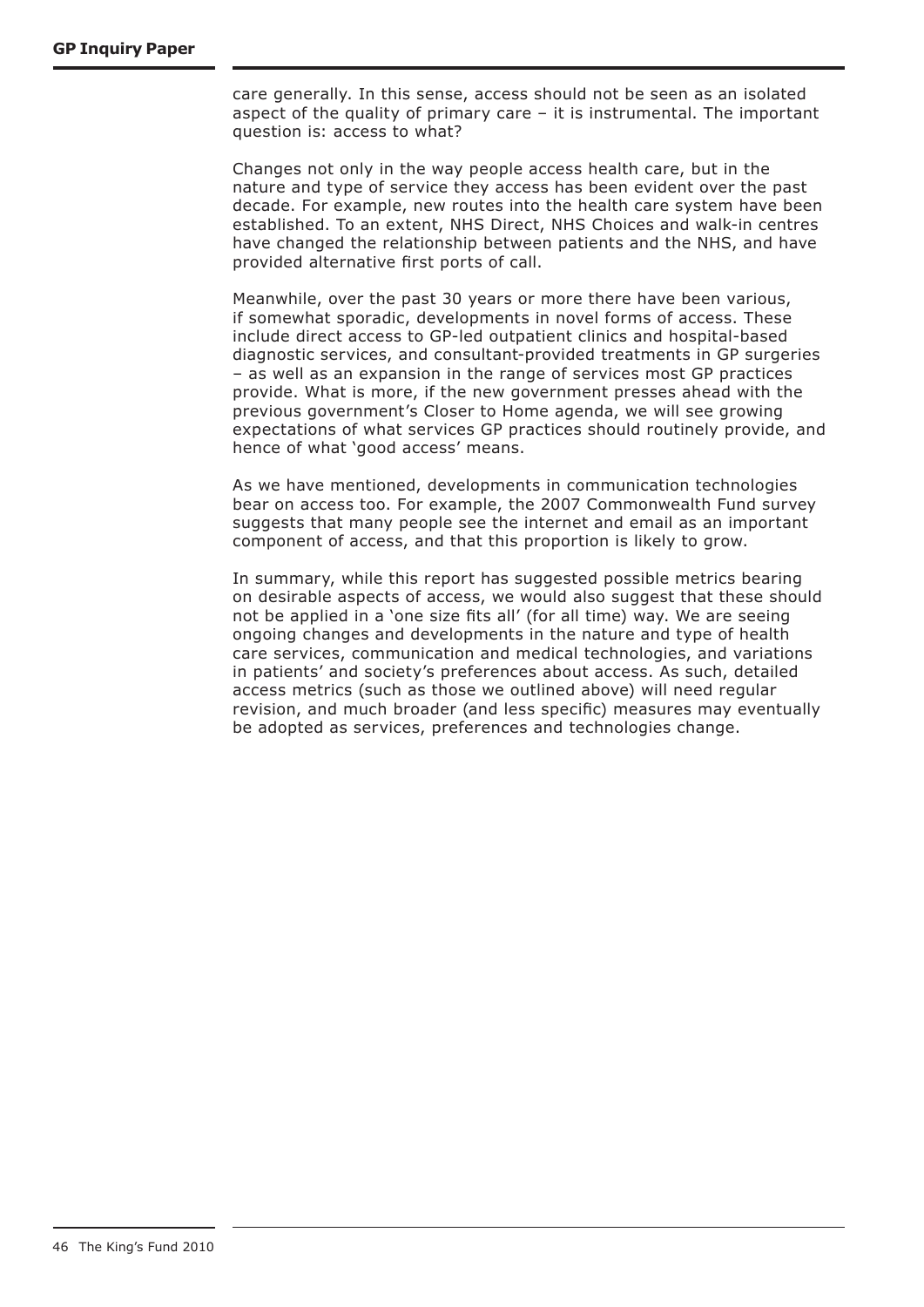# **References**

Audit Commission (2002). *General Practice in England*. London: Audit Commission. Available at: www.audit-commission.gov.uk/ SiteCollectionDocuments/AuditCommissionReports/NationalStudies/genprac.pdf (accessed on 12 July 2010).

Boyle S, Hamblin R (1997). *The Health Economy of London*. London: King's Fund.

Boyle S, Smaje C (1993). *Primary Health Care in London: Quantifying the challenge.* London: The King's Fund.

Bower P, Roland M, Campbell J, Mead N (2003). 'Setting standards based on patients' views on access and continuity: secondary analysis of data from the general practice assessment survey'. *BMJ*, 326 (7383): 258. Available at: www. ncbi.nlm.nih.gov/pmc/articles/PMC140766/pdf/258.pdf (accessed on 12 July 2010).

Bunn F, Byrne G, Kendall S (2005). 'The effects of telephone consultation and triage on healthcare use and patient satisfaction: a systematic review'. *British Journal of General Practice*, 55 (521): 956–61. Available at: www.ncbi.nlm.nih.gov/ pmc/articles/PMC1570504/?tool=pmcentrez (accessed on 12 July 2010).

Department for Transport (2008). 'LA core accessibility indicators'. Department for Transport website. Available at: www.dft.gov.uk/excel/173025/221412/221692/200 8indicators.xls (accessed on 12 June 2010).

Department of Health (1997). *The New NHS – Modern, dependable*. London: Department of Health. Available at: www.archive.official-documents.co.uk/ document/doh/newnhs/contents.htm (accessed on 12 June 2010).

Department of Health (2005). General and Personal Medical Services Statistics, England and Wales, 30 September 2004: Detailed tables. London: Department of Health. Available at: www.dh.gov.uk/en/Publicationsandstatistics/Statistics/ StatisticalWorkAreas/Statisticalworkforce/DH\_4107332 (accessed on 12 June 2010).

Department of Health (2007). *The NHS in England: The operating framework for 2008/9*. London: Department of Health. Available at: www.dh.gov.uk/prod\_ consum\_dh/groups/dh\_digitalassets/@dh/@en/documents/digitalasset/dh\_081271. pdf (accessed on 12 June 2010).

Department of Health (2009a). *Departmental Report 2009*. London: The Stationery Office. Available at: www.dh.gov.uk/prod\_consum\_dh/groups/dh\_ digitalassets/documents/digitalasset/dh\_100819.pdf (accessed on 12 July 2010).

Department of Health (2009b.) *Primary Care and Community Services: Improving GP access and responsiveness. World class commissioning*. London: Department of Health. Available at: www.dh.gov.uk/prod\_consum\_dh/groups/dh\_digitalassets/ documents/digitalasset/dh\_102121.pdf (accessed on 12 July 2010).

Department of Health (2010). 'GP patient surveys'. Department of Health website. Available at: www.dh.gov.uk/en/Publicationsandstatistics/PublishedSurvey/ GPpatientsurvey2007/DH\_075132 (accessed on 16 July 2010).

DHC (2005). *Access to Healthcare in Southport and Formby*. Southport: Southport and Formby PCT/Merseytravel. Available at: http://webarchive.nationalarchives. gov.uk/+/http://www.dft.gov.uk/pgr/regional/ltp/accessibility/knowledgepool/ healthcare/sstohealthcareinsouthpor3647.pdf (accessed on 12 July 2010).

Eurobarometer (2007). *Health and Long-term Care in the European Union*. Special Eurobarometer 283 EB67.3. Brussels: European Commission. Available at: http:// ec.europa.eu/public\_opinion/archives/ebs/ebs\_283\_en.pdf (accessed on 12 July 2010).

Giesen P, van Lin N, Mokkink H, van den Bosch W, Grol R (2007). 'General practice cooperatives: long waiting times for home visits due to long distances?'. *BMC*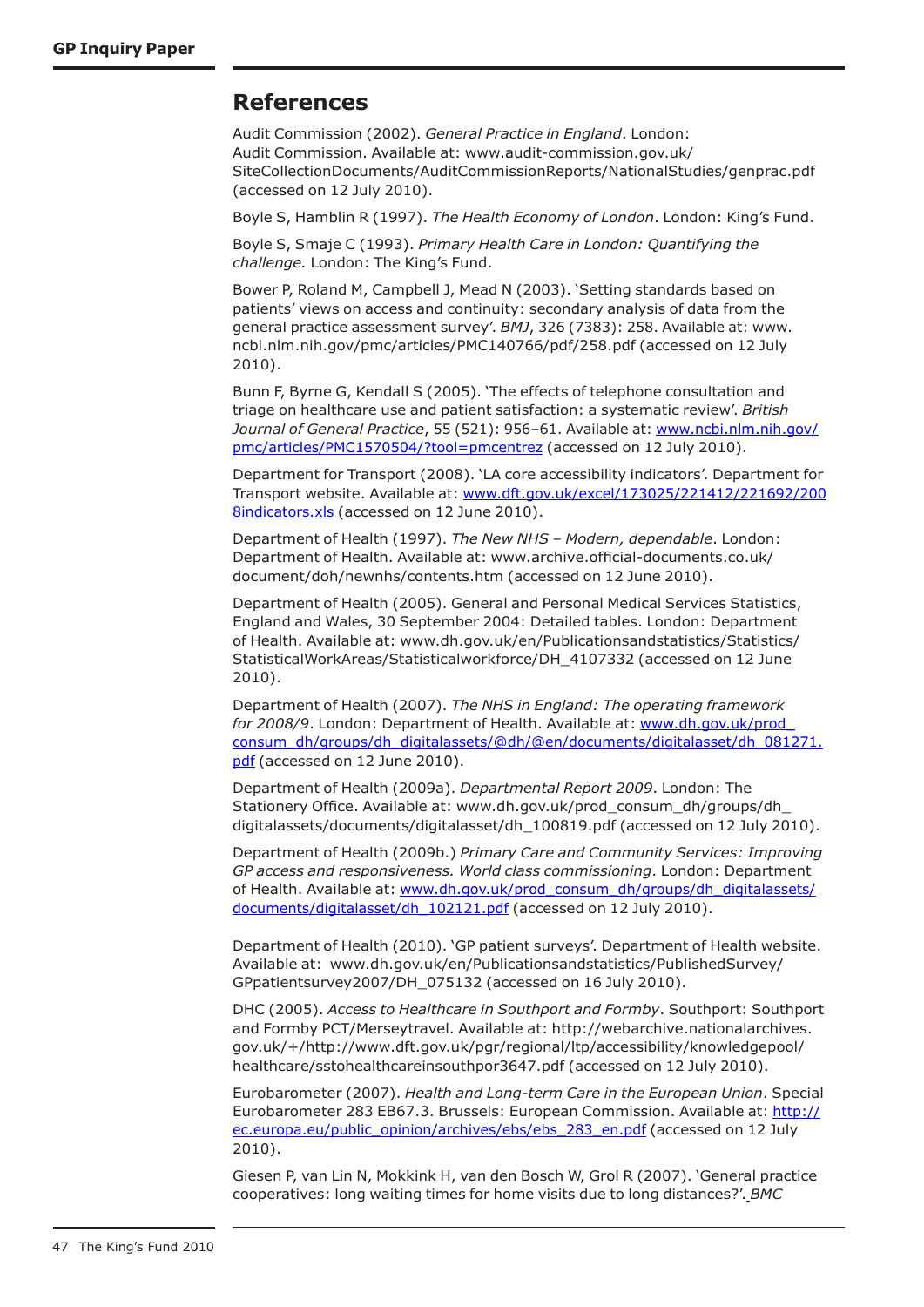*Health Services Research*, 7: 19. Available at: www.ncbi.nlm.nih.gov/pmc/ articles/PMC1804268/?tool=pmcentrez (accessed on 12 July 2010).

Goodwin N, Smith A, Ross S (2010). *The Quality of Care in General Practice in England: Results of an opinion survey*. London: King's Fund, forthcoming.

Hamer L (2004). *Improving Patient Access to Health Services: A national review and case studies of current approaches.* London: Health Development Agency. Available at: www.nice.org.uk/niceMedia/documents/improving\_patient\_access. pdf (accessed on 12 July 2010).

Hippisley-Cox J, Vinogradova Y (2009). *Trends in Consultation Rates in General Practice 1995/1996 to 2008/2009: Analysis of the QResearch® database.* Leeds: Information Centre. Available at: www.ic.nhs.uk/webfiles/publications/gp/Trends\_ in\_Consultation\_Rates\_in\_General\_Practice\_1995\_96\_to\_2008\_09.pdf (accessed on 12 July 2010).

Hole A, Marini G, Goddard M, *Gravelle H (2008). Fairness in Primary Care Procurement Measures of Under-Doctoredness: Sensitivity analysis and trends.* York: University of York.

Information Centre (2009a). General and Personal Medical Services England 1998–2008. Leeds: Information Centre. Available at: www.ic.nhs.uk/webfiles/ publications/nhsstaff2008/gp/Bulletin%20Sept%202008.pdf (accessed on 12 July 2010).

Information Centre (2009b). *General and Personal Medical Services Detailed Results England 30 September 2008*. Leeds: Information Centre. Available at: www.ic.nhs.uk/webfiles/publications/nhsstaff2008/gp/Detailed%20Stats%20 Sept%202008.pdf (accessed on 12 July 2010).

Information Centre (2009c). *Data on Written Complaints in the NHS 2008/09*. Leeds: Information Centre. Available at: www.ic.nhs.uk/webfiles/publications/ complaints/Data\_on\_written\_complaints\_in\_the\_NHS\_2008\_09\_Report.pdf (accessed on 12 July 2010).

Information Centre (2009d). 'Practice management'. Quality Outcomes Framework data. Information Centre website. Available at: www.ic.nhs.uk/ webfiles/QOF/2008-09/Practice%20tables/QOF0809\_Pracs\_MANAGE.xls (accessed on 12 July 2010).

Information Centre (2009e). 'Length of consultations'. Quality Outcomes Framework data. Information Centre website. Available at: www.ic.nhs.uk/ webfiles/QOF/2008-09/Practice%20tables/QOF0809\_Pracs\_CL.xls (accessed on 12 July 2010).

National Audit Office (2006). *The Provision of Out-of-Hours Care in England.* London: The Stationery Office. Available at: www.nao.org.uk/publications/0506/ out-of-hours care in england.aspx (accessed on 12 July 2010).

Office for National Statistics (2006). 'GP consultations'. Web resource. London: ONS. Available at: www.statistics.gov.uk/cci/nugget.asp?id=1109 (accessed on 12 July 2010).

Rubin G, Bate A, George A, Shackley P, Hall N (2006). 'Preferences for access to the GP: a discrete choice experiment'. *British Journal of General Practice*, 56 (531): 743–48.

Salisbury C, Goodall S, Montgomery AA, Pickin DM, Edwards S, Sampson F, Simons L, Lattimer V (2007). 'Does Advanced Access improve access to primary health care? Questionnaire survey of patients'. *British Journal of General Practice*, 57 (541): 615–21.

Sampson F, Pickin M, O'Cathain A, Goodall S, Salisbury C (2008). 'Impact of same-day appointments on patient satisfaction with general practice appointment systems'. *British Journal of General Practice*, 58 (554): 641–43.

Schoen C, Osborn R, Doty MM, Bishop M, Peugh J, Murukutla N (2007). 'Towards